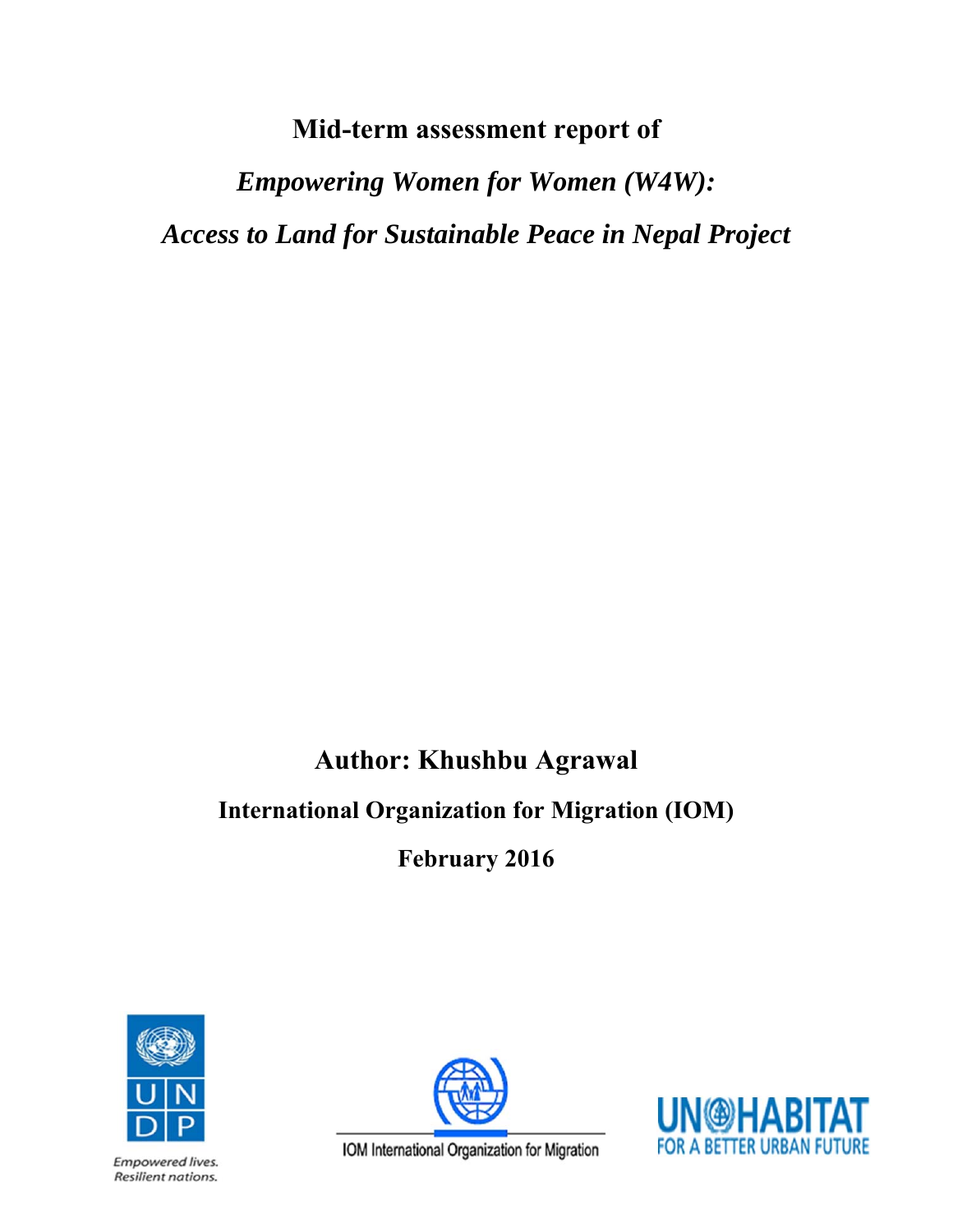#### **Table of Contents**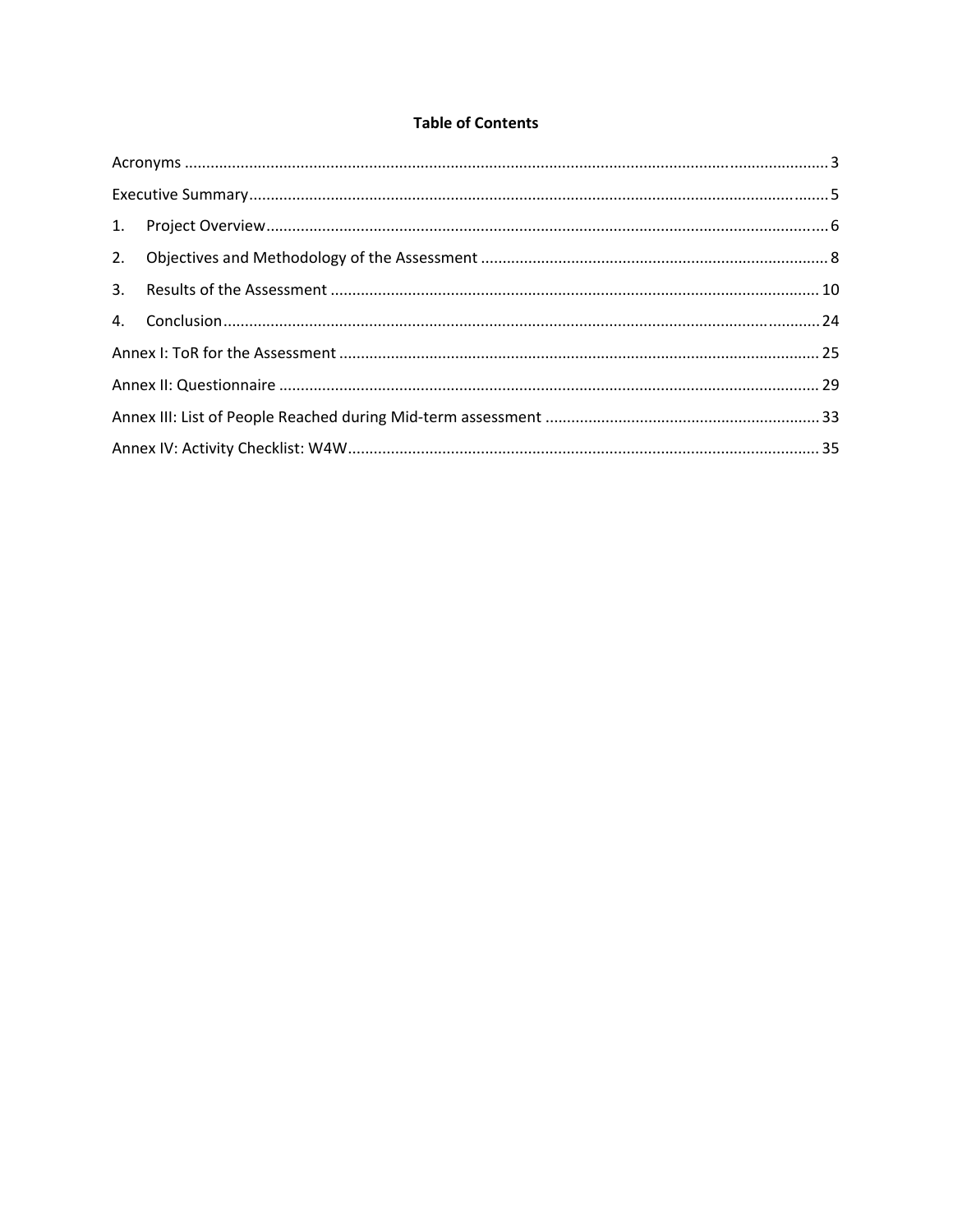# **Acronyms**

| <b>CBO</b>    | <b>Community Based Organization</b>            |
|---------------|------------------------------------------------|
| <b>CPA</b>    | Comprehensive Peace Agreement                  |
|               | CPN (Maoist) Communist Party of Nepal (Maoist) |
| <b>CPP</b>    | <b>Conflict Prevention Programme</b>           |
| <b>CSRC</b>   | <b>Community Self-Reliance Center</b>          |
| <b>DLRF</b>   | District Land Rights Forum                     |
| FGD           | Focus Group Discussion                         |
| GoN           | Government of Nepal                            |
| <b>GPI</b>    | <b>Gender Promotion Initiative</b>             |
| <b>IOM</b>    | International Organization of Migration        |
| <b>LPC</b>    | <b>Local Peace Committee</b>                   |
| MoLRM         | Ministry of Land Reform Management             |
| <b>MoPR</b>   | Ministry of Peace and Reconstruction           |
| <b>MoWCSW</b> | Ministry of Women, Children and Social Welfare |
| <b>MSLDF</b>  | Multi-Stakeholder Land Dialogue Forum          |
| NGO           | Non-Government Organizations                   |
| <b>NLRF</b>   | National Land Rights Forum                     |
| <b>PMT</b>    | Project Management Team                        |
| <b>PUNOs</b>  | Participating United Nations Organizations     |
| <b>SOLA</b>   | Solution for Open Land Administration          |
| <b>ToC</b>    | Theory of Change                               |
| <b>ToR</b>    | Terms of Reference                             |
| TRU           | Transition and Recovery Unit                   |
| <b>UN</b>     | <b>United Nations</b>                          |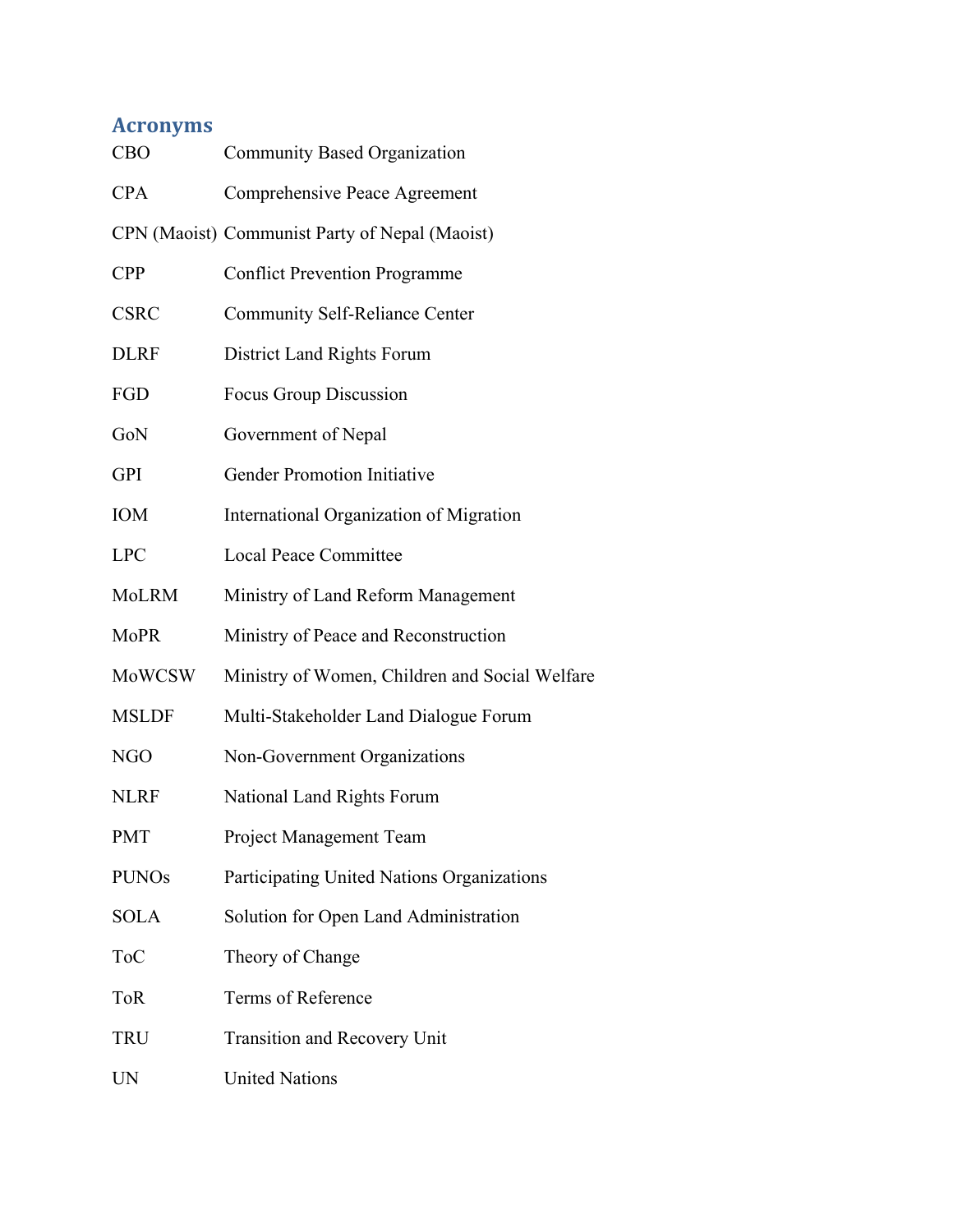- UNDAF United Nations Development Assistance Framework
- UNDP United Nations Development Programme
- UN-Habitat United Nations Human Settlement Programme
- UNPBF United Nations Peace Building Fund
- UNPFN United Nations Peace Fund for Nepal
- UNSG United Nations Secretary General
- VDC Village Development Committee
- WCO Women and Children Office
- W4W Women for Women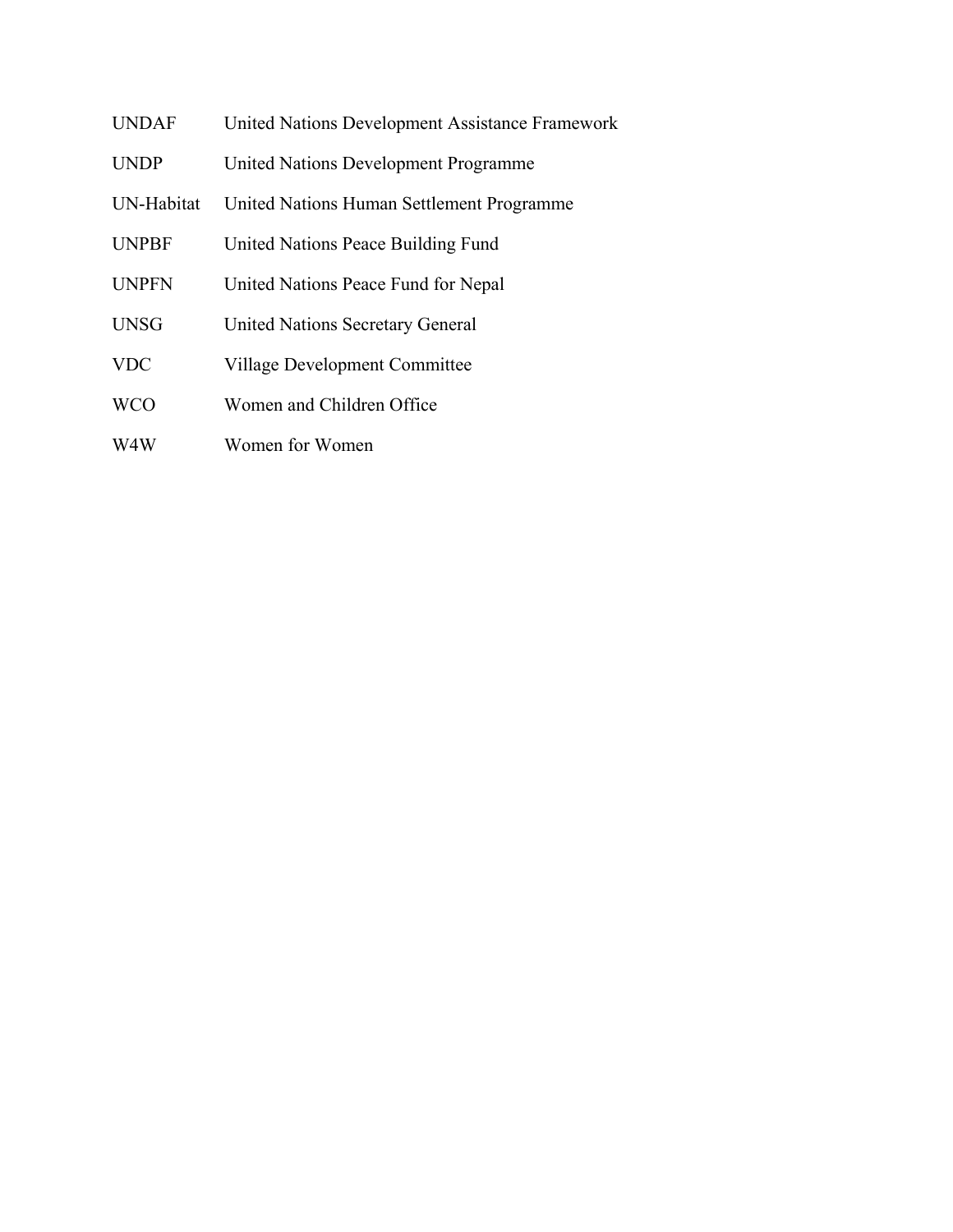## **Executive Summary**

Land issues have existed for centuries and are deeply entrenched in the Nepalese society and linked to the structures of feudal land ownership and informal land tenure. Land issues are recognized as one of the root causes of the 10-year conflict. Women, in particular, are at the farend of the spectrum when it comes to land ownership. If left unaddressed, these issues could have adverse effects on the peace consolidation, political stabilization and socio-economic development of Nepal.

Recognizing the importance of addressing land issues in Nepal for sustainable peace and in accordance with the priorities mentioned in the Interim Constitution 2007 and the Comprehensive Peace Agreement (CPA), International Organization for Migration (IOM), United Nations Development Programme (UNDP) and United Nations Human Settlement Programme (UN-Habitat) have come together with their technical expertise to address the highly sensitive land issues with impartiality and neutrality. The Project 'Empowering Women for omen (W4W): Access to Land for Sustainable Peace in Nepal' is a two years project starting December 2014, and financed by the UN Peace-Building Fund (UNPBF), a global UN multidonor trust fund supported by over 50 international donors and managed through the UN Peace Fund for Nepal (UNPFN). The Participating United Nations Organizations (PUNOs) are working together with the Ministry of Land Reform and Management (MoLRM), Ministry of Peace and Reconstruction (MoPR), Ministry of Women, Children and Social Welfare (MoWCSW) and other stakeholders to achieve their outcome of influencing male and female policy makers to design gender-responsive land reform process and policies.

This report is the result of an internal mid-term evaluation conducted by the project and provides a compilation of findings and recommendations following a field visit in January-February 2016. The evaluation looks at the relevance, and effectiveness of the project. It also looks at the achievements made so far, and deviations, if any. Some of the strengths of the project include but are not limited to: innovation in project design, adoption of a participatory approach, fruitful collaboration among the PUNOs, between the PUNOs and government counterparts, strong national ownership, meaningful engagement of women, and high relevance in the current scenario. Some of the recommendations made in the report are: improved and strengthened efforts with political parties, improved communication between the Project and the government counterparts, improved communication among the PUNOs, especially with local representatives, and a no-cost extension of at least three months. With the exception of some concerns following the evaluation, the overall opinion is that the project is making a positive contribution towards peace-building, and the interventions of the project are in line with the current needs of the country in terms of ensuring women's access to and ownership of land.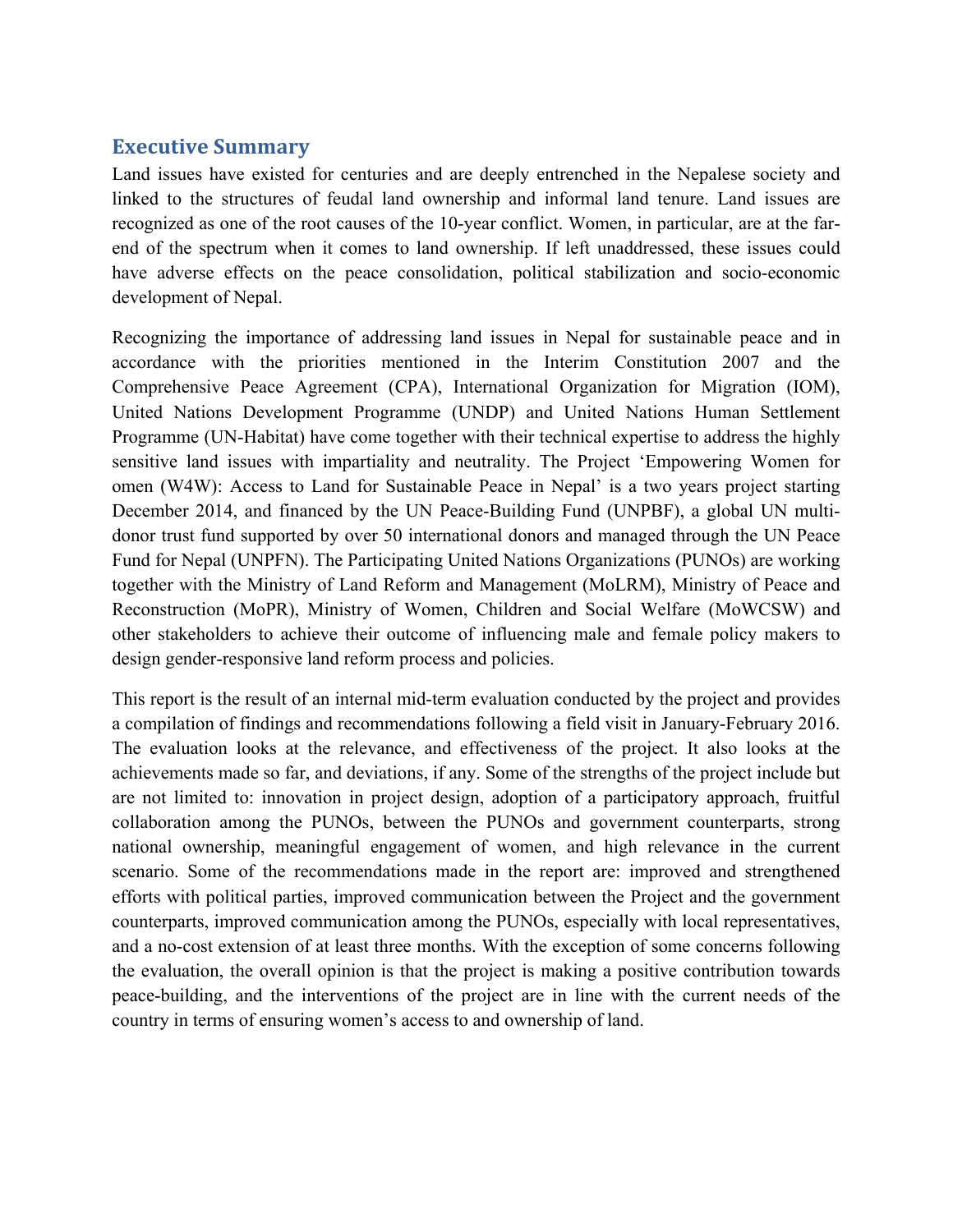## **1. Project Overview**

Even after 10 years of the end of the armed conflict in Nepal, access and ownership of land remains a challenge for several groups, including women. The Comprehensive Peace Agreement (CPA), signed in 2006, envisioned a high level Scientific Land Reform in the country to address the historical inequalities in the distribution of land, and the subsequent issue of landlessness. Despite the commitments of CPA, women continue to be sidelined in land related discussions, as well as in political and legislative processes in Nepal. Over time, however, the Government of Nepal (GoN) has started implementing laws that impact increased ownership, access and control over land by women. In doing so, the GoN has designed several instruments and measures to encourage women to get formal access and rights over land, such as tax exemption and provision of Joint Land Ownership. These initiatives enable women to not only have formal access to land, but also provide them with an opportunity to use land as an alternative source of income. Regardless of the GoN's legislative efforts, there is still a lack of recognition of women's land rights, and patriarchal norms and conservative socio-cultural dynamics still challenge women's access to and ownership of land. In addition, women are largely absent in policy discussions related to land, reflecting difficult access to political and legislative processes and high level discussions.

In that context, the United Nations Peace Fund Nepal (UNPFN) funded 'Catalytic Support on Land Issues' Project was jointly undertaken by IOM, UNDP and UN-Habitat from March 2013 to December 2015. The initiative provided technical support to the GoN on revising legal frameworks, enhance capacity of land institutions as well as engage political party leaders and community actors in land-related discussions and debates. The project also enabled identification of gaps directly related to the then observed lack of women's participation in the legislative debate about access to land and land tenure security. The intervention was continued with the Project 'Empowering Women for Women (W4W): Access to Land for Sustainable Peace in Nepal', beginning 2015, funded by United Nations Secretary-General Gender Promotion Initiative (UNSG-GPI). The aim of the Project was to bring a positive change for women at political, social, and legal levels as well as to have an impact on institutional patterns, specifically at the policy-making level.

In that sense, this project ensures that special emphasis is put on the benefits of such inclusiveness in terms of peace building efforts by sensitizing, informing and engaging male and female representatives/policy makers of GoN to be aware of the importance of inclusion of women in the debates as well as in the design and development of upcoming policies related to land. The project is also being jointly implemented by IOM, UNDP and UN-Habitat, in partnership with Ministry of Peace and Reconstruction (MoPR), Ministry of Women Children and Social Welfare (MoWCSW), Ministry of Land Reform and Management (MoLRM), Community Self Reliance Center (CSRC), Lumanti, District Land Rights Forums, Nepal Mahila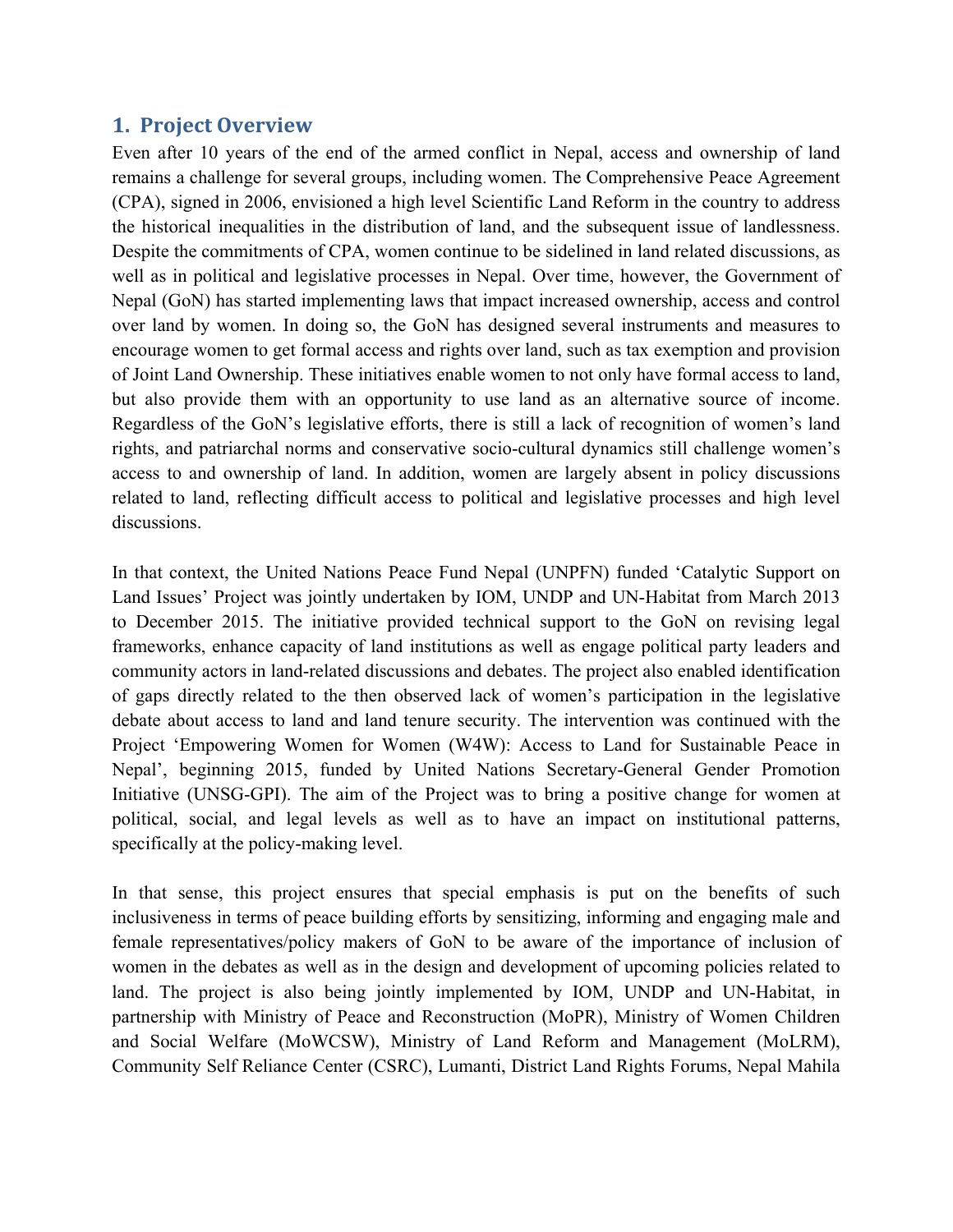Ekata Samaj. In addition to interventions at the national and regional levels, the project is being undertaken in three districts: Surkhet, Nawalparasi and Morang.

The project was conceived with the belief that by enhancing women's capacity in making evocative decisions in planning land use, land management, and land governance, women's functional ownership on land will be fortified. This project continues to unpack land issues pertaining to women in small steps and has introduced components related to women empowerment and rights of women over land and property. Overall, the project aims to contribute to ensuring gender equality in land policy discussions and enable women to influence the policy decisions. Land issues are cross-cutting so the results on the policy will eventually broaden the range of livelihood alternatives for women while decreasing the risks for landrelated tensions in the grass roots level.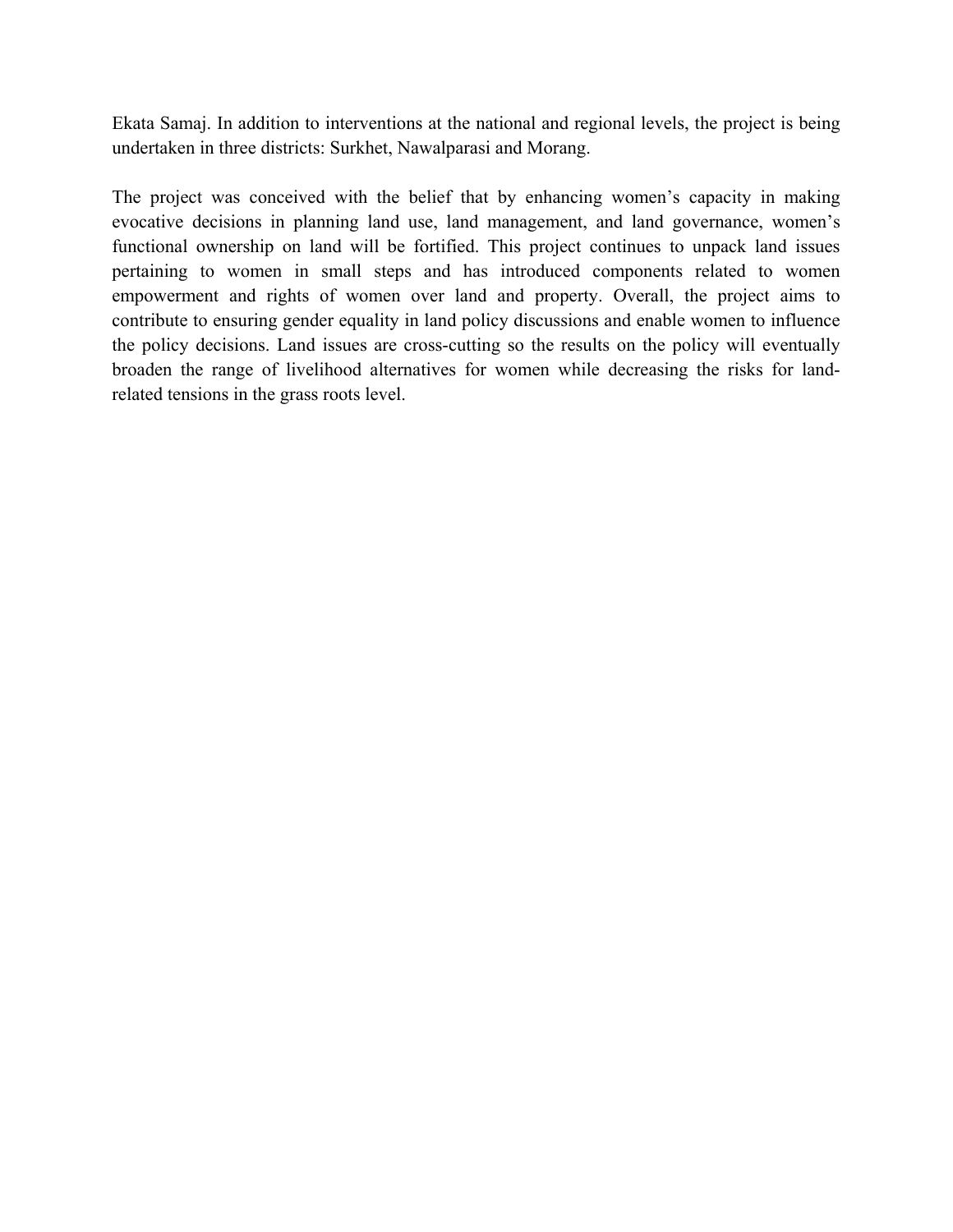## **2. Objectives and Methodology of the Assessment**

#### *2.1 Objectives of the Assessment*

This mid-term assessment is required by the United Nations Peace Fund for Nepal (UNPFN) for all projects over US\$500,000. Additionally, this is also a special mid-term assessment meant to support the request for a No-Cost Extension of the project being requested by the PUNOs. To ensure transparency and receive an external outlook and input on the project, the project team chose to request a colleague not involved in the project from IOM's Transition and Recovery Unit (TRU) to carry out this evaluation. The evaluation focuses on the relevance, and effectiveness of the project in the current context of Nepal. In preparation for the evaluation ToR was drafted by the project team in consultation with the UNPFN. The objectives of the mid-term assessment were to:

- Reflect on the theory of change in original project proposal and assess whether activities and expected results remain valid;
- Document lessons learned / good practices with regards to peace-building in Nepal and provide recommendations on how the project's contribution to the peace process could be strengthened, and;
- Elaborate project's "exit strategies"

In addition, the evaluator was to examine the execution of project activities and achievements against the project's log frame and the UNPFN results framework; assess the project's overall contribution to peace building process in Nepal by preparing male and female policy-makers to design gender responsive land reform process and policies.

#### *2.2 Evaluation Methodology*

#### *Desk Review and background research*

In the initial stage of the evaluation, all the project documents, including the project proposal, results matrix, quarterly and annual progress reports, and other relevant documents (such as UNPFN's guidance note on mid-term assessments, activity reports from all three agencies) were reviewed. This was helpful in getting familiar with the project, identifying project's strengths and weaknesses, and drafting questionnaires for field study. Additionally, independent research was carried out to understand the general situation in Nepal following the conflict, particularly in relation to land related issues faced by women.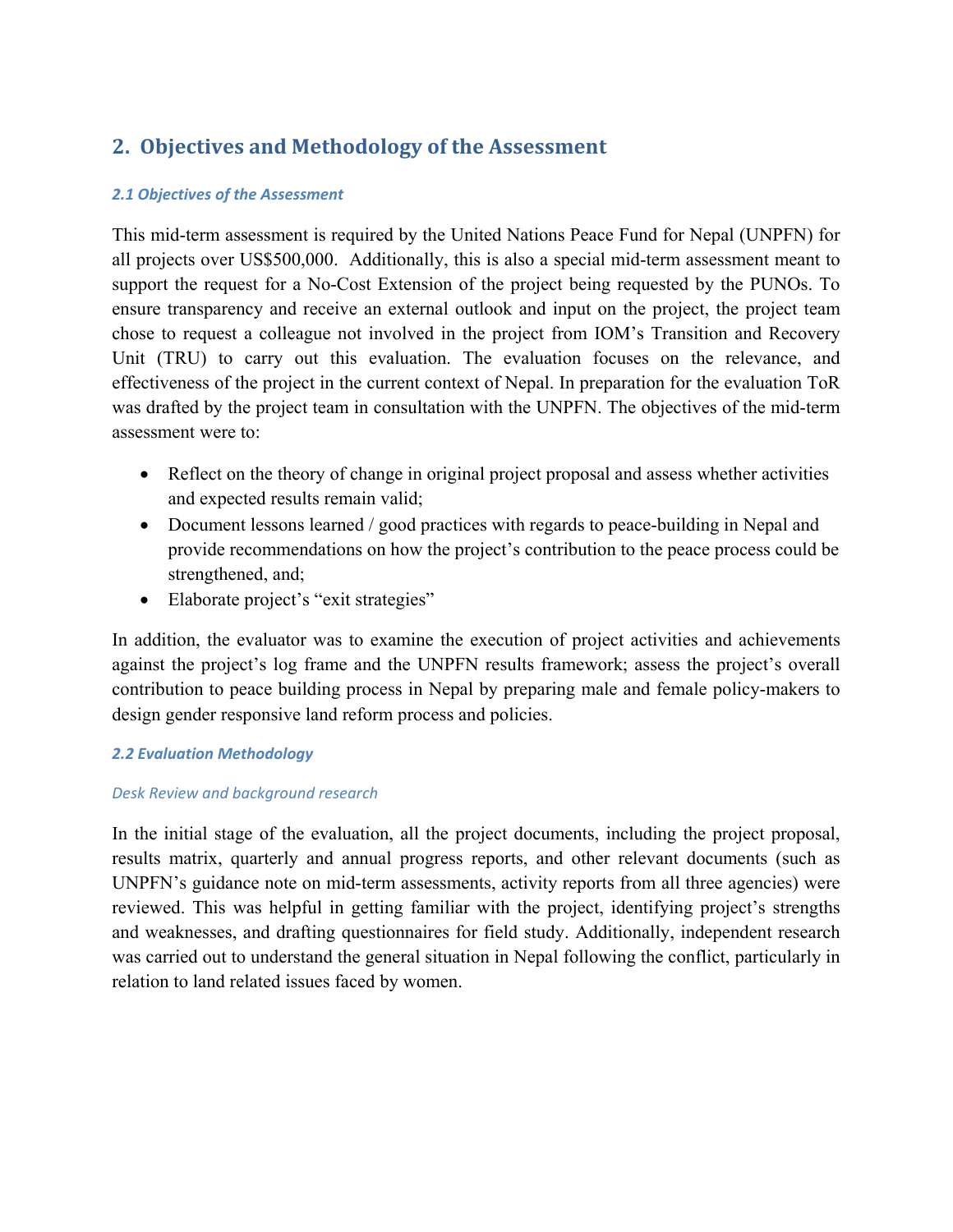#### *Field Visits and Structured Interviews with direct and indirect beneficiaries and implementing partners*

On 18 January 2016, a meeting was conducted with the project team comprising representatives of IOM, UNDP and UN-Habitat to finalize the  $ToR<sup>1</sup>$  of the mid-term assessment. Based on the ToR and UNPFN's assessment guideline, individual questionnaires were prepared prior to the fieldwork and later used and adapted – when needed – for all interviews<sup>2</sup>.

Between 25 and 28 January 2016, the evaluator together with three colleagues from IOM, including Program Coordinator visited Morang to meet with representatives of the Land Rights Forum in Belbari, Local Peace Committees, and Women and Children Office in Biratnagar, UNDP's Project Focal Point in Biratnagar, as well as project beneficiaries. Similarly, between 29 January and 5 February 2016, interviews were conducted in Kathmandu with national level policy makers including representatives from MoLRM, MoPR, and MoWCSW. In addition, discussions were conducted with project teams from IOM, UNDP and UN-Habitat. Lastly, the evaluator, along with three team members from IOM traveled to Nepalgunj and Surkhet to meet with representatives of District Survey Office, Women and Children Office, Birendranagar Municipality, and Village Development Committee (VDC). In addition, interviews were also conducted with project beneficiaries and UNDP Focal person in Nepalgunj. In total, 39 individuals were reached during the course of mid-term assessment, and 8 Focus Group Discussions (FGDs) and 13 individual interviews were conducted throughout the period<sup>3</sup>.

#### *2.3 Limitations of the Assessment*

There are a couple of limitations of the study. First of all, as will be explained in the subsequent sections, many activities of the project have been delayed; as a result, the stakeholders interviewed could not always provide a comprehensive analysis of the project activities. Second, only two project districts (Morang and Surkhet) and three regions (Mid-West, Central and Eastern) were covered for the assessment, owing to the time constraints. Regardless, it did not heavily impact the findings because multi-stakeholders' perspective was received from the two districts itself

<sup>&</sup>lt;sup>1</sup> The detailed ToR can be found in Annex-I<br><sup>2</sup> The questionnaire are included in Annex-II<br><sup>3</sup> A list of all the individuals reached during the course of the assessment has been provided in Annex-III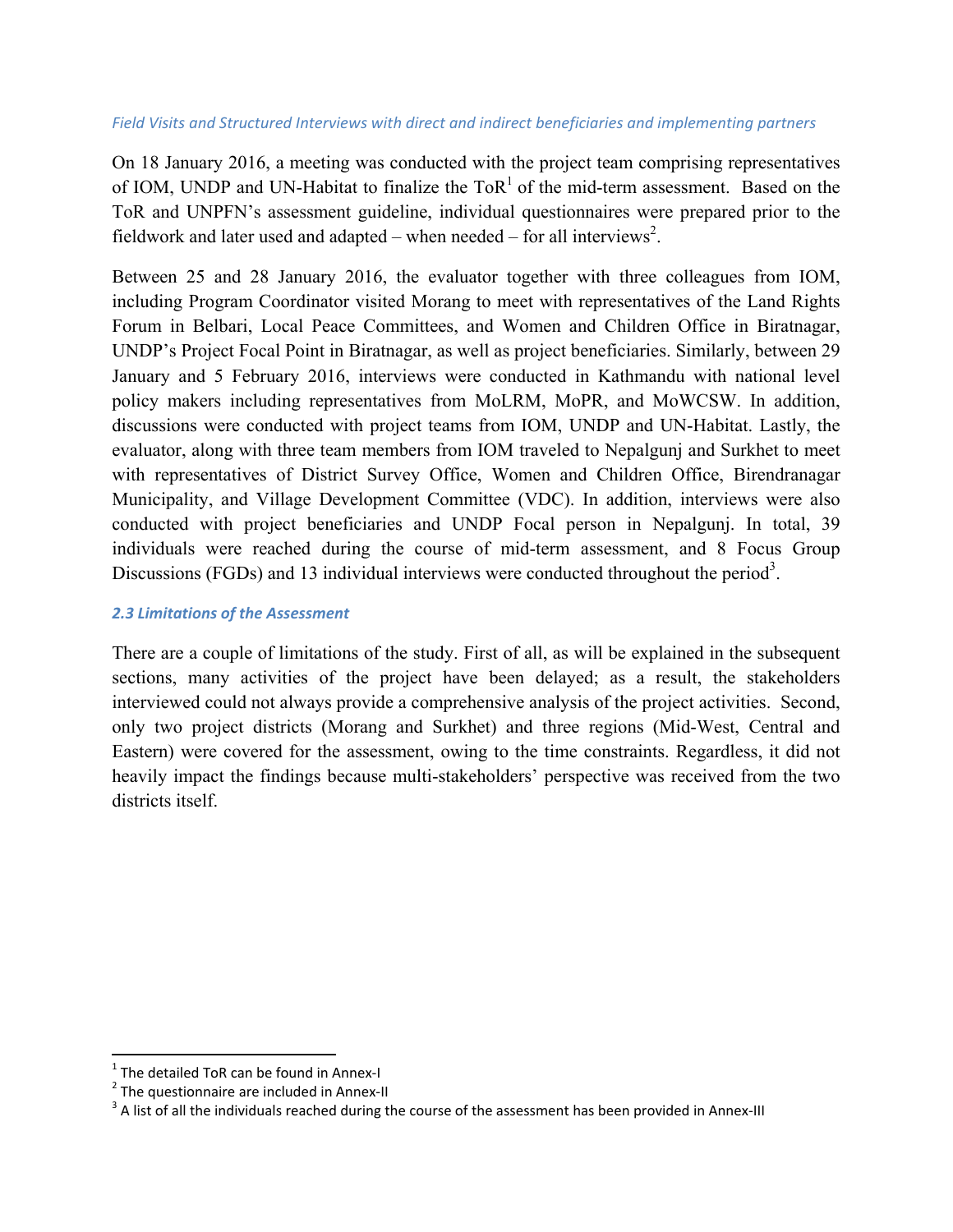## **3. Results of the Assessment**

#### *3.1 Findings of the Assessment*

#### *3.1.1 Project's strategic contribution to peace building in Nepal*

The Project was envisaged with the belief that one of the root causes of the ten-year armed conflict in Nepal was feudalistic land management system, and low access and ownership of land among people. Moreover, women are the ones who are really far behind in not only their

*"The design of the project is very impressive. It addresses the issue of women's access to and ownership of land, an agenda of high national importance, but often overshadowed. Land rights and violence are woven intricately, not just at the familial level, but also at the community and national level. The intervention can definitely bring about a positive impact on long-term peace building measures."* 

-Sanju Sah, Morang

access to land, but also in land related discussions and policy making processes, as well as conflict resolution mechanisms over usage and ownership of land, at both community and national levels. As outlined in the Project document, it is clear that the Project can have a strategic contribution in the Nepal's peace process by addressing, in general, land issues in the large peace-building framework; and in particular, by expanding women's role and influence in the land-reform efforts.

In the course of the evaluation, it was evident that there was a strong link between the conflict in Nepal and the issues related to land, which was also acknowledged in the CPA. The activities planned for the project has direct contribution to strengthening peace. For instance, the regional dialogues have the potential to contribute to peace building by bringing regional land stakeholders together to discuss on land issues from gender perspective and exploring way forward. Though, there have been only few dialogues; they have served as a platform for improved interaction on among stakeholders on land issues of the region. Additionally, they have also sensitized the stakeholders on the challenges and obstacles faced by women, as well as men and women from marginalized groups to access land, and thereby provided a platform to landless men and women to express their grievances in a safe environment. In particular, all the stakeholders who were interviewed agreed to a strong correlation between women's access to land and conflict. The assessment showed that the project staff and stakeholders continue to have a shared understanding of the Project's peacebuilding impact and outcome. This was further confirmed during field visits, where it was also agreed that the formulation of all the three components continue to be important in Nepal's context, and if women's access to land is not improved, the country has the potential to relapse to conflict. Such understanding was shared not only by implementing partners, but also by government bodies, both at national and local level.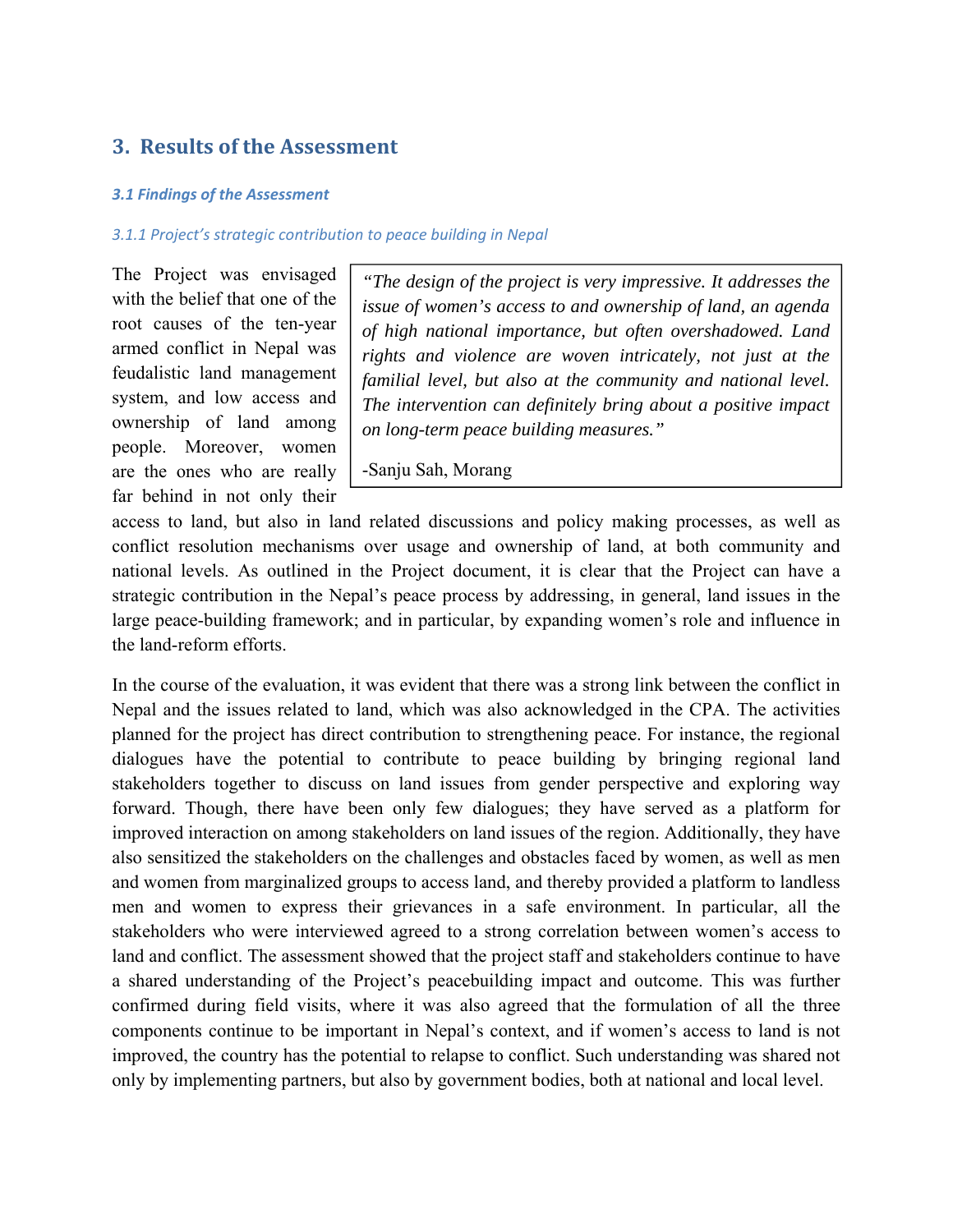#### *3.1.2 Theory of Change*

In the proposal, the Project's Theory of Change (ToC) has been explained in a very simplified way, clearly showing the intent of the project. The Project's ToC is that by empowering women to influence policy-making discussions and processes related to land, by sensitizing policy makers about gender-responsiveness in land reform, and by providing disaggregated and comprehensive data on land ownership, a change can be brought about in land related policies, and policy makers and the GoN can be provided with technical information and tools to design and implement inclusive and gender-responsive land policies. The approach and strategy adopted by this project in relation to the ToC seems very practical.

The assessment revealed that the project team members had a fairly good understanding of the project's ToC. However, when it comes to national partners and beneficiaries at the local level, their understanding of the Project's ToC was only partial. While most of them had a clear appreciation of the need to increase women's access to land and building their capacity in

*"The Theory of Change is broad enough to be relevant even in the changing scenario. With the promulgation of the constitution, it is only more important than ever to ensure that women are aware of their rights and have the capacity to fight for them."* 

-Bishnu Sapkota, Program Manager, UNDP

land management and land governance, they had little or no knowledge of project's intent to influence policies by sensitizing policy-makers and building their technical capacities.

A Context Analysis exercise was conducted in the beginning of the project. During the 2014 workshops in Morang, Nawalparasi, and Surkhet, landlessness was identified as one of the major sources of tensions in all three districts. Second round of context analysis workshops were conducted in late 2015 and early 2016 to update the findings of the 2014 workshops. In all three districts, landlessness and land disputes continue to be a major issue, in addition to federalism, caste-based discrimination, and violence against women. In particular, landlessness among women was identified in all the three districts as an issue marred with frequent tension, confrontation, and potential for violence. The 2011 Population Census of Nepal stated that only 19.71 per cent of women own 5 per cent of land throughout Nepal (Central Bureau of Statistics 2011).

In that sense, the ToC of the Project continues to be relevant and does not necessitate changing the Project document. However, the focus now should be on increasing the understanding of the content of the ToC among implementing partners and beneficiaries through further consultations and collaboration. It is particularly important to sensitize them on the need of disaggregated data on land ownership to influence gender-responsive policies, because this component was least understood among the partners and beneficiaries.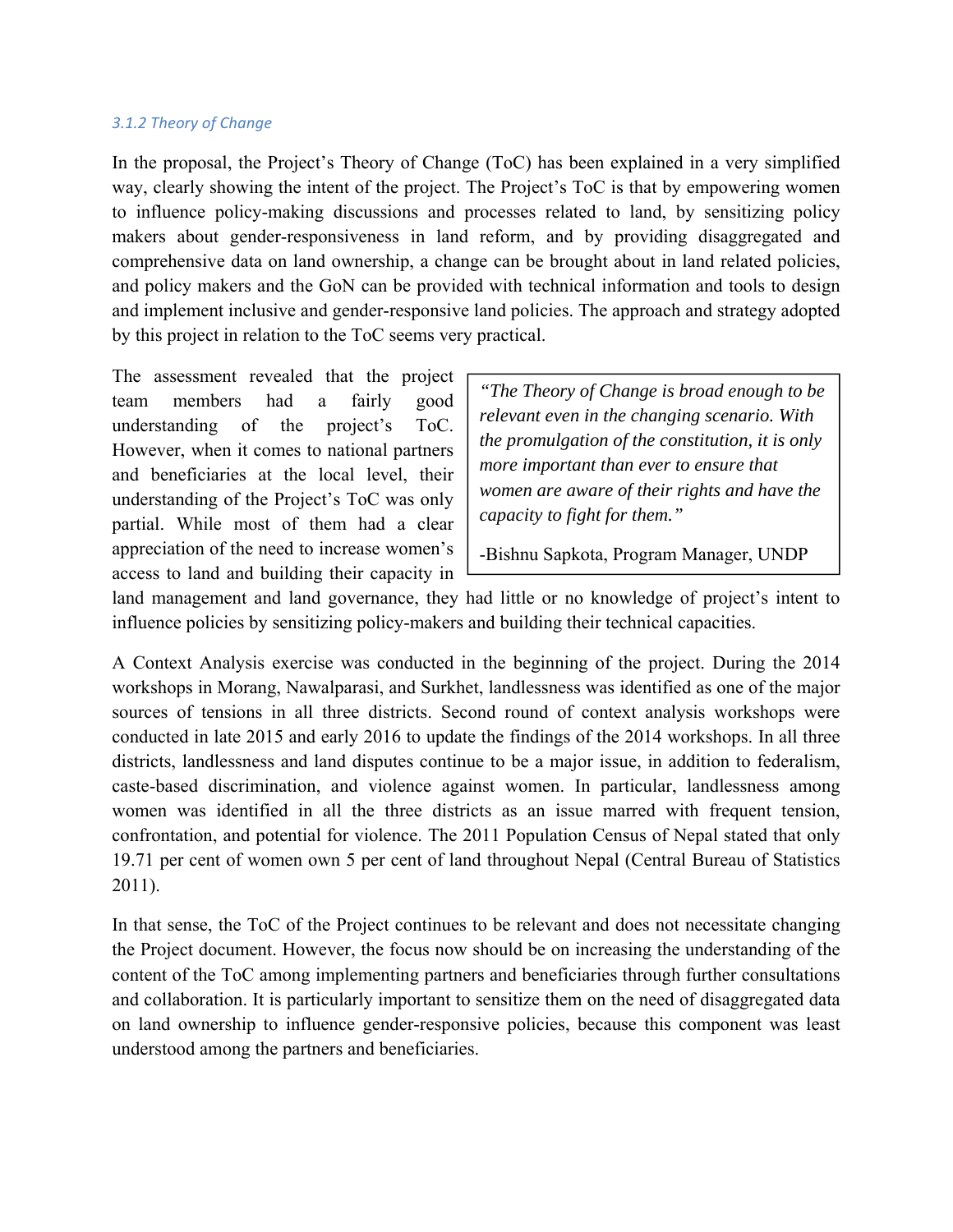#### *3.1.3 Relevance of the project*

By relevance, it is meant '*the extent to which the objectives of a development intervention are consistent with beneficiaries' requirements, country needs, global priorities, and donors' policies.'* 

As already mentioned, land was the central feature of Nepal's decade-long conflict, and in order to attain sustainable peace it is only imperative that the issues of land are dealt with. The project is relevant in that it is in line with the requirements of Nepal as outlined in the CPA,

*"In the past, there was no discussion on women's land rights. This project has created a momentum for such discussion, which is particularly of value for Morang, because women in the lower belt are excessively deprived of their land rights"* 

-Manjita Upadhyay, Coordinator, Multi-Stakeholder Land Dialogue Forum, Eastern Development Region

the Interim Constitution 2007, as well as the Constitution of Nepal. In addition, it is also consistent with donor priorities, as evident from the United Nations Development Assistance Framework (UNDAF) 2012-2017 for Nepal.

First of all, the CPA signed between the Government and the then CPN (Maoist) had promised to formulate policies to implement scientific land reform program by doing away with the feudal land ownership practice, as well as provide land and social-economic security to backward communities like the landless squatters, bonded labourers, tillers, bonded domestics, bonded cattle-tenders and such other groups. Similarly, both the Interim Constitution of Nepal 2007 as well as the Constitution of Nepal 2015 recalibrates the ethos of the CPA in providing land to economically backward classes, including women.

The UNDAF 2012-2017 has also identified lack of access to land as one of the causes of vulnerabilities among the people. Output 2.4 of the UNDAF Results Matrix envisages that "Vulnerable groups have increased access to sustainable productive assets and environmental services." Similarly, Output 4.1 outlines that "Judicial, legislative and administrative authorities have improved capacity to draft, reform and implement legislation that protect people's rights and constitutional guarantees."

As already mentioned earlier, a Context Analysis exercise was conducted in all three districts, and the issues that the Project is trying to address were all identified as important in the context of the Project districts. In addition, a baseline study was conducted and information was collected in relation to perception of policy makers regarding gender responsive land policy, and their capacity was assessed before designing project activities.

In that sense, the overall objectives of the project are highly relevant. Moreover, the project addresses some of the main areas of concern in relation to women's access to land in Nepal, for example, lack of political level agreement and insufficient will among the main parties on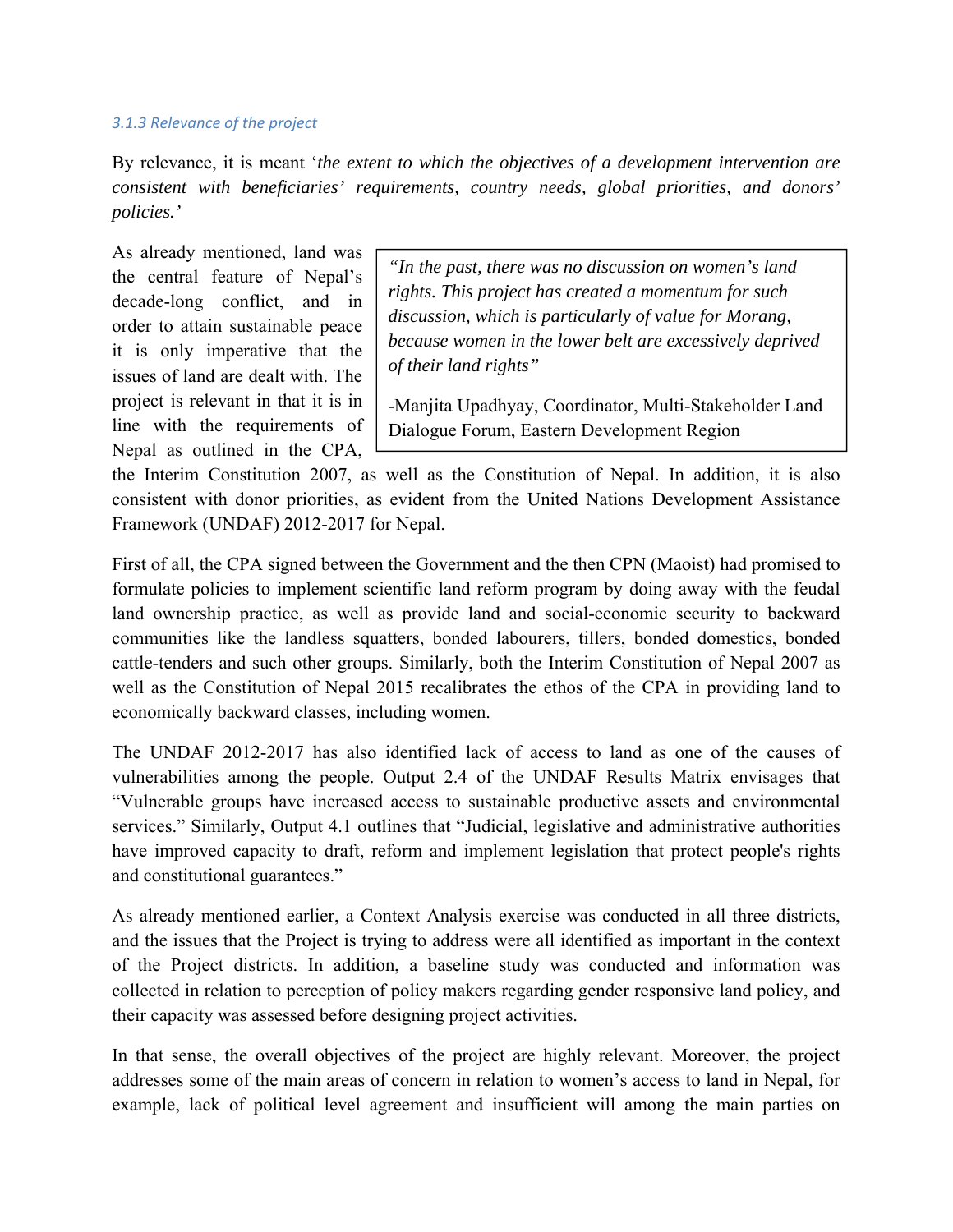gender-responsive land reform, little and inadequate quality of official data on access of land among vulnerable groups, lack of technical capacity to design gender-responsive land policies, and lack of women's involvement in designing land-related policies. As the project targets all of these problems rather than focusing on a particular one, it addresses the needs of the country in a comprehensive and holistic manner.

In order to address the insufficient political agreement on gender responsive land reform, UNDP has been increasing its engagement with policy makers (within party or cross party or with other stakeholders) at national and regional level through the consultations and dialogues; and through gender and conflict sensitization workshop to build up their capacity to contribute in formulation of gender responsive policies. Project is engaged with land dialogue forums which were already formed under catalytic support to land issue project at central level. Whereas at regional level, the project has also created similar Multi-Stakeholder Land Dialogue Forum (MSLDF) comprising land actors from 4-5 districts within a region to discuss on challenges of faced by women from different caste, ethnicity, social background to have access to land. So far, the forums have been formed at all regions and engaged in small group consultation within the districts and organized at least one regional dialogue at all regions. Yet, project need to build up capacity of MSLDF, organized few more dialogues and have to carry out issue base consultations.

Moreover, in the course of evaluation, all the stakeholders (including government counterparts, women rights activists, grassroots women, and civil society leaders) interviewed agreed towards the relevance of the Project, especially since there are no other projects or programs working on improving women's access to and ownership of land, by engaging all actors ranging from the government, civil society, women community leaders, to vulnerable and victims groups. For instance, in mid-western region, a theme-based dialogue (land issues of marginalized women) was conducted with the Dalit community to understand the land issues they face. Such kind of dialogues with multi-sectoral land actors only adds value to the Project's relevance. Although it is clear that the short period of the Project, as well as the limited geographical coverage of three districts (other than the regional dialogues and collaborative leadership training at regional level), is not sufficient to bring about any major reform, it certainly has the potential to lay the necessary ground work, and create a momentum for gender-responsive land reform in the country. As outlined already, the project is a continuation of an earlier project, which had set up the necessary institutional set-up for land rights advocacy. By training stakeholders on women's land rights, it is trying to bring a change in the patriarchal mindset of the people; as well as empowering women to raise their voice for their rights. Similarly, the study on the legal provisions is going to make a significant contribution to the understanding of not just women on their entitlements, but also sensitize the community and local government machineries to ensure that those rights are granted to women. The Multi-Stakeholder Land Dialogue Forums (MSLDF) have created a platform to discuss the shared agenda of the region in terms of women's land rights, and feed those agenda to the national dialogue. Additionally, the technical tools under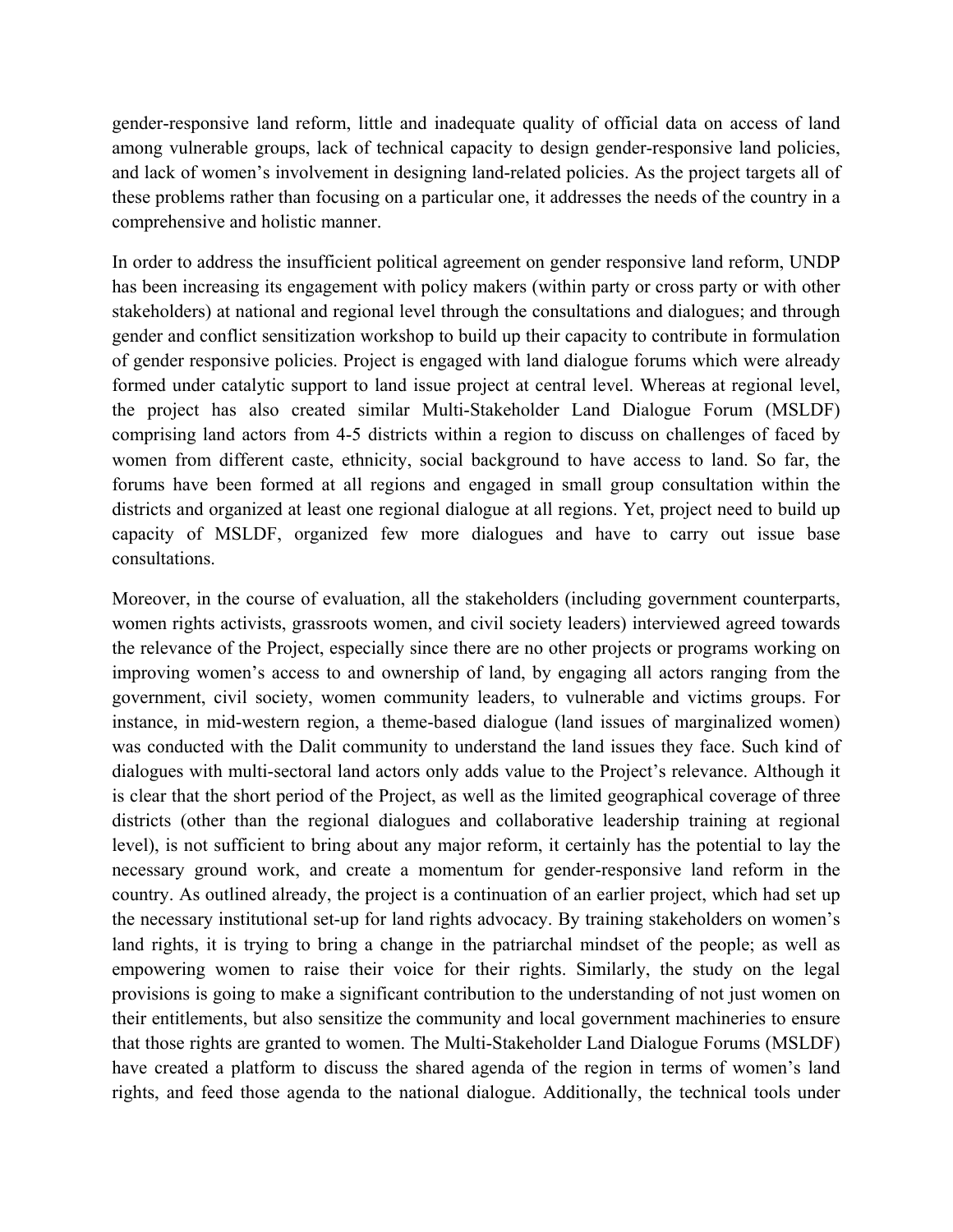development in the project are proposed to be a system to be used country-wide while the pilot project areas are considered for testing of the system.

The overall goal of the project is not an easy one to achieve, but all these activities are directly and indirectly contributing to bring about a change. However, as will be discussed later, a lot still needs to be done, especially in terms of engaging closely with the members MSLDF, and integrating the technical tools in the SOLA. This is overly ambitious given that there are only five months remaining in the project. It would be unfortunate if the mechanisms and institutions that have been created under the previous project and the current project are not harnessed to their full potential just owing to time constraints.

#### *3.1.4 Participatory approach*

Throughout the project implementation so far, the team members have emphasized on adopting a participatory approach. They have met with various stakeholders such as officials of the MoLRM, MoWCSW, and MoPR, and local level bodies such as the Local Peace

*"We were consulted during the design of the project, which we think was very effective as we were able to highlight specific issues faced by women in relation to land rights in the district."* 

Members of District Land Rights Forum, Belbari

Committees (LPC), Survey Office, Land Offices, among others to establish and maintain dialogue on women's access to land. Additionally, the project has sought to involve NGOs such as Community Self Reliance Center (CSRC) and Community Based Organization (CBO) such as National Land Rights Forum (NLRF) and other local NGOs working on land rights in not only its consultation meetings, but also in programs and activities. Additionally, organizations of marginalized groups such as the Dalit, indigenous, *Kamaiya,* as well as human rights organizations and leaders of major political parties have been invited in land dialogue forums

As outlined already, through the context analysis workshops, beneficiaries were able to provide their inputs on the most pressing issues that the project should be focusing on. Similarly, before finalizing the modules for 'Training on Negotiation and Leadership Skills', a field visit was also conducted in all three districts for needs assessment to identify the major land disputes/issues in the district, particularly women specific issues, role of different stakeholders in addressing such issues, potential participants for the training, and understanding of potential participants on negotiation, advocacy and leadership. Such consultations were held with Land Rights Forum members, local NGOs, land rights officers, Women Development Officers, District Police Office, among others.

Additionally, dialogue programs were held in Lamjung, Baglung, Nepalgunj, Bharatpur, and Biratnagar to identify and analyze the obstacles faced by women at local level in their access to land and tenure security, and also to form an informal discussion forum at regional level to develop shared agendas/understanding on land issues and issues related to access of women to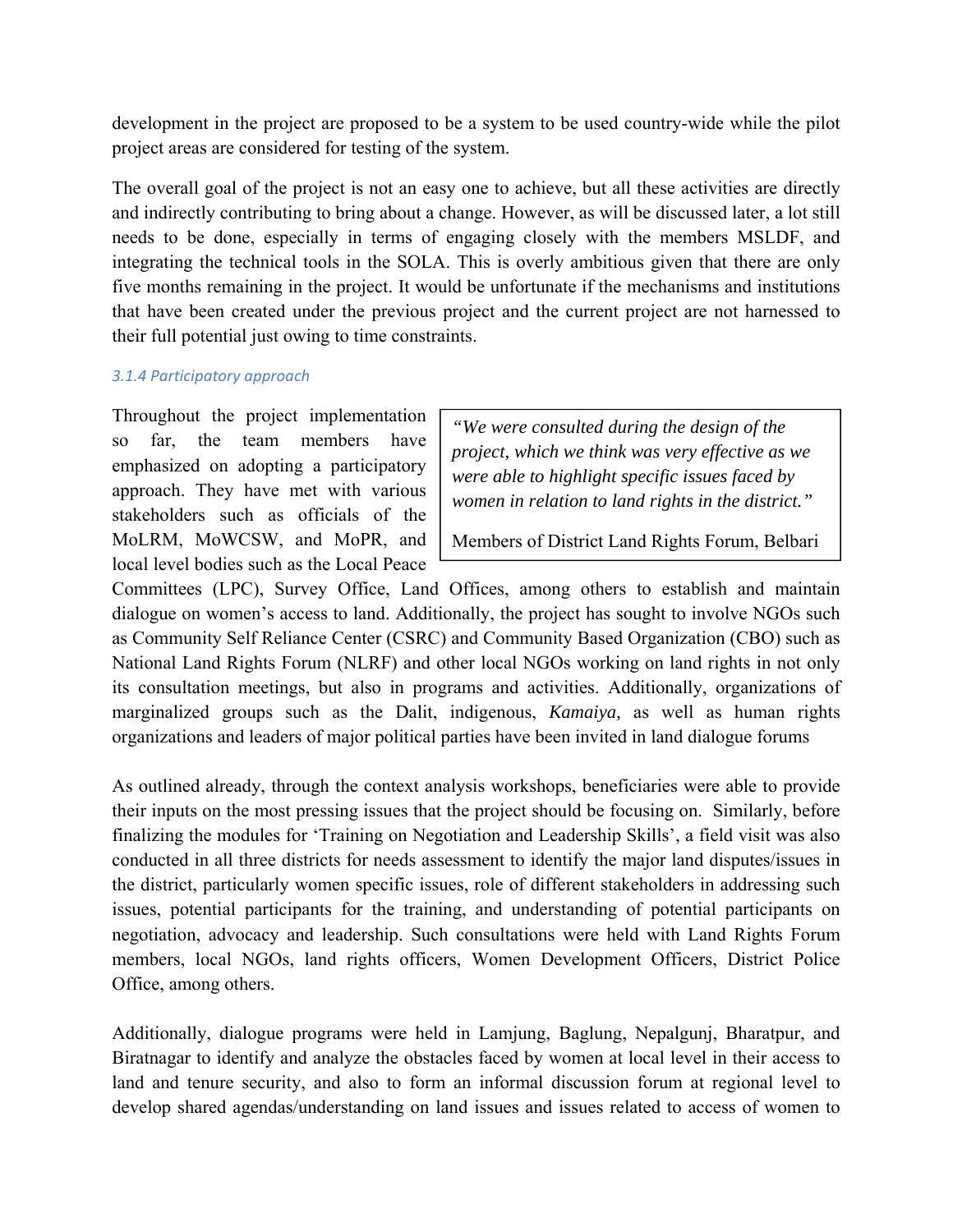land rights. Similarly, orientation workshops were conducted in all three districts to meet district/local level stakeholders to identify a pilot area for acquiring pro-poor gender responsive data for the implementation of Solution for Open Land Administration (SOLA) system in the pilot district. In addition, UNDP has conducted series of bilateral and multilateral consultations with land actors in order to understand context, and to map potential members for MSLDF before convening dialogue and forming MSLDF of the respective districts. Similarly, Ministries, Political Leaders, Academicians and Land Experts are frequently consulted at national level to analyze political sensitivity, context to operate and for the planning and preparation of dialogues and project activities. All this shows that participatory approach has benefitted the project and is particularly important in relations to all of the project activities.

The overall perception from the evaluation is that these activities have provided an environment allowing all stakeholders to participate freely and meaningfully. In evaluating the training on 'Negotiation, Advocacy and Leadership Skills', participants expressed that there was an enabling environment for all the women, regardless of their education and experience to participate fully, because of the use of Nepali language, as well as participatory learning tools such as role plays and group work. The trainings were conducted to enhance the capacity of women leaders at the district level so that they are able to influence the policy making discussion and processes related to land. It is too early to say state if these trainings contributed to achieving the project's results, but from what was shared by women community members during the assessment, they have definitely contributed towards strengthening women's position in land-related negotiations . For example, one of the participants from Morang, Ms Fudo Devi Rajbanshi shared that after she attended the training, they had some family issues in relation to distribution of her father-in-

law's land between her husband and his brother—her husband's share of the land by being taken by the elder brother unfairly. Having learnt from the training that to reach a 'win-win' situation, it is important for both parties to sit together and negotiate, rather than fight. So she recommended them to go to the land office. As a

*"We organized a review workshop of four districts-Dhankuta, Morang, Sunsari, and Jhapa-where we shared our learnings from the training on negotiation, leadership and advocacy with women, and also informed them of the various provisions in our acts and laws in relation to women's land rights. We have also planned a similar training at the community level"* 

-Gita Siva, District Land Rights Forum, Belbari.

result, the officers went to the field for observation, and they are now in the process of getting equal share of the land.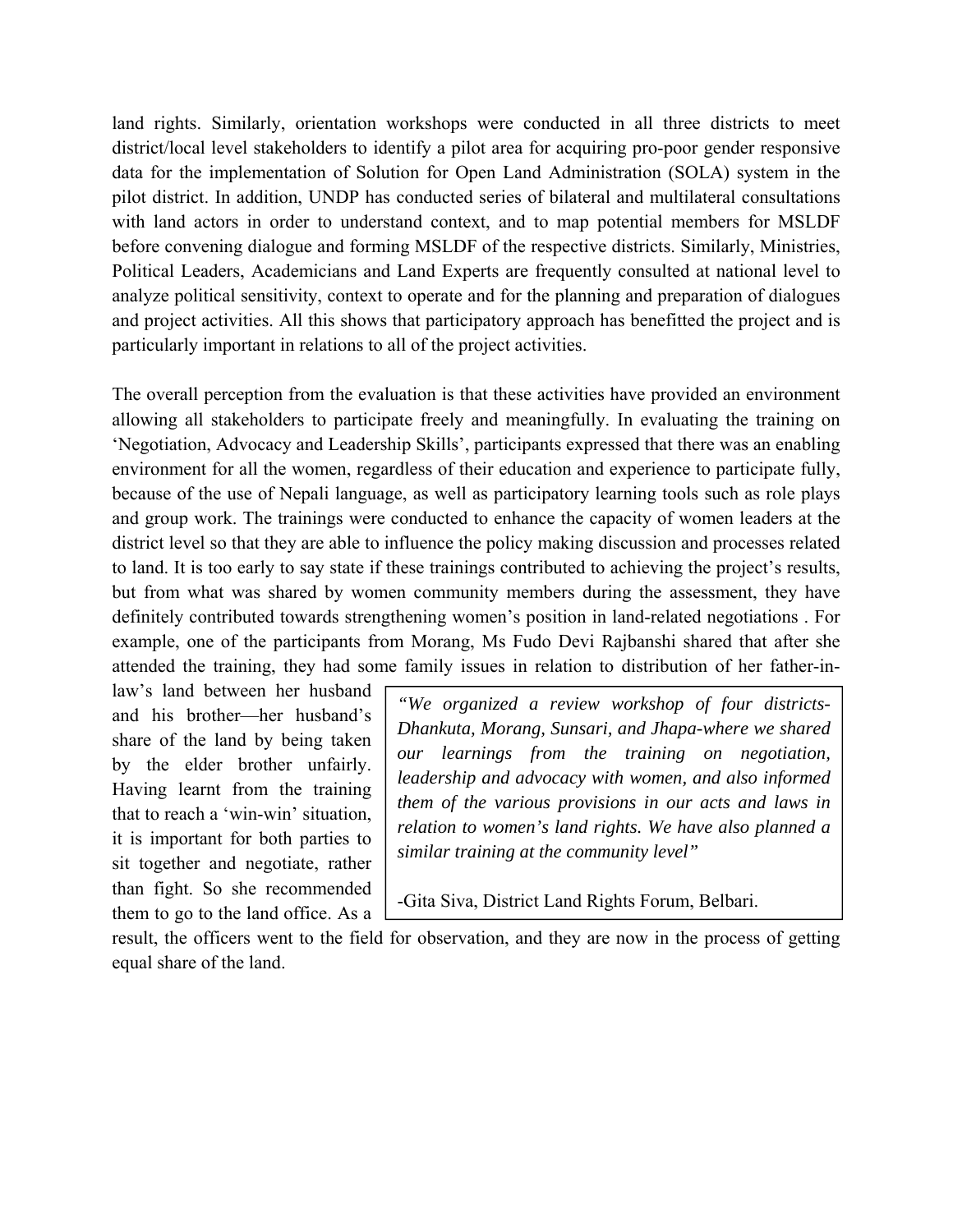#### *3.1.5 Collaboration among the PUNOs*

*Each of the PUNOs has its own institutional orientation, but our mandate and end goal is the same. Each of the agencies brings with itself a unique approach, and proper and open communication can really turn this synergy as one of the biggest strengths of the Project.* 

-Pooja Shrestha, IOM

There is no doubt that the liaison among the implementing partners (IOM, UNDP, and UN-Habitat) is a strong one. It is in fact, one of the major strengths of the project that it is being implemented jointly by three agencies with specific areas of expertise in relation to peace-building and land programming. In the past, during the preceding land project, their collective work was productive and

successful, and this is what the W4W Project has built upon. From the onset itself, there is clear division of roles and responsibilities among the agencies in terms of activities, which leaves little room for ambiguity. Such collaboration has created an environment for the Project to comprehensively address women's issues related to land by engaging in dialogues with women leaders, political parties, policy makers, as well as supporting legal changes, as well as providing actual technical expertise and capacity building at the national, district and community levels. Similarly, while forming MSLDF in the regions, UNDP prioritized the participants who had been trained under IOM's training from the relevant project districts. As UNDP did in Catalytic Support to Land Issues project where findings of 'Land Use Plan' carried out by UN Habitat have been shared in a dialogue event. Similarly, it has plan to share findings of study carried out by IoM on women's land issues with national Land Dialogue Forum and also has been consulting with UN Habitat for technical inputs for to design and plan activities of the project. Furthermore, the fact that IOM, UNDP and UN-Habitat work together brings a lot of credibility to the project and highlights the importance of gender-responsive land reform in Nepal.

#### *3.1.6 Strong national ownership*

The MoLRM, MoPR, and MoWCSW have been involved in the project since the beginning and have been consulted throughout the planning and asked to participate in all activities that have taken place up to this point. A Project Management Team (PMT) has been formed with senior leadership of MoLRM, MoPR, MoWCSW, IOM, UNDP and UN-Habitat. The PMT members keep track of project progress

*"One of the best practices of the project has been the mobilization of Land Rights Forums in the district. They have the access, and understanding of the issues. They have prioritized the issues women's land rights, and have the potential to sensitize the community members on those issues. This can bring about a shift in attitudes and practices of men in relation to women's access to land"* 

-Mohan Karn, Regional Dialogue Advisor, UNDP-

and also keep a track of project progress and take key decisions, when necessary. The project aims at facilitating a dialogue and discussion among the political parties as well as involving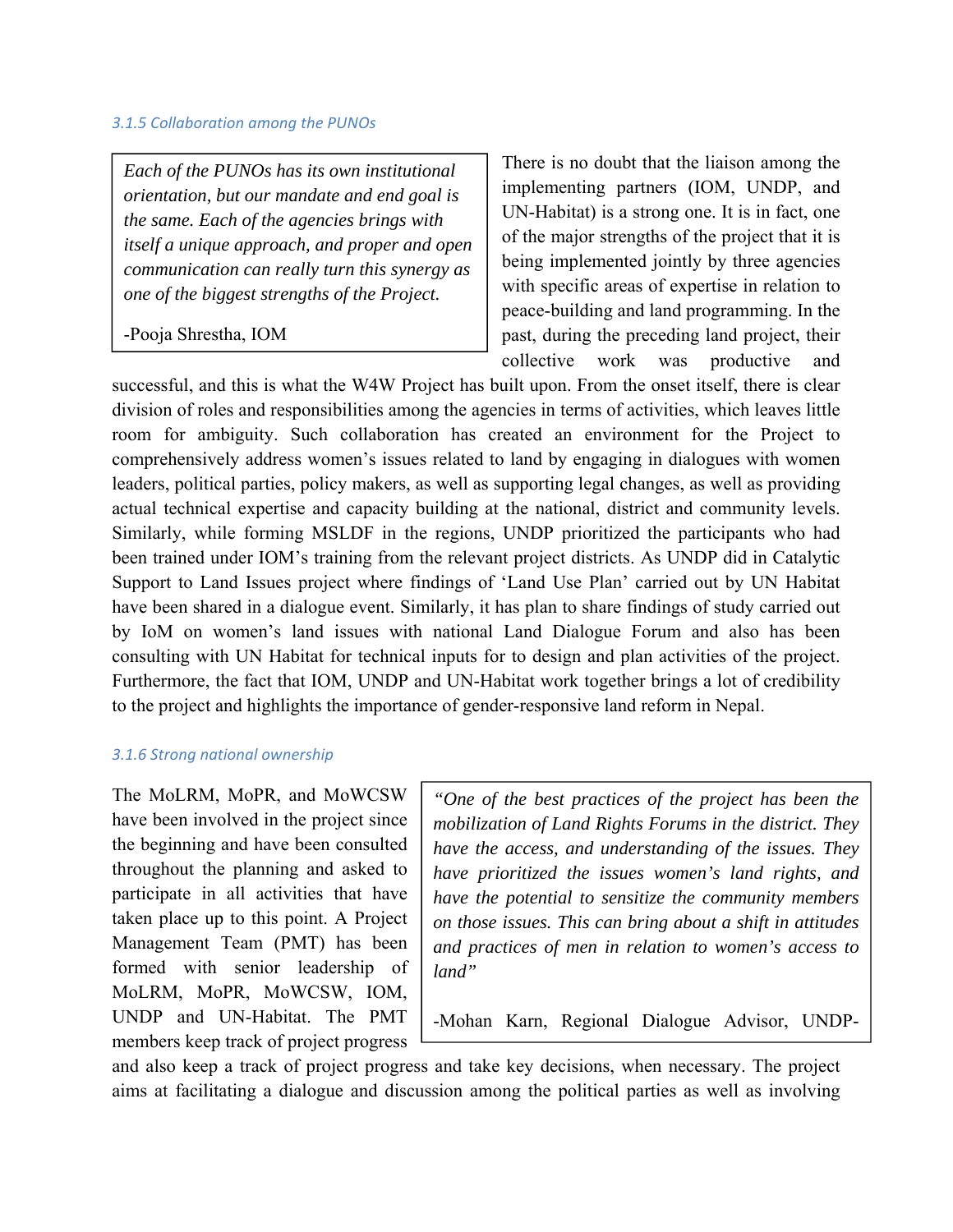NGOs and civil society actors working on issues of land rights and women's rights. Involving the national key stakeholders directly in the project strengthens the national ownership of the project, which in turn increases the chances of a

*"The Project has created a forum for bringing a change in land policies. There is a need to sensitize the relevant stakeholders, and the Project is just doing that. But change does not happen overnight, it takes a long time, and continued effort"* 

-Hari Prasad Chapagain, Local Peace Committee, Morang

long-term and sustainable result of the project. Furthermore, the relationship between the project implementers and the national counterparts is very good with regular communication and cooperation. It is evident that MoLRM, MoPR, and MoWCSW are very pleased with the collaboration with IOM, UNDP and UN-Habitat, and were appreciative of the regular communication providing updates in relation to the project. In most of the Project activities, including trainings, workshops and forums, there has been encouraging participation of representatives from these Ministries and their district offices. The officials are encouraging the new generation of civil servants to be a part of the discussion, so that they can become strong advocates for improving women's land rights at the policy level. Additionally, all the officers interviewed also highlighted that in the days to come, they are going to lobby for more genderfriendly policies and practices to improve women's land ownership. A good relationship with all these agencies is therefore essential for the project to reach its results and also increase the chances for the beneficial impact of project to be sustainable.

However, during the assessment, it was evident that the while the collaboration with MoLRM is strong, that with MoPR and MoWCSW could be improved. For instance, while the officers interviewed at both the agencies rated the project as being relevant to the current needs, they added that it was not under their mandate to work directly on women's access to and ownership of land. Additionally, all the three agencies admitted that there was very little inter-ministerial collaboration in general, and in land issues, in particular. This is an area where the Project can play a bridging role through innovative planning.

#### *3.1.6 Engagement with women*

From the results matrix, it is apparent that the Project has a gender marker 3, meaning that the Project and its implementation methods advanced 'gender equality as a principal objective'. All its activities tie to increasing women's access to land. From a peacebuilding perspective, this is the first project to ensure the systemic inclusion of women in political and decision-making process related to land and property rights in Nepal.

The project is also emphasizing the need to empower and build capacity of women for their effective participation in policy discussions around security of land tenure and ownership. Real efforts have been made by the project to involve women in the project, and opinions and views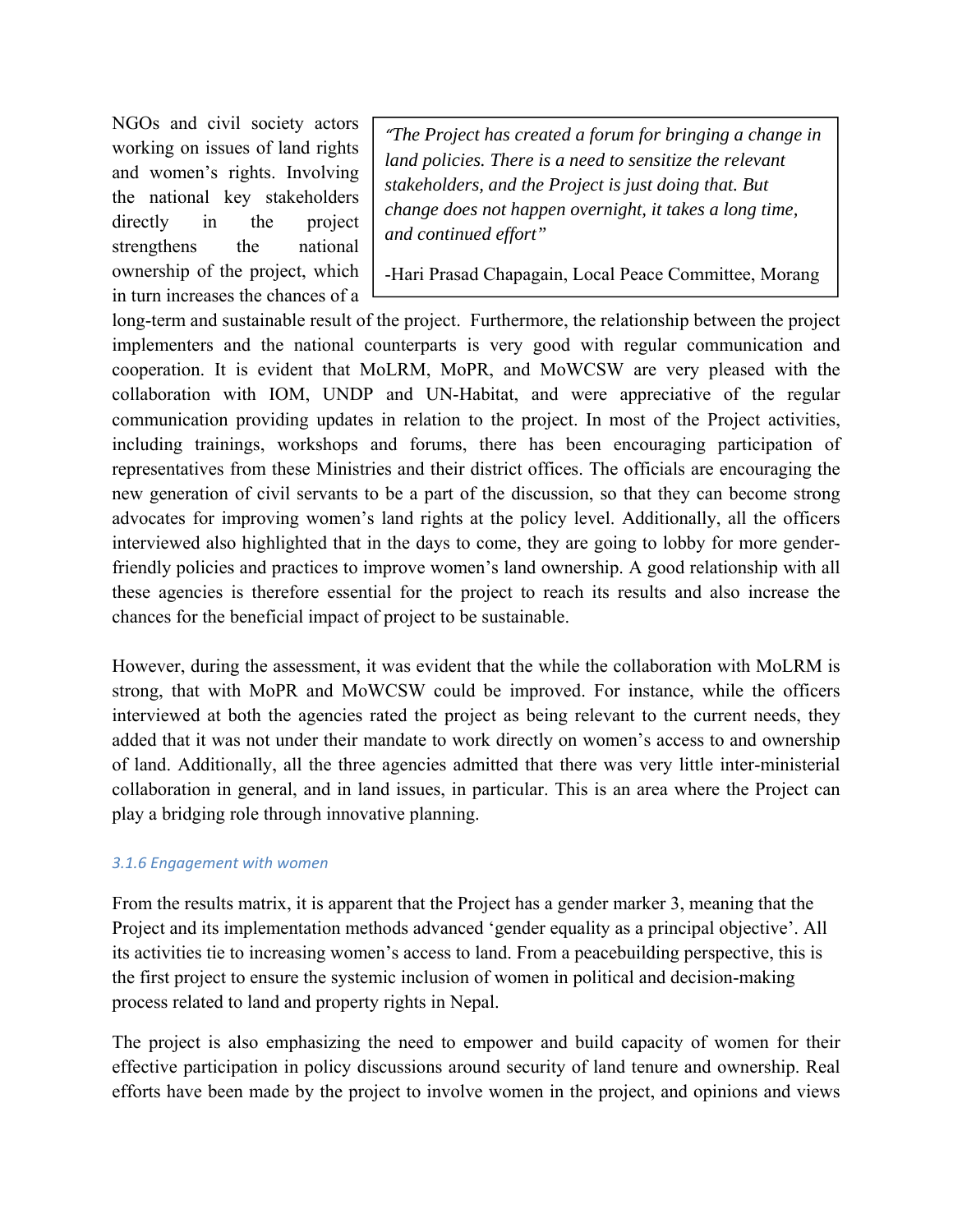have been actively sought. In terms of participation in trainings and consultative workshops, at least 60 per cent of the participants were women. Similarly, in the Multi-Stakeholder Land Dialogue Forums (MSLDF), participation of women has been highly encouraged. For instance, in the Eastern region, the

"*I found this training very helpful and encouraging. Once I go back to my village, I am going to share my learning with other women and help them sort out their personal and legal problems through the various negotiation tools I have gained in the training. Since domestic violence is prevalent in my community and I myself am a survivor of the same, I am now going to start advocating on the issue by using the advocacy techniques taught in the training."* 

‐Ganga Gautam, Chairperson, Mahila Paribartansil Cooperative, Morang

MSLDF formed with 30 members, consists of 80 per cent women. Similarly, in all three orientation meetings for SOLA, there was more than 40 per cent representation of women. Inclusion of greater number of women provided an impetus in raising concerns of women during the various activities, including trainings, dialogue forums, as well as orientation meetings. In addition to encouraging participation of women in terms of numbers, it was ensured that women, regardless of their age, education, and background were able to participate meaningfully, and contribute towards the discussion. For instance, during the residential trainings organized by IOM, mothers with children were also encouraged to participate, providing them an enabling environment to come along with their children and caretakers. However, sometimes, despite the efforts, it was not always possible to get substantial representation from women from government counterparts because of thin presence of women at policy making levels, both at national as well as the local levels.

The project has plans to continue involvement of various groups of women into the consultations in order to identify their particular issues and needs in relation to land. Additionally, the project should make sure that women are informed of programs and activities well ahead of time so that they can make arrangements. Also, the implementing agencies should ensure that women continue to have active engagement in all of the outcomes, because the intervention can directly address the land-related issues women face.

#### *3.1.7 Performance against plan*

As of February 2016, the Project's Implementation Rate stands at approximately 55 per cent (IOM-68 per cent; UNDP: 35 per cent; UN-Habitat: 60 per cent). As can be seen from the Activity Checklist provided in Annex-IV, a lot of the Project activities have been delayed for a number of reasons. First of all, the agencies planned to start this project in March 2015 and the start date in the proposal was mentioned as March 2015. Upon approval of the proposal by UNPFN, funds were disbursed immediately in December 2014. The date when funds are disbursed by the donor is considered as start date of the project. As a result of this mismatch between official start date and actual start date of the Project, implementation was delayed.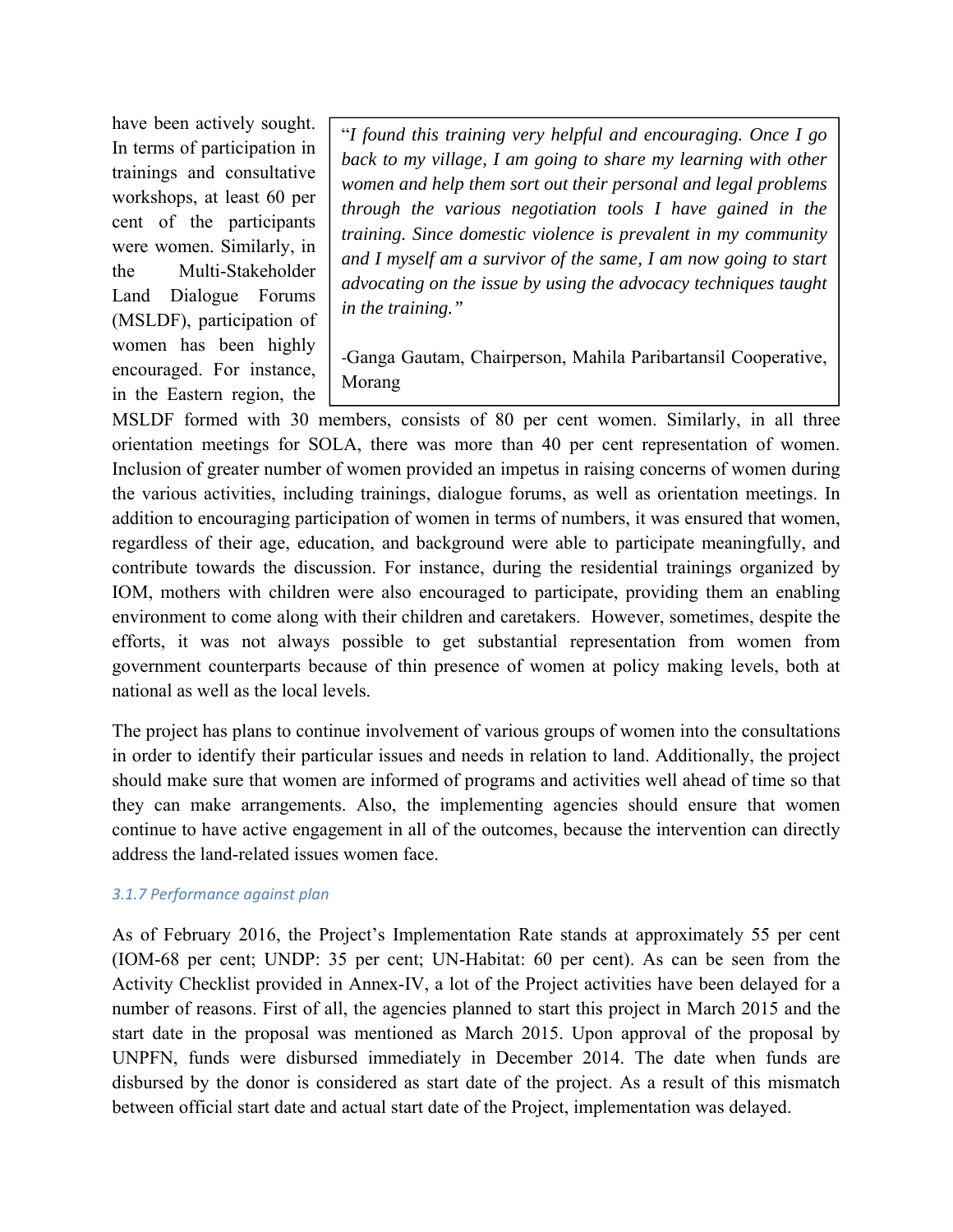Second, right after the Project had begun implementation; Nepal was struck with two massive earthquakes on 25 April 2015 and 12 May 2015, measuring 7.6 and 6.8 on the Richter Scales respectively, aftershocks are still continuing and some 436 greater than 4.0 magnitudes have been recorded so far<sup>4</sup>. Nearly 8979 people were killed and 22324 people were injured; and there was insurmountable damage to buildings and infrastructure, including some world heritage sites with 605283 houses collapsed and 288,264 houses partially damaged<sup>5</sup>. On the helm of such a humanitarian crisis, the Project activities were stalled for some time while the team members were engaged in relief work. The Project activities were only picking up in July when the nation saw protests throughout the Terai region over the issue of federalism in the new Constitution. Over the months leading to the promulgation of the Constitution on 20 September 2015, more than 40 people had died in protests in the region. Even after the promulgation of the Constitution, the situation in Terai remained tense, and there was a blockade of essential supplies, including fuel from the Nepal-India border checkpoints, which continued till February 2016, severely hampering movement.

With Terai (Madhes)-based parties being the main face of the agitation, and two of the Project districts (Morang and Nawalparasi) falling in the Terai, implementation of Project activities were adversely impacted. There are definitely concerns about the progress in relation to Outcome 2. In particular, activities under Output 2.1 were mostly hampered, as formation of Multi-Stakeholder Land Dialogue Forums (MSLDF) was delayed in most of the regions, and where it was formed, it could not function because, as noted by representative of UNDP, 'Terai districts fall in each of the regions, and hence the MSLDF could not function as planned.' It should be noted that Output 2.3 is contingent upon the successful completion of activities in Output 2.2. Moreover, in order to have result-oriented dialogues, there is a need for good preparation and planning. UNDP has already prepared its basic infrastructure and established network for creating conducive environment for dialogue at national and regional level. It is important to devise a concrete plan on enhancing engagement with political parties, policy makers, as well as local government

Similarly, Output 3.2 and 3.3 with relation to developing technical tools to support pro-poor gender-responsive land governance including modules on vulnerable groups in the SOLA system has also been delayed as compared to the actual plan. At this point, work is under progress to design and develop three additional tools (1) Social Tenure Domain Model (STDM) to identify, verify and record tenures of squatters and informal settlements, (2) gender responsive land transaction system and (3) gender responsive service delivery.

SOLA was developed as an open source land administration system which could integrate both the spatial component of the survey data and the attributes components of the land revenue data. This system is in operation successfully in many countries including Samoa, Ghana, Tonga,

<sup>&</sup>lt;sup>4</sup> http://www.seismonepal.gov.np/ retrieved on 26 February 2016

<sup>5</sup> http://www.drrportal.gov.np/ retrieved on 23 December 2015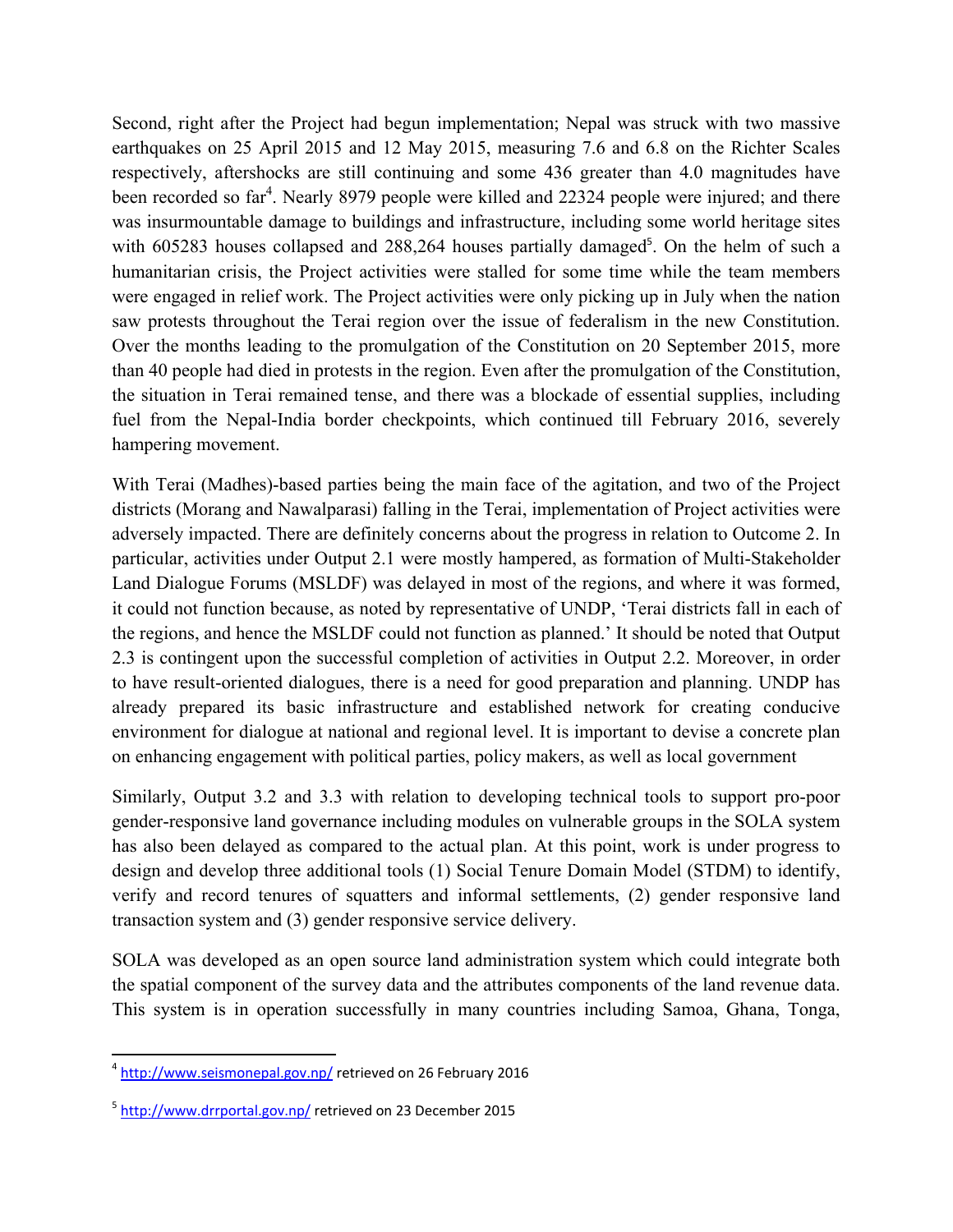Lesotho and Nigeria. Currently the system is as well being developed in Palestine, Yemen, Fiji and Kyrghystan.

The studies conducted by IOM in 2014 and subsequent studies conducted by UN-Habitat in 2015 confirmed that this system has several advantages compared to the isolated systems of PE, SAEx, DLIS and LRIMS - important among them additional to its strength of integrating all land administration related functions the system has no recurrent software licensing fees (very important for economic sustainability) and also that the system has a robust database security (important for controlling data intrusion and corruption). As the system is not fully utilized there is a strong need to educate concerned decision-makers on its strength and also develop new tools to integrate into the system to enrich its applicability. The project is working on developing a module called PROGRESS which could integrate into the SOLA to provide both legal tenure and informal tenure information to assist pro-poor gender-responsive land governance. The ToR of the work was finalized in consultation with MoLRM and field orientations and data collection formats are worked out in consultation with stakeholders including Government officials. Pilot data are collected through questionnaire survey to develop an IVR process and test the functionality of the module developed. Due to the objective, not all area could be covered. One of the officers from Birendranagar Municipality, who was also part of the Orientation workshop conducted in Surkhet district to select the pilot area for implementation of the SOLA modules shared that although the pilot area (Ward 6 of Latikoili VDC in Surkhet) was selected through consultation and discussion among participants as being representative of all types of vulnerable groups including landless and conflict victims; he was of the opinion that having a small pilot area such as this has its challenges as it might not necessarily prepare the concerned stakeholders for larger roll out of the modules throughout the district.

#### *3.2 Recommendations*

#### *3.2.1 Improve and strengthen relationship with political parties*

It is evident that there has not been much progress for the activities under Outcome 2 and Outcome 3, owing to reasons already outlined previously. It was natural that the project was being context and conflict-sensitive, and activities took a back seat after the earthquake as well as the constitutional crisis post-promulgation. Engagement with political parties was mostly

*"It is very important to enhance engagement with women political leaders. They raise their voice against violence faced by women, but they do not talk about land rights, although violence against women and land rights are inter-related. Their engagement can bring about a positive change at the policy level."* 

-Member of District Land Rights Forum, Belbari

impacted as it was not feasible to discuss gender-responsive land reform agenda without involving Terai-based parties. However, it would have been beneficial if the Project staff had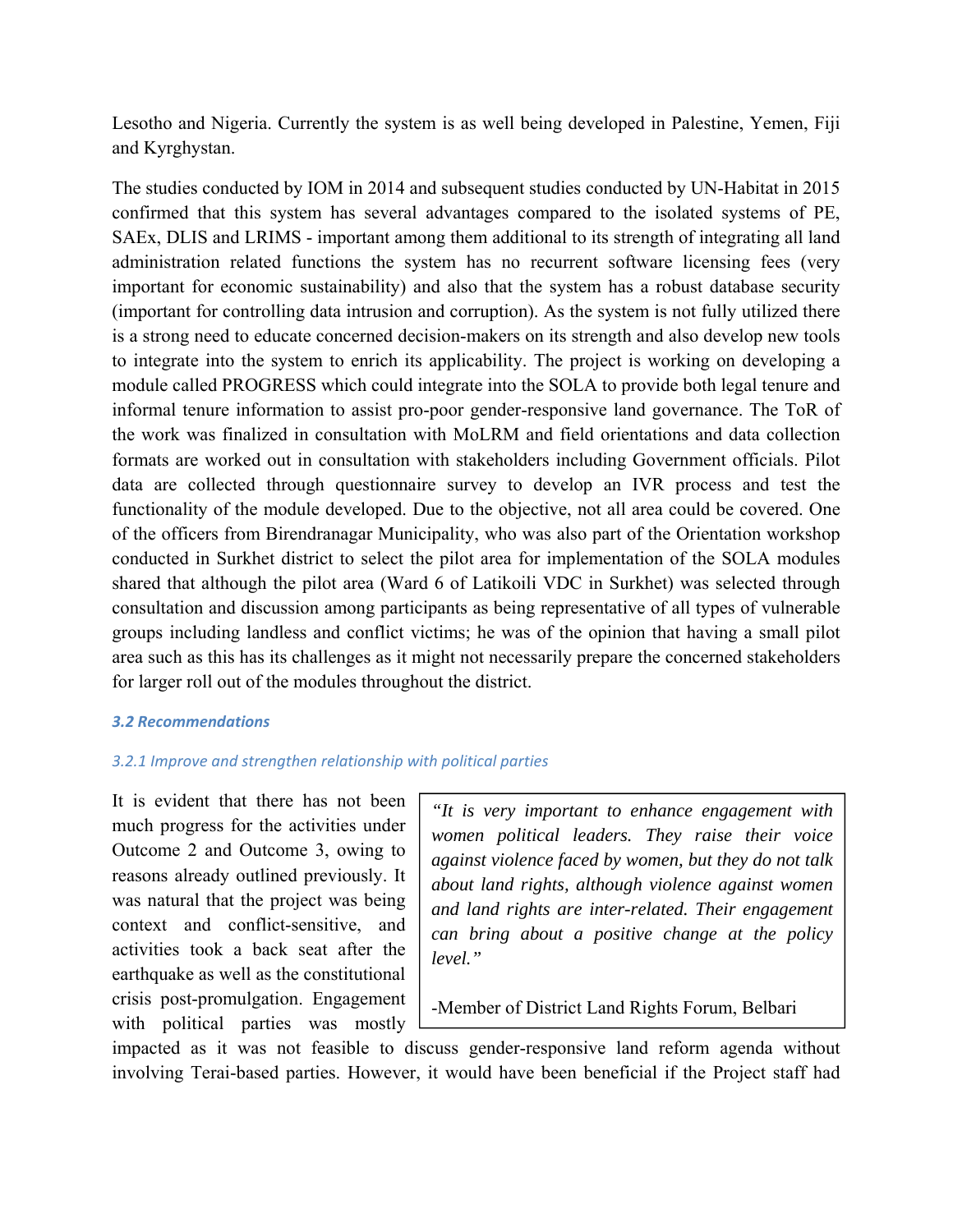made efforts to at least keep the parties informed of the progress and plans of the Project to keep them in the loop.

In the coming months, engagement with political parties should be one of the top priorities. Issues related to land are highly politicized and sensitive, and Outcome 2 is clearly most challenging part of the Project. Nevertheless, without a commitment from the political leaders, it is highly unlikely that the project will be able to eventually reach its strategic outcome of designing land reform process and policies. In order to be able to reach the results under outcome 2, it is important to start organizing more regular meetings with the focal points for the political parties and provide them with concrete points of discussion beforehand. In order to have a 'Declaration of Good Will' at the end of the project period, relationship with the political parties clearly needs to be strengthened, and more pressure needs to be put on political parties.

#### *3.2.2 Enhanced engagement with government counterparts*

Ownership at all levels is crucial to achieve the overall objective of the Project as stated in the project document: 'Male and female policy makers design gender responsive land reform process and policies'. Ownership is needed, particularly at the policy level, which reinforces the need for continued and inclusive engagement with government counterparts at both national and local levels. With the promulgation of the Constitution, it is a good opportunity for the project to involve the policy makers in highlighting gender-responsive land reform agenda.

At the district level, in addition to working with Women and Children Offices, the Project needs to work in close collaboration with Land Revenue Offices, and Survey Offices, as implementation of SOLA modules is contingent upon their support. In the days to come, it is important that there is increased collaboration and coordination with government counterparts to make the Project successful and sustainable. Although efforts have been made to keep the information flowing between the officials at the district level, strategies should be devised to ensure that there is greater engagement with officers at national and district level.

#### *3.2.3 Increased collaboration between PUNOs*

As outlined in the previous section, one of the strengths of the Project is that it is being implemented by three different agencies with varied expertise. This gives a unique and a strong edge to the Project to bring meaningful change in the land policies from a gender perspective. While this collaboration is fruitful, there were some challenges identified during the assessment. Regardless of smooth communication among the PUNOs at the national level, there were some issues in terms of inter-agency communication at the local level. For instance, UNDP has Project Focal Persons in its regional offices in Nepalgunj, Bharatpur, and Biratnagar, Pokhara, and Kailali, who among other duties also handle the W4W Project at the regional level. One of the focal persons interviewed lamented that they do not always get timely information, which impacts their participation in the project activities of other agencies. Another focal person added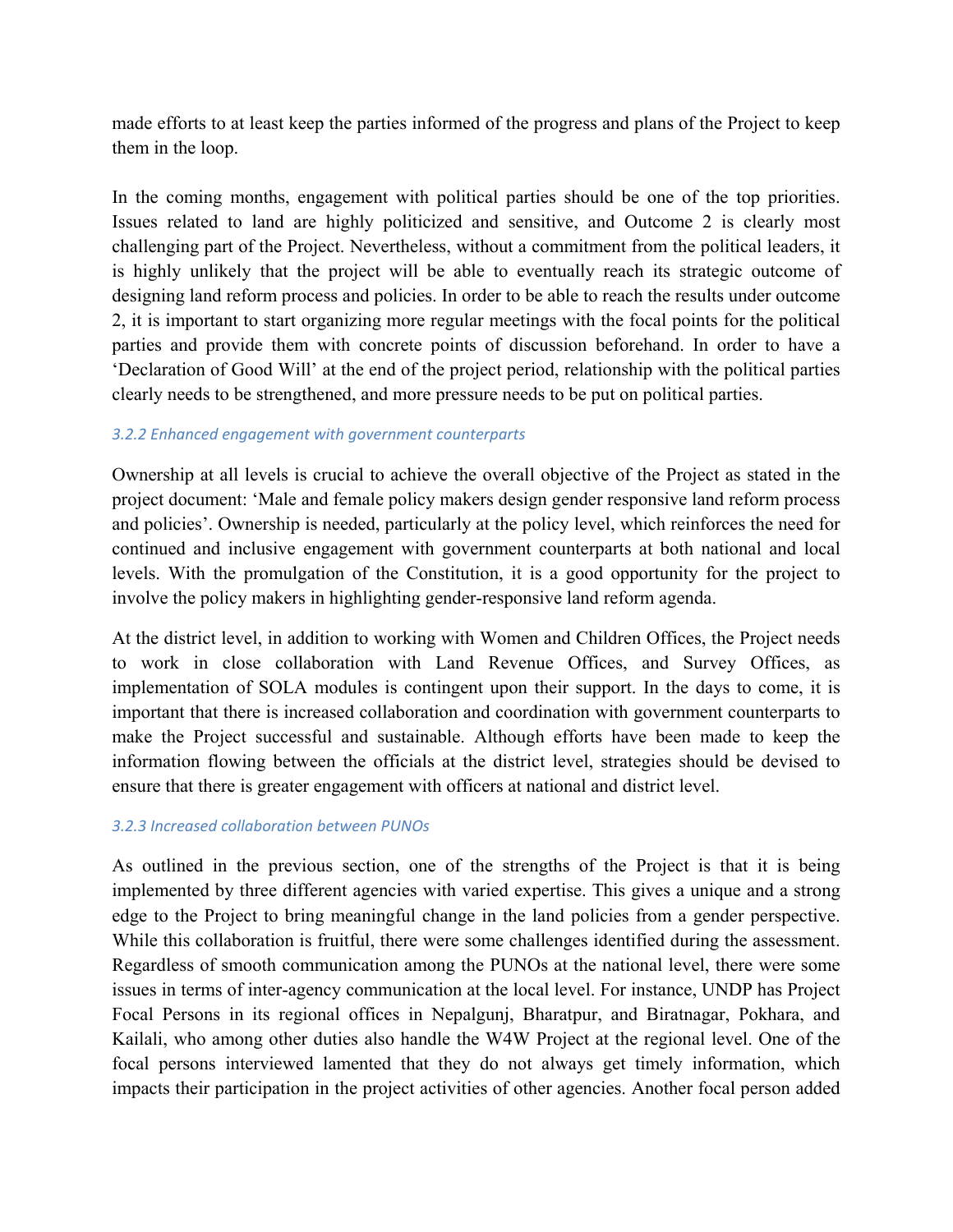that because of human resource crunch, it is not always practical to attend all programs of all the agencies. Another problem identified during the field was that while the Project is being primarily implemented at the district level, the MSLDF are being formed at the regional level, the responsibility of which falls under the purview of UNDP. The project's districts Surkhet and Nawalpasari are not UNDP's core implementing districts for CPP. Although effort has been made to cover all three project districts while forming MSLDF at regional levels, there seems to be a lack of synergy between several activities among the agencies.

All these challenges call for greater collaboration and communication among the partners so that each agency can participate meaningfully in all the activities. In order to overcome these challenges, the Project team members should sit down together and see how they can support each other in their respective tasks, to not only help in efficient implementation of the activities, but also improve their coverage and impact. Most importantly, it was also felt that there is also a need for additional Project Staff at UNDP, since staff members implementing W4W project are also engaged in other projects. As outlined already, staff seems to be overburdened with multiple projects, which has also partially hampered the implementation of project activities, both at the national and local levels. Hiring additional staffs will definitely give an impetus for implementation of the activities, particularly now, as the political situation improves, and the Project will need to fill for the backlog.

#### *3.2.4 A no‐cost extension*

As already outlines, there have been delays in the activities due to several external factors. Technically, the Project only has four more months to accomplish all the remaining activities <sup>6</sup> . Although with the political situation improving, a lot of activities are picking up pace, it is

*"MoLRM is partnering directly to implement the activities of the Project. However, owing to the Terai unrest, and the fluid political climate, there has been some gap in the implementation. If the project is extended for a longer time, it can have intended impacts."* 

-Nagendra Jha, joint Secretary, MoLRM

evident that it is an excessively challenging task to be able to finish all the activities within time, especially ensuring quality. In order to ensure that the Project provides sustainable benefits, a nocost extension seems imperative. The project definitely has the potential to bring about great change if it can be extended for a longer period. Considering the sensitivity of the issue, it is important to ensure that the assistance is substantial enough to ensure gender-responsiveness in land reform. For example, a consensus among the political parties in relation to genderresponsive land reform can have a very positive and sustainable impact. Since to this date, engagement with political actors have been minimal, the next four months are not adequate to engage them, get their buy-in, and reach a point where they will be willing to sign the

  $6$  Please refer to the Activity Checklist in Annex-IV with details of activities that have been accomplished and that are yet to complete.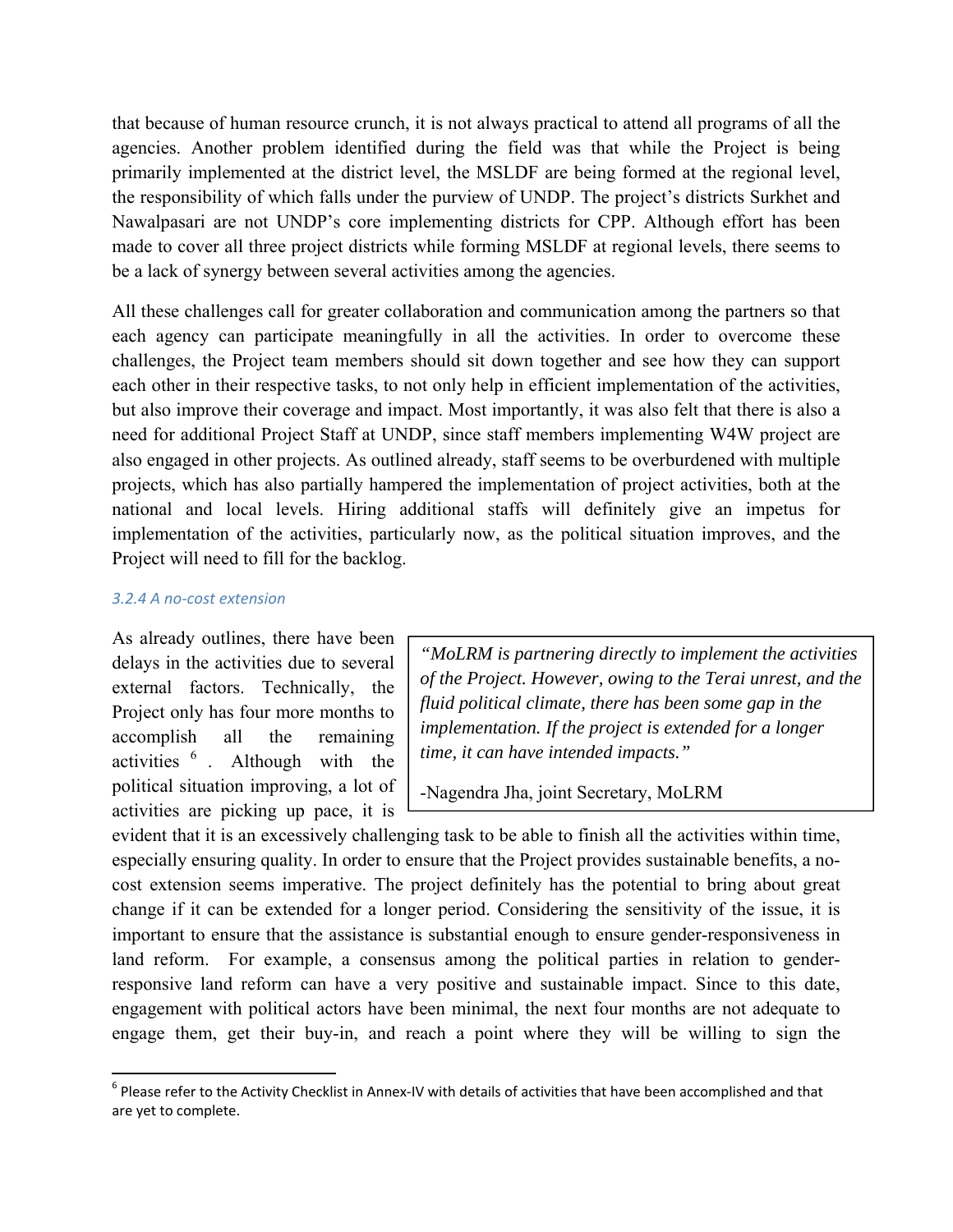'Declaration of Goodwill'. Additionally, the Project intends to influence the legal framework, which in itself is a mammoth task. With a lot of activities being pushed to the last quarter of the Project, it is going to be difficult for the Project to bring about meaningful change in the remaining period. Therefore, in light of these challenges, at least a no-cost extension of at least three months has been recommended.

The Project should develop a revised work plan based on realistic estimates from each of the PUNOs on project completion dates including technical and field activities, administrative closure and dissemination activities. It is recommended that the Project staff undertake a comprehensive budget

*"There can be a number of challenges as we integrate the three modules in SOLA. Software development is a tricky process, and hence it is sometimes difficult to make a very clear estimate. There is a need for testing, transfer and integration, which may not always go as smoothly as envisaged".* 

-Rajaram Chhatkuli, UN-Habitat

revision working together with the PUNOs and PMT, in order to accommodate a project extension and ensure adequate administrative support to the project during the remaining time of the Project. It is equally important to revisit the risks and mitigation strategies identified in the Project Proposal, and identify additional risks that the Project can face in the near future. For instance, with the country being declared a Federal State, the dynamics can change in terms of implementation. Such issues should be clearly identified.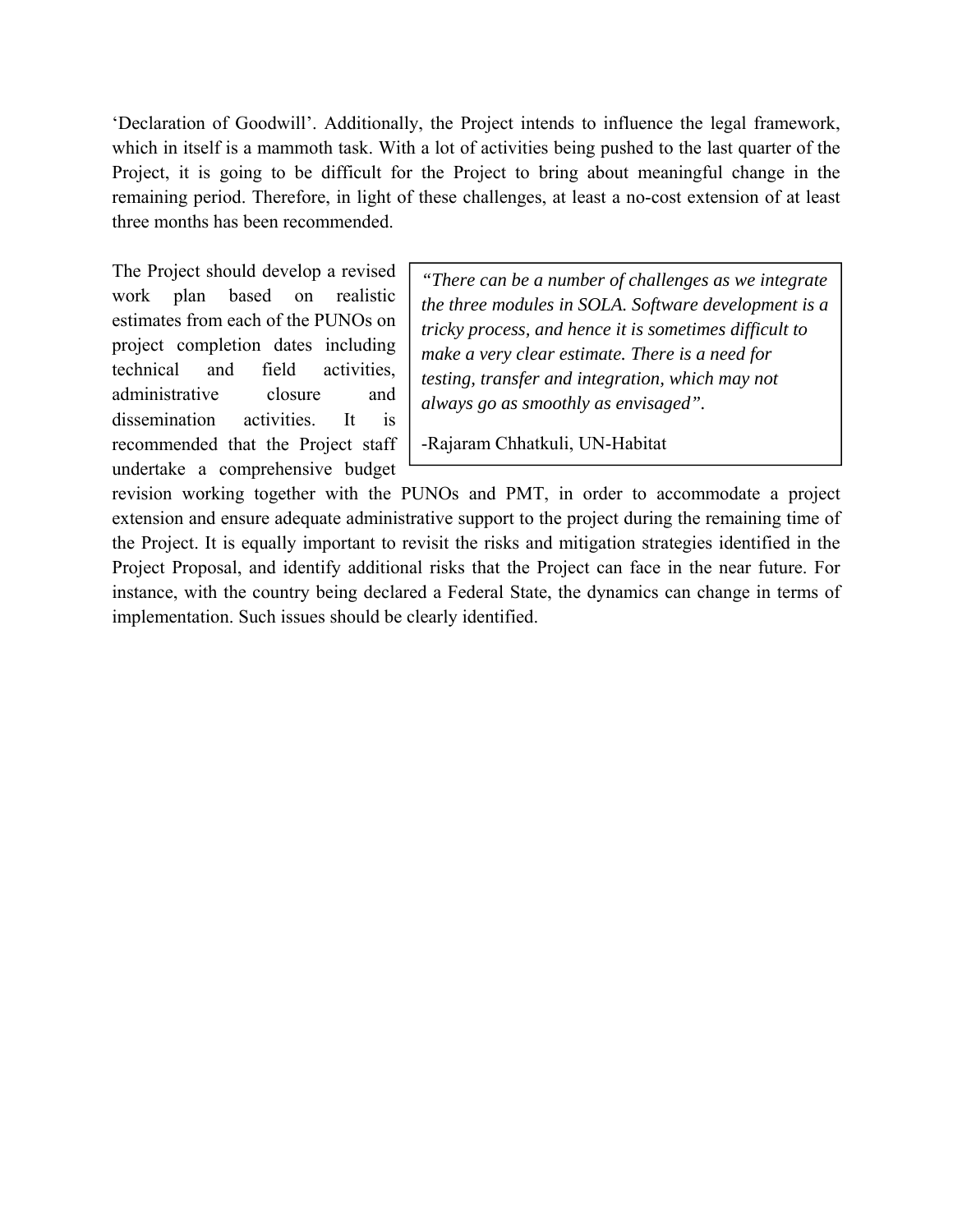## **4. Conclusion**

The mid-term assessment shows that the Project is making a Strategic Contribution to peacebuilding in Nepal by addressing an important agenda of improving women's access to decisionmaking in terms of improving their ownership and access to land. The Theory of Change, though broad, is relevant to its objectives. There is, however, a need to increase the understanding of the content of the ToC amongst implementing partners and beneficiaries through further consultations and collaboration. While national ownership to the Project is strong, it should translate into more effective participation of implementing partners, which must be ensured through effective communication and collaboration. Most importantly, it is imperative that the Project build stronger relationships with the concerned local level bodies to mitigate risks of integration of new modules into SOLA.

The project has made real efforts to ensure that women remain at the heart of the project design and implementation. They are not only the principal focus of the project in terms of the agenda; they are also invited as primary participants in consultation workshops and trainings. In addition to being gender-sensitive, the Project has also thrived to be conflict sensitive by conducting a Context-and Do No Harm Analysis in each of the project districts. At the same time, the Project has remained sensitive to the external environment, and paced the activities accordingly.

Most importantly, the assessment also proved that the Project has the potential to really bring a change in the mindsets of the people in relation to women's right to land and property. By engaging not only policymakers and political party leaders, but also community members, including men and women, the Project is creating a movement in itself. In the days to come, if the Project can expand its activities at the grassroots level, through the right partnership (for e.g. with Land Rights Forum), it can really contribute towards meaningful change.

With the promulgation of the Constitution of Nepal in September 2015, the issues that the Project has raised have become more important than ever. Despite the external challenges, the Project has continued to move forward, and a lot needs to be done in light of the new developments. In order to bring about the expected impact, it is imperative that sufficient extension is provided to make up for the lost opportunity as a result of the April and May earthquakes, and the political instability following the promulgation of the Constitution. The extension can provide an opportunity to the Project to not just accomplish the activities planned, but to really engage with the stakeholders, sensitize them on the issues, and get their full support for sustainable gender-responsive land reform and policies.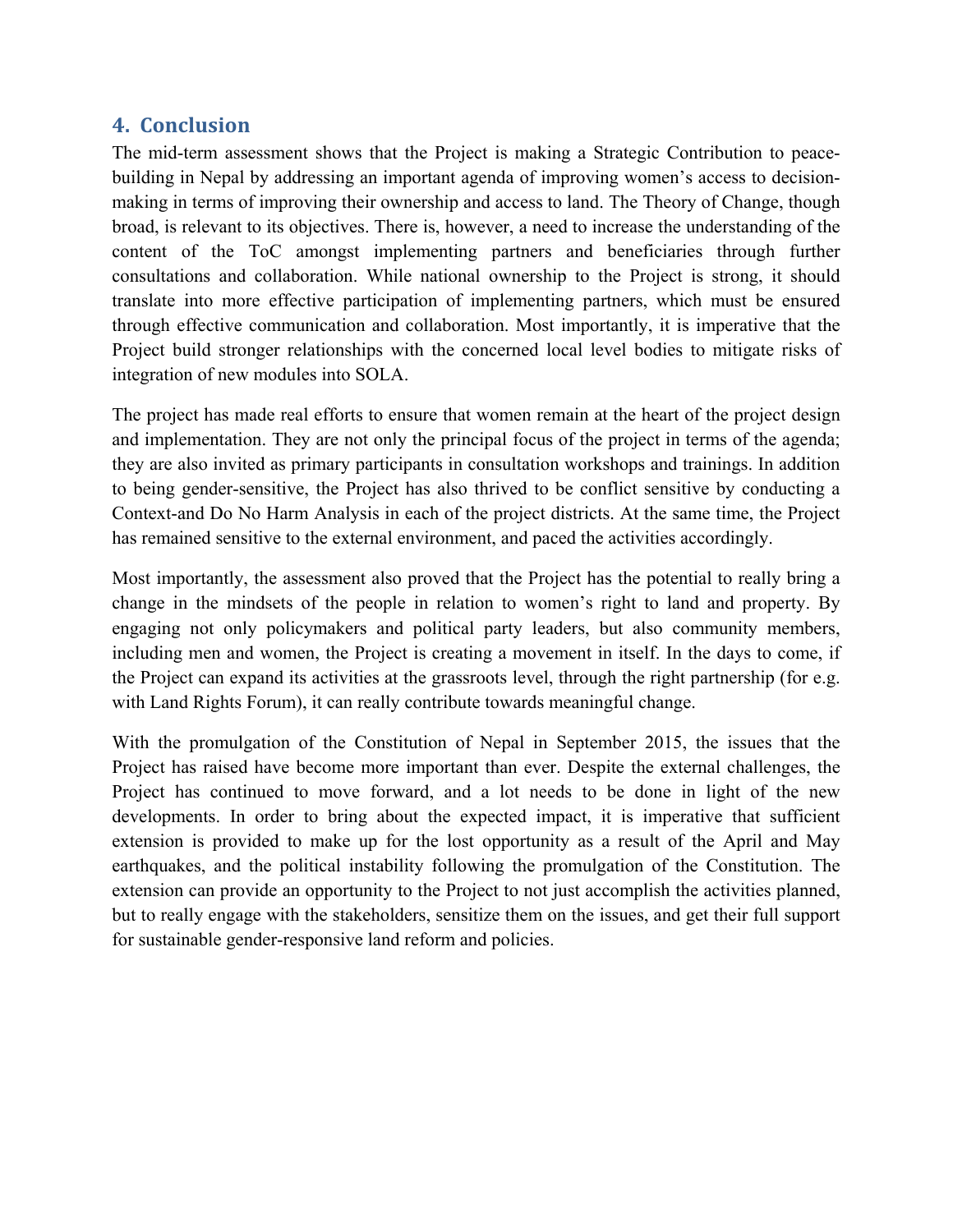## **Annex I: ToR for the Assessment**

### **International Organization for Migration**

### **Internal Mid Term Assessment**

Role: To assess the **"Empowering Women 4 Women: Access to Land for Sustainable Peace in Nepal"** Project. Duration: 7 working days

#### **Background**

A decade-long conflict in Nepal ended in November 2006 with the signing of a Comprehensive Peace Agreement (CPA) between the Maoists and the Government of Nepal. Despite the political and democratic progress since the end of the conflict, Nepal continues to face multiple land issues. Land issues have existed for centuries and are deeply entrenched in the Nepalese society and linked to the structures of feudal land ownership and informal land tenure. Land issues are recognized as one of the root causes of the 10-year conflict. If left unaddressed, these issues could have adverse effects on the peace consolidation, political stabilization and socioeconomic development of Nepal.

Recognizing the importance of addressing land issues in Nepal for sustainable peace and in accordance with the priorities mentioned in the interim constitution and the CPA, International Organization for Migration (IOM), United Nations Development Programme (UNDP) and United Nations Human Settlements Programme (UN-Habitat) came together with their technical expertise to address the highly sensitive land issues with impartiality and neutrality. With financial support from the United Nations Peacebuilding Fund (UNPBF), the joint project *Catalytic Support on Land Issues* was launched in March 2013 with an aim to unpack land issues in small steps that are not particularly contentious and ultimately lead to a holistic and meaningful future land reform.

Building upon the main findings and gaps identified by the *Catalytic Support on Land Issues*  project, *"Empowering Women 4 Women (W4W): Access to Land for Sustainable Peace in Nepal*" aims to includes women that were almost absent and/ or not able to make their voices heard in the land reform discussions process. It supports processes associated or linked with land reform in Nepal by enabling women to play an active role as agents of change. The project is jointly implemented by IOM, UNDP and UN Habitat from December 2014 to July 2016 with the geographic coverage in national, regional and district level, especially Nawalparasi, Surkhet and Morang.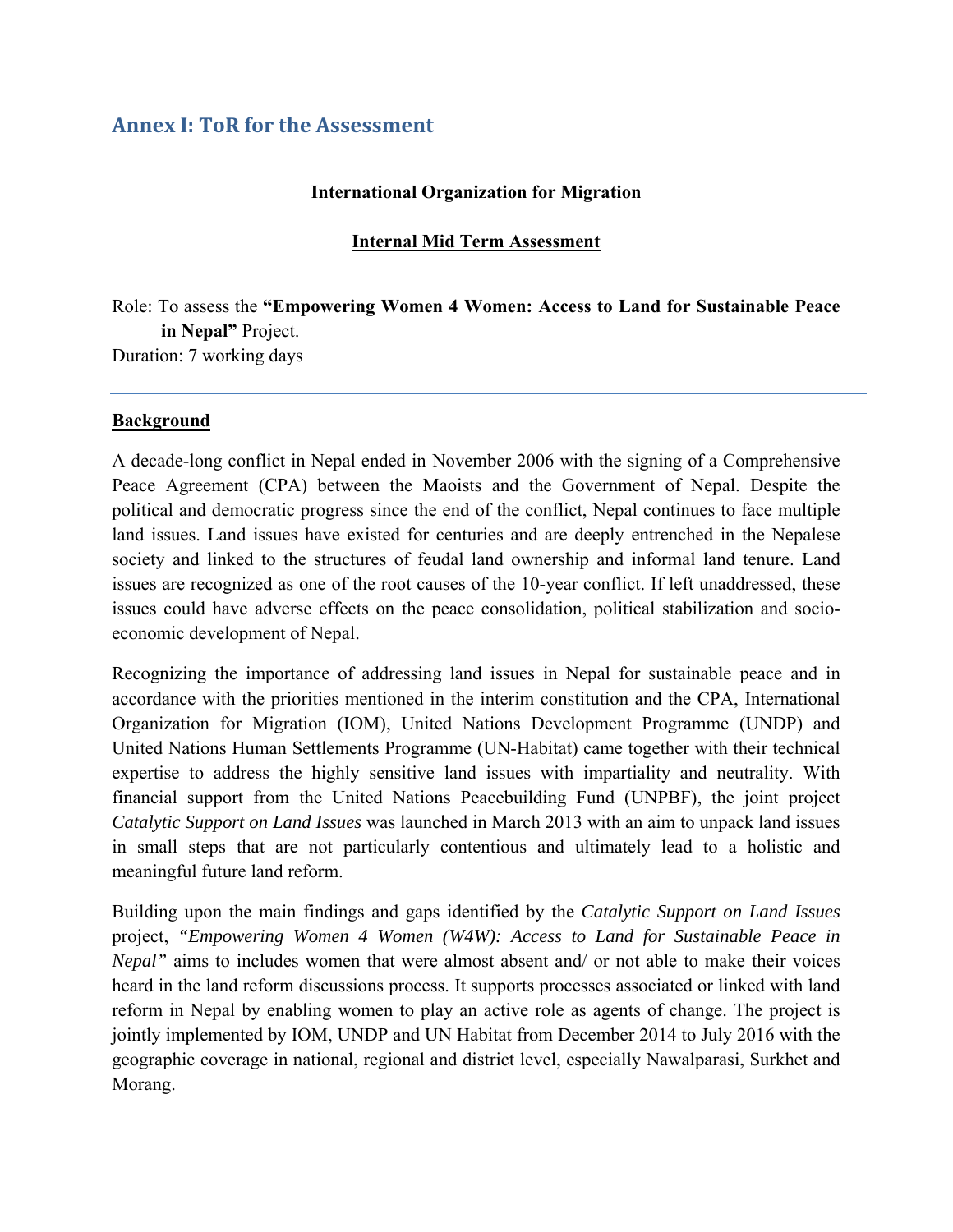## **Organizational Context**

 Under the direct supervision of the Chief of Mission of IOM and Program Coordinator, the evaluator will be responsible for the internal mid-term assessment of the *"Empowering Women 4 Women: Access to Land for Sustainable Peace in Nepal"* project, including assessing and examining the achievements, results under the project till date and their contribution to the peace-building process in Nepal. During the assignment, the evaluator will work closely with the staff of IOM, UNDP and UN Habitat in Kathmandu and travel to the project districts.

## **Objectives of Mid Term Assessment**

1. Reflect on the theory of change in original project proposal; assess whether activities and expected results remain valid; identify and make any needed project modifications.

2. Document lessons learned / good practices with regards to peace-building in Nepal and provide recommendations on how the project's contribution to the peace process could be strengthened

3. Further elaborate project's 'exit strategies'

## **Duties and Responsibilities**

The main duties of the consultant will include:

- 1. Examine the execution of *"Empowering Women 4 Women: Access to Land for Sustainable Peace in Nepal"* project activities and achievements against the project's log frame and the UNPBF results framework;
- 2. Assess the project's overall contribution to peace building by preparing Nepal's male and female policy-makers design gender responsive land reform process and policies.
- 3. Asses the project's performance and delivery towards achieving three outcomes:
	- i. Policy-makers (males and females) feel confident and committed to implement gender-responsive land reform policies.
	- ii. Inclusive national and regional levels land discussion forums are gender responsive.
	- iii. Improved national process and mechanisms enhance access of vulnerable groups to land tenure and ownership.
- 4. Assess overall performance of the *"Empowering Women 4 Women: Access to Land for Sustainable Peace in Nepal"* project in terms of technical, financial management and its processes;
- 5. This assessment will be conducted using the following analytical frameworks: the results framework and UNPBF Performance Management plan to analyze the project's contribution to the following three areas: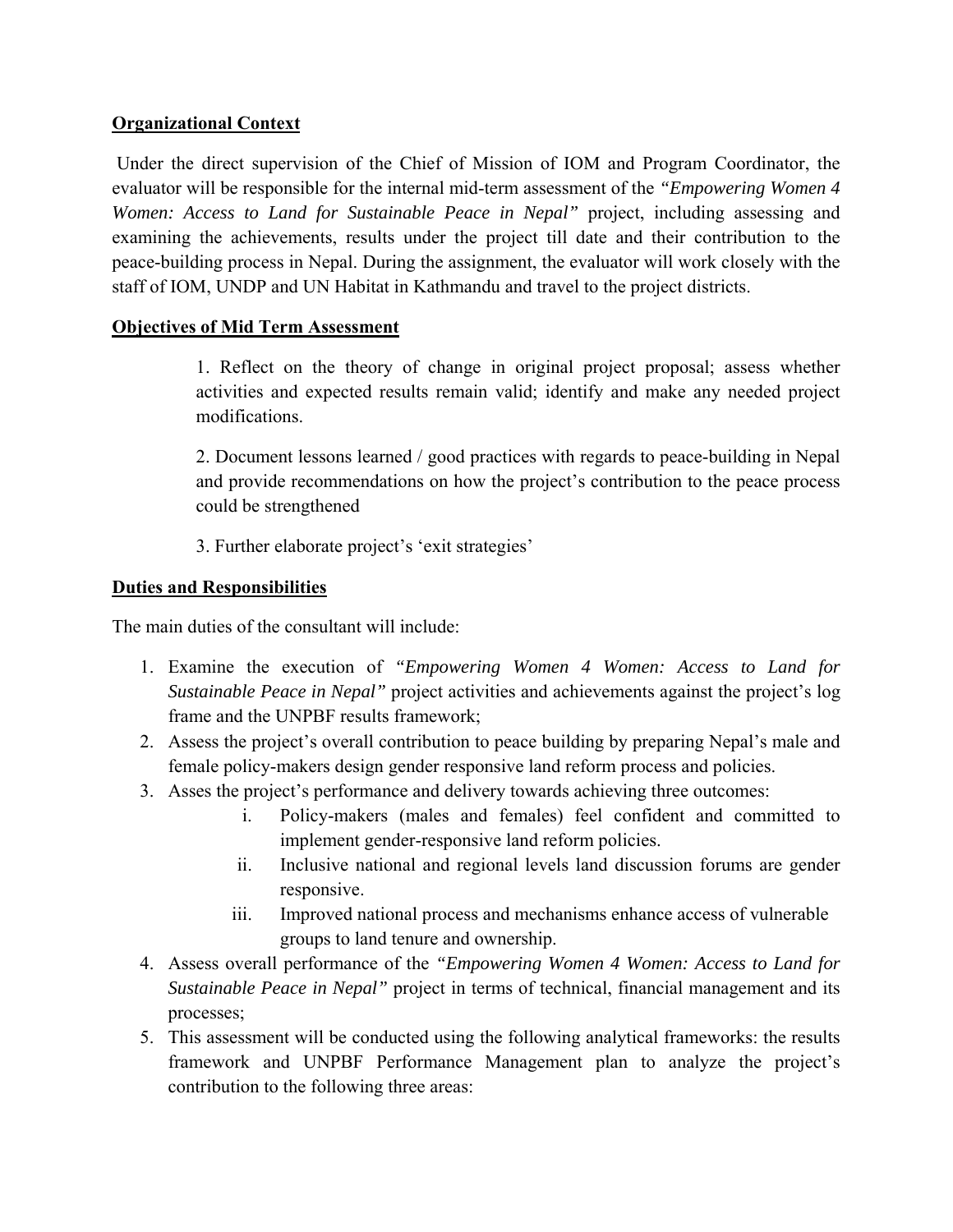## **Areas for Evaluation**

## **1. How the project is making strategic contribution to peace-building in Nepal?**

- Assess whether all project staff and stakeholders continue to have a shared understanding of the strategic peace-building impact and outcomes of the project.
- Assess whether the project is on-track to achieve its stated strategic peace-building impact and outcomes (not just 'outputs' and 'activities') of the project, or whether these need adjustment.
- Assess whether intended beneficiaries have accessed services and/or stakeholders have participated in project implementation (use monitoring data)—if not, what are the reasons for this? What changes are necessary to improve this?
- Re-visit risks outlined in the project document and analyse potential new risks for the next 12 months, outlining how these risks will be responded to and mitigated if any changes are expected.
- Review and document any peace-building lessons learned / good practices from implementation so far.

## **2. What measures has been taken by the project to approach to peace-building?**

- Assess what measures were taken so that the project better addressed the needs of women and vulnerable groups.
- Assess what measures were taken to improve conflict sensitivity.
- Assess how the internal capacity of the project team demonstrates better sensitivity to conflict, gender and inclusion.
- Document any lessons learned, good practices and core challenges for conflict, gender and inclusion sensitive project implementing, including any lessons from internal project management (e.g. recruitment, beneficiary selection, etc.).

**3. How the project is complementarity to building the national mechanisms and priorities?** 

- Re-assess the project's relevance to the current national context and priorities and restate relevant national strategies or initiatives that the project is complementary to.
- Conduct a stakeholder analysis to identify the key partnerships needed to achieve the intended peace-building impact—if these different than existing project partnerships, develop a plan to develop those necessary new partnerships.
- Use this analysis to strengthen the project sustainability planning and further elaborate the project's exit strategy.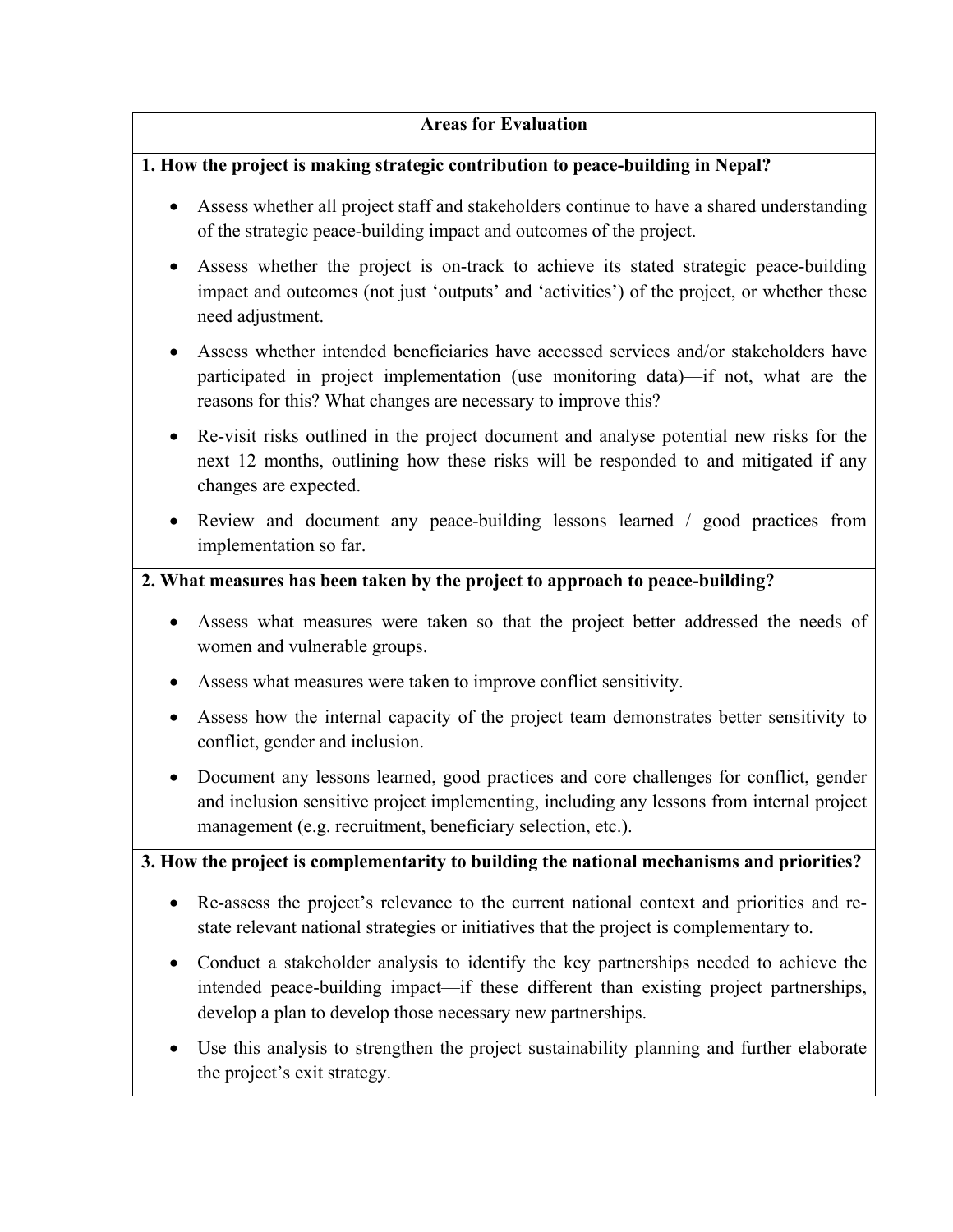## **Expected Output**

- A draft of the internal mid-term assessment report, including an executive summary and recommendations (electronic version);
- A final report to be presented to IOM Nepal. The report should make a clear distribution between findings, conclusions and recommendations and it should be no more than 15 pages excluding annexes.

## **Methodology**

- Field visit
- Structured interviews with beneficiaries
- Interview/ meetings with key stakeholders and partners
- Desk review of project documents and other relevant literature.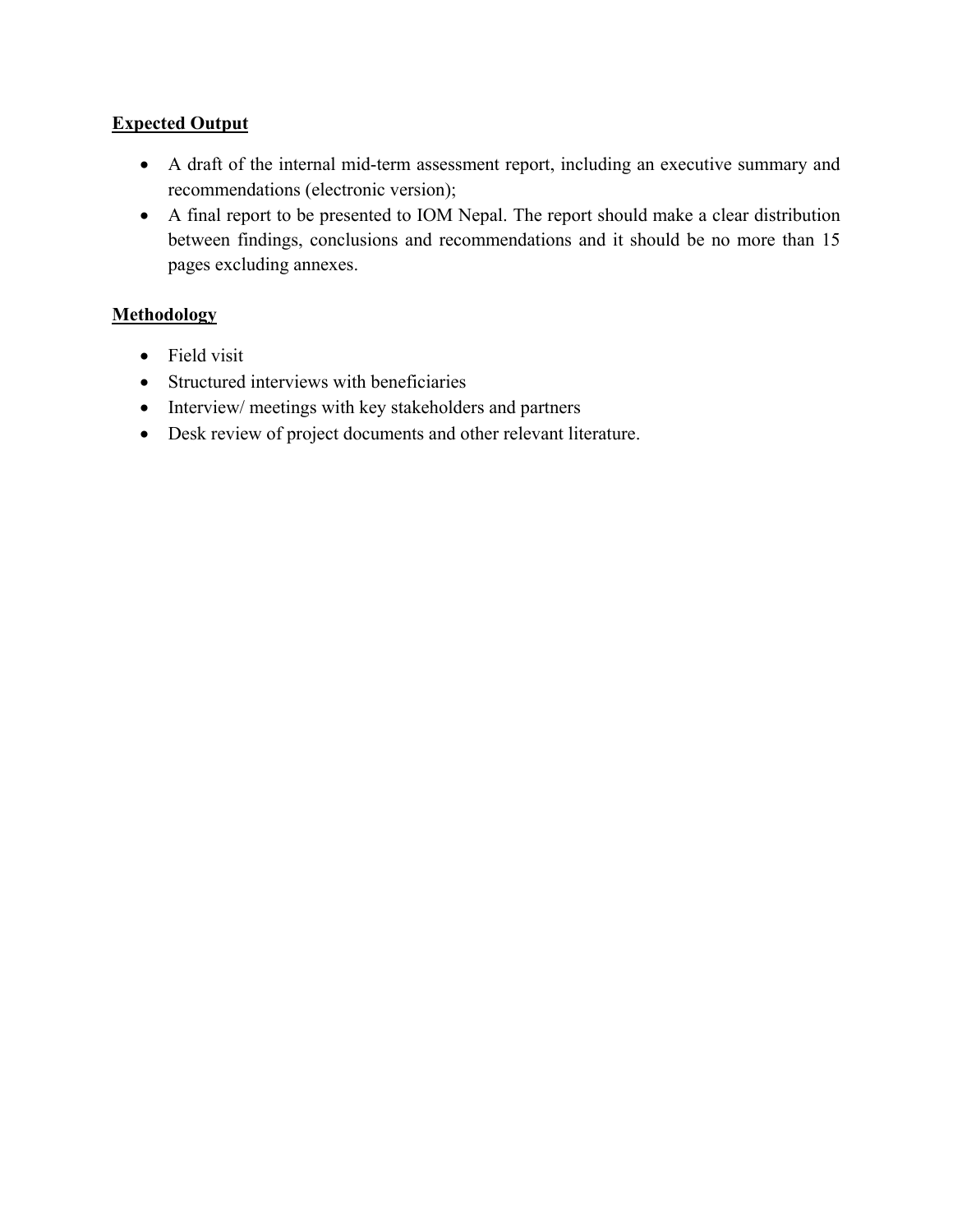## **Annex II: Questionnaire**

### **Questionnaire for Project Team IOM/ UN-Habitat/UNDP**

- 1. Are you familiar with the project's underlying assumptions and Theory of Change?
- 2. Do you think the result framework reflects the gender-sensitive peacebuilding impact/outcomes?
- 3. How does the project contribute to address the need for gender-responsive land policies and processes in the country? In your view, has the ToC continued to be relevant since the project start?
- 4. Throughout the project, how have you ensured participation of women and vulnerable groups? What steps were taken to ensure that the needs of women and vulnerable groups were addressed (e.g. participation in trainings, gender sensitivity and considerations)?
- 5. How did you select the project beneficiaries? (ex. Training participants, Regional dialogue participants)
- 6. Are there any major policies or regulatory frameworks that the project has been able to influence, especially in reference to gender-responsiveness?
- 7. Is the project on time in achieving its expected outputs? Are the activities being implemented on time and as expected?
- 8. How did the project ensure flexibility in implementing its activities?
- 9. How do you see collaboration among various agencies? How can it be improved further?
- 10. How do you assess your collaboration and communication with the GoN? How do you assess their involvement in the implementation?
- 11. Do you feel like current partnerships will allow for gender-responsiveness in land reforms in the long-run?
- 12. Do you feel that the project continues to be relevant under current situation in Nepal? Is there a need to make changes to the results framework?
- 13. In your opinion, is the project sufficiently sensitive to gender, conflict and inclusion? What conflict sensitive measures were adopted in empowering specific groups?
- 14. What has the project done to work around / reduce identified dividers and strengthen connectors?
- 15. In the project proposal you have identified potential risks and mitigating strategies. Have any of those risks become a reality? If yes, have the identified mitigating strategies been effective?
- 16. Have you identified new risks and mitigating strategies?
- 17. What are the major difficulties/challenges you are facing in achieving the outputs/outcomes of the project?
- 18. In your opinion, did the promulgation of Constitution of Nepal 2015 have any impact on the project?
- 19. What is the project's contingency plan for dealing with the ongoing unrest in the Terai region?( What if the situation do not ease until the project end date June 2016?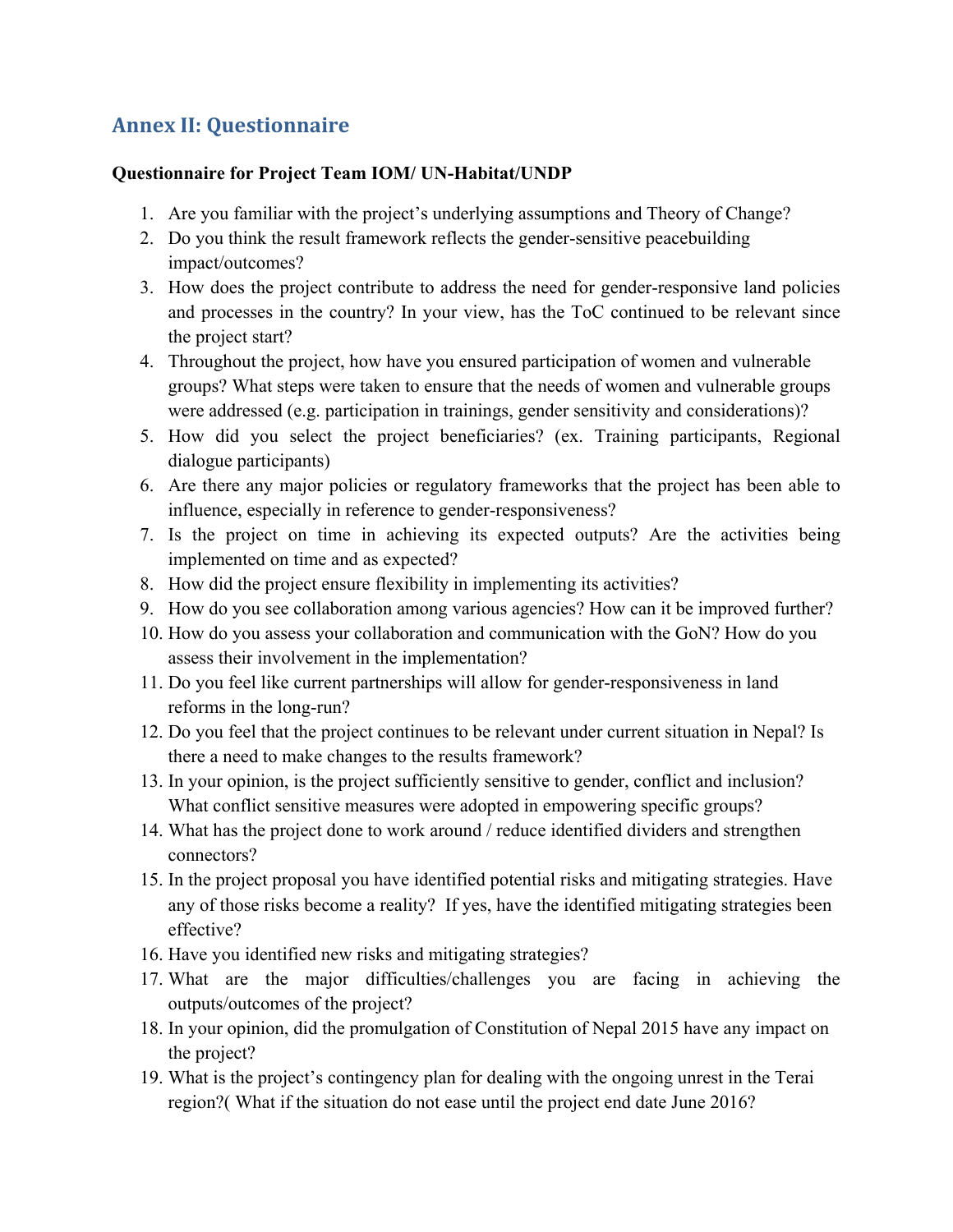- 20. In the annual report, it was mentioned that the burn rate for the budget was only 1 per cent. How do you plan to expedite the burn rate?
- 21. Have you faced any kind of funding gap in the course of project implementation? How did you overcome the gap, or what could be done to ease the crunch, if any?
- 22. Are there any external factors that have affected the implementation of project activities?
- 23. In your opinion, what has worked and what has not worked in the project?
- 24. Can you tell me lessons learnt and good practices in the course of implementation?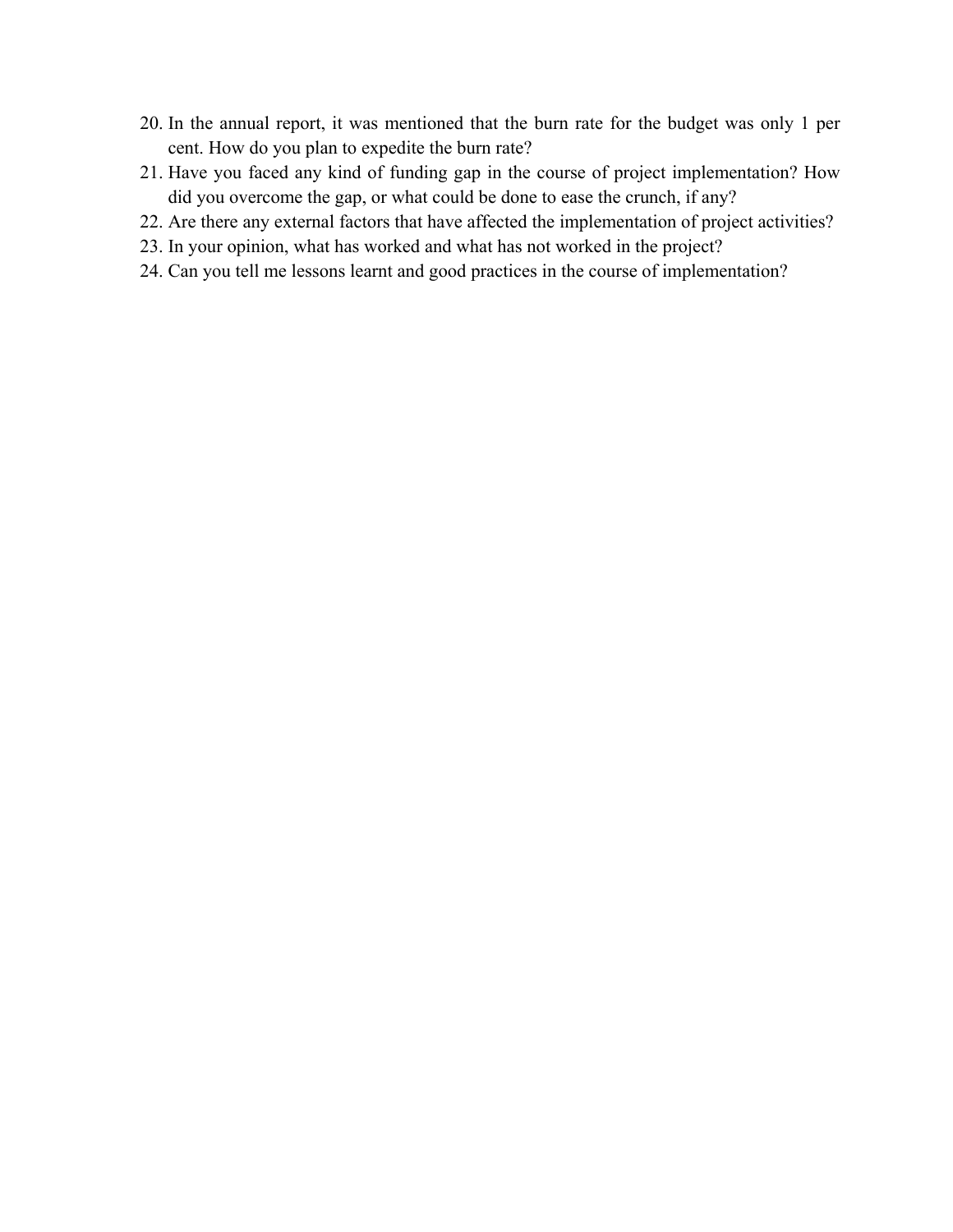## **Questionnaire for Land Rights Forum/Women Leaders/Political Parties/Members of Regional Land Dialogue Forum/Local Peace Committees**

- 1. Are you involved in the W4W Project and how?
- 2. What is your knowledge of the project? Do you feel like you have been properly informed of the project?
- 3. Have you been invited to participate in any of the activities (workshops, panel, trainings, etc) organized in the context of this project?
- 4. If yes, have you participated in any of these activities yet? In your opinion, were you able to participate fully and meaningfully?
- 5. Have you been able to implement any tools and techniques that you leant in the training on 'Negotiation, Advocacy and Leadership' in your professional as well as personal life?
- 6. What did you like and did not like about the training?
- 7. Do you think the project is sufficiently gender sensitive and focuses adequately on women's issues? What can be done to improve the approach?
- 8. Do you feel like this project has identified from the beginning obstacles that women face in relation to land and property in Nepal?
- 9. Did your participation in the project help you raise gender responsive agenda during land discussion forums?
- 10. Have any actions been taken to advocate for gender responsive decisions made during regional level land discussion forums?
- 11. Have any consultations and meetings been held between women leaders and political parties to revise key policies and procedures from a gender perspective?
- 12. Have political parties included a gender perspective in their land policy statement?
- 13. Do you feel like this project can assist in preparing Nepal's leaders to progressively resolve land issues and establishing mechanisms and thus strengthening peace process in Nepal?
- 14. Do you feel this project remains relevant to the current situation in Nepal?
- 15. In your opinion, what has worked and what has not worked in this project so far?
- 16. Can you tell me the lessons learnt and good practices?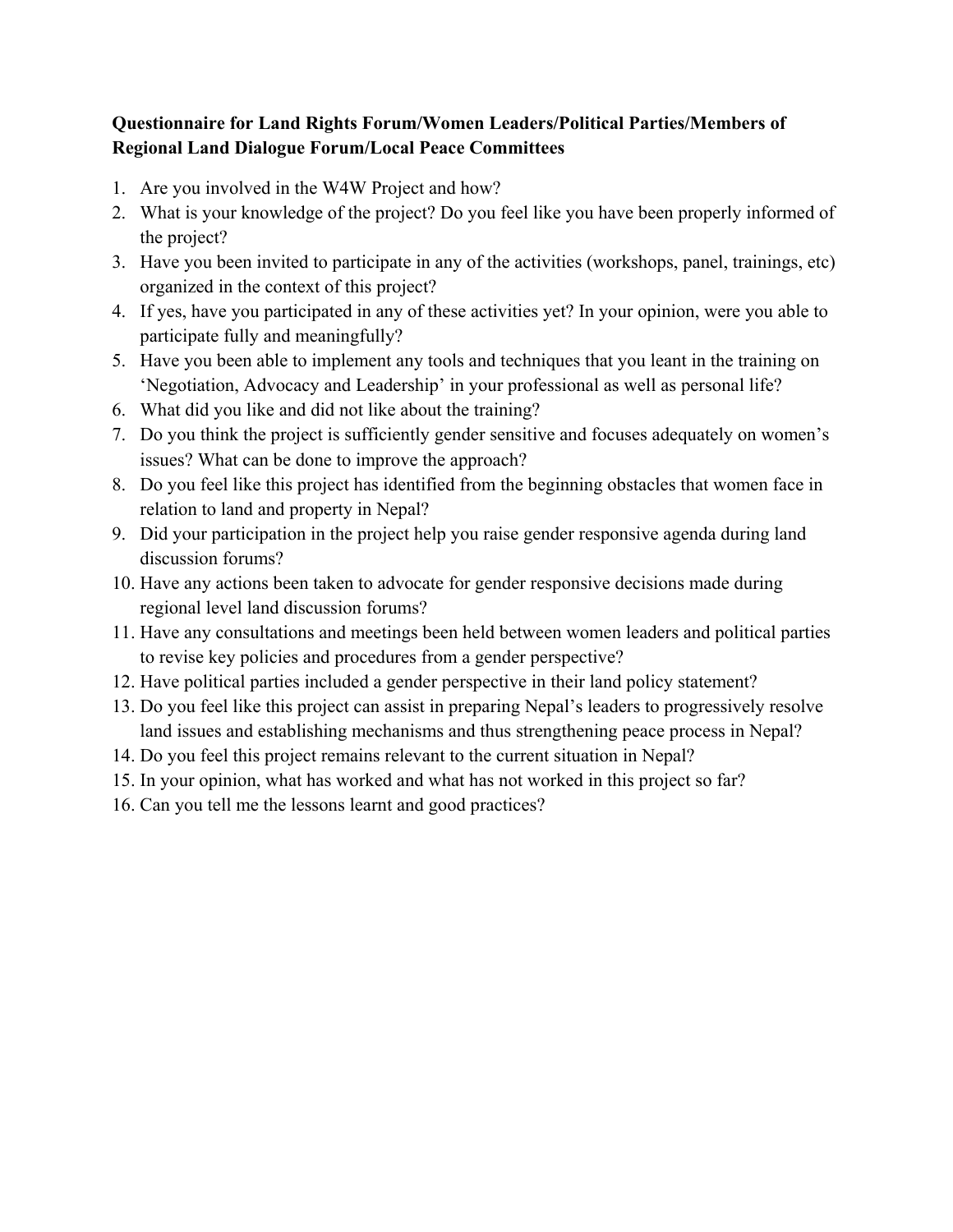## **Questionnaire for Policymakers**

- 1. In your opinion, what are the priority-issues pertaining to gender responsive land reform?
- 2. Why is it important to prioritize gender responsiveness in land reform policies? How can such gender responsiveness be ensured?
- 3. What are the challenges that can arise in implementing gender responsive and land reform policies? How can the implementation be made peaceful? How can you ensure participation, fairness and inclusion in the process?
- 4. What steps have been taken by you or your institution to implement gender responsive land reform policies?
- 5. Have you raised any gender responsive agenda during national level land discussion forums?
- 6. Have you taken any action to advocate for gender responsive decisions made during national land discussion forums?
- 7. Have any land policy or procedure been revised to enhance access of women and other vulnerable groups to land and property?
- 8. Do you have information on the W4W Project? Are you involved in the project? How?
- 9. Have you participated in dialogue programs organized by the project? If yes, when?
- 10. In your opinion, is this project contributing to gender-sensitive peacebuilding in Nepal?
- 11. Is the project preparing Nepal's policymakers design gender responsive land reform policies and processes?
- 12. Did the promulgation of the Constitution of Nepal 2015 have an impact on the project?
- 13. Do you think the project is sufficiently gender and conflict sensitive? What can be done to improve it?
- 14. In your opinion, has the project continued to be relevant under the country's current situation?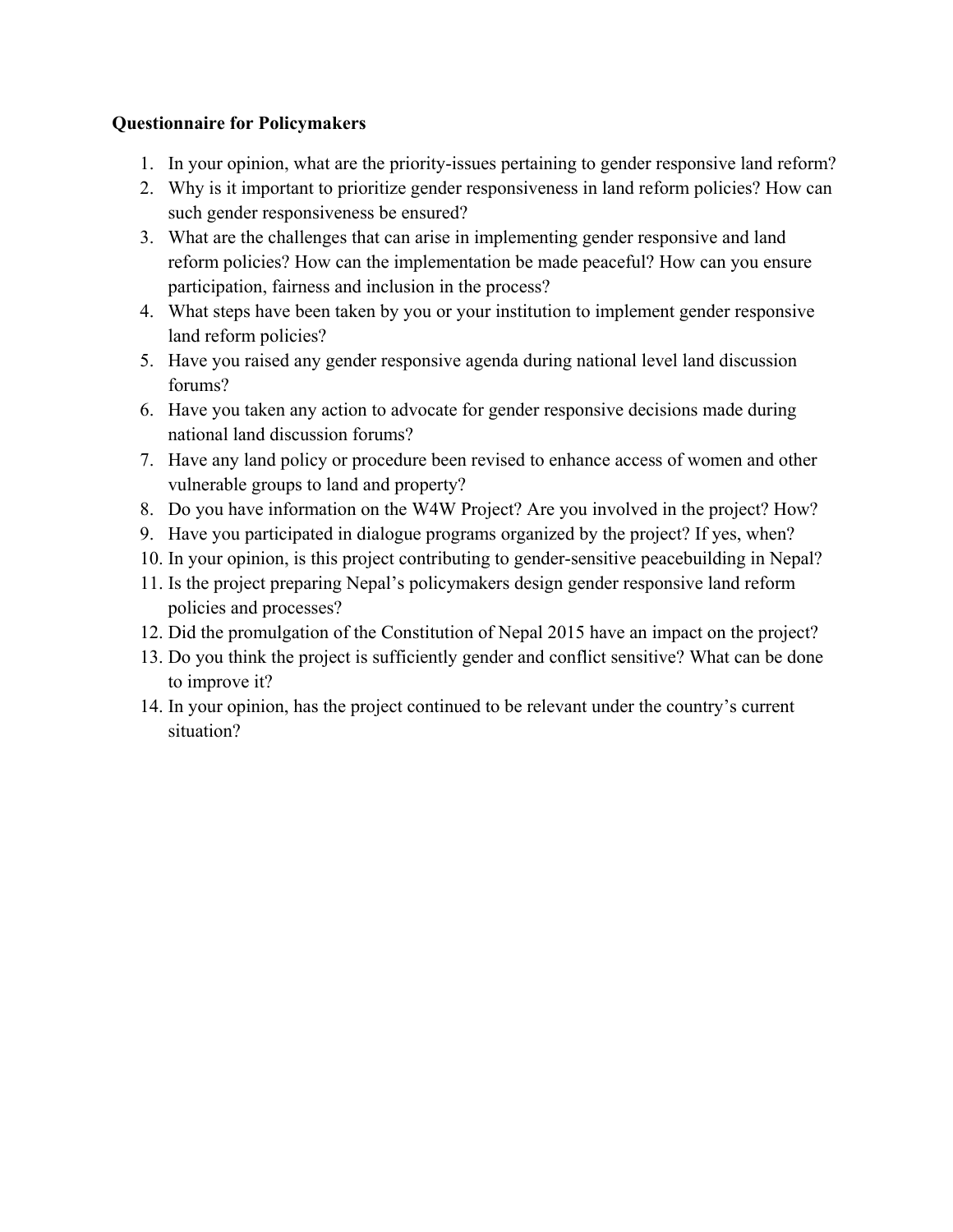| <b>Name</b>              | Organization                         | <b>Position</b>             |
|--------------------------|--------------------------------------|-----------------------------|
| Rajaram Chhatkuli        | <b>UN-Habitat</b>                    | Project Coordinator         |
| Shristee Singh           | UN-Habitat                           | Land, Property and          |
|                          |                                      | Gender Officer              |
| Rabindra Man Tamrakar    | UN-Habitat                           | <b>Technical Officer</b>    |
| Manorama Sunuwar         | <b>UNDP</b>                          | <b>Land Dialogue</b>        |
|                          |                                      | <b>Support Officer</b>      |
| Bishnu Sapkota           | <b>UNDP</b>                          | Program Manager             |
| Prem Ojha                | <b>UNDP</b>                          | <b>Conflict Sensitivity</b> |
|                          |                                      | Advisor                     |
| Pooja Shrestha           | <b>IOM</b>                           | Program Associate           |
| Dipina Sharma            | <b>IOM</b>                           | Senior Program              |
|                          |                                      | Associate                   |
| Jitendra Bohara          | <b>IOM</b>                           | Program Coordinator         |
| Laxmi Kumari Basnet      | Ministry of Peace and Reconstruction | Joint Secretary             |
| Radhika Aryal Lamichhane | Ministry of Women, Children and      | Joint Secretary             |
|                          | Social Welfare                       |                             |
| Nagendra Jha             | Ministry of Land Reform and          | Joint Secretary             |
|                          | Management                           |                             |
| Hari Prasad Chapagain    | Local Peace Committee, Morang        | Member                      |
| Tika Ghimire             | Local Peace Committee, Morang        | Secretary                   |
| <b>Tilak Khawas</b>      | District Land Rights Forum, Belbari  |                             |
| Geeta Siva               | District Land Rights Forum, Belbari  |                             |
| Suman Khawas             | District Land Rights Forum, Belbari  |                             |
| Neplu Majhi              | District Land Rights Forum, Belbari  |                             |
| Manjita Upadhyay         | Multi-Stakeholder Land Dialogue      |                             |
|                          | Forum, Morang                        |                             |
| Mohan Karn               | <b>UNDP</b>                          | Regional Dialogue           |
|                          |                                      | Advisor                     |
| Sanju Sah                | <b>Civil Society Activist</b>        |                             |
| Fudo Devi Rajbanshi      | Women and Children Office, Morang    |                             |
| Milansari Mandal         | Women and Children Office, Morang    |                             |
| Yasodha Pokharel         | Women and Children Office, Morang    |                             |
| Kamala                   | Women and Children Office, Morang    |                             |
| Pahal Singh              | Land Rights Forum, Surkhet           |                             |
| Manju Bishwokarma        | Land Rights Forum, Surkhet           |                             |
| Rajendra Sharma          | Land Rights Forum, Surkhet           |                             |
| Sapana Gautam            | Women and Children Office, Surkhet   |                             |

# **Annex III: List of People Reached during Mid‐term assessment**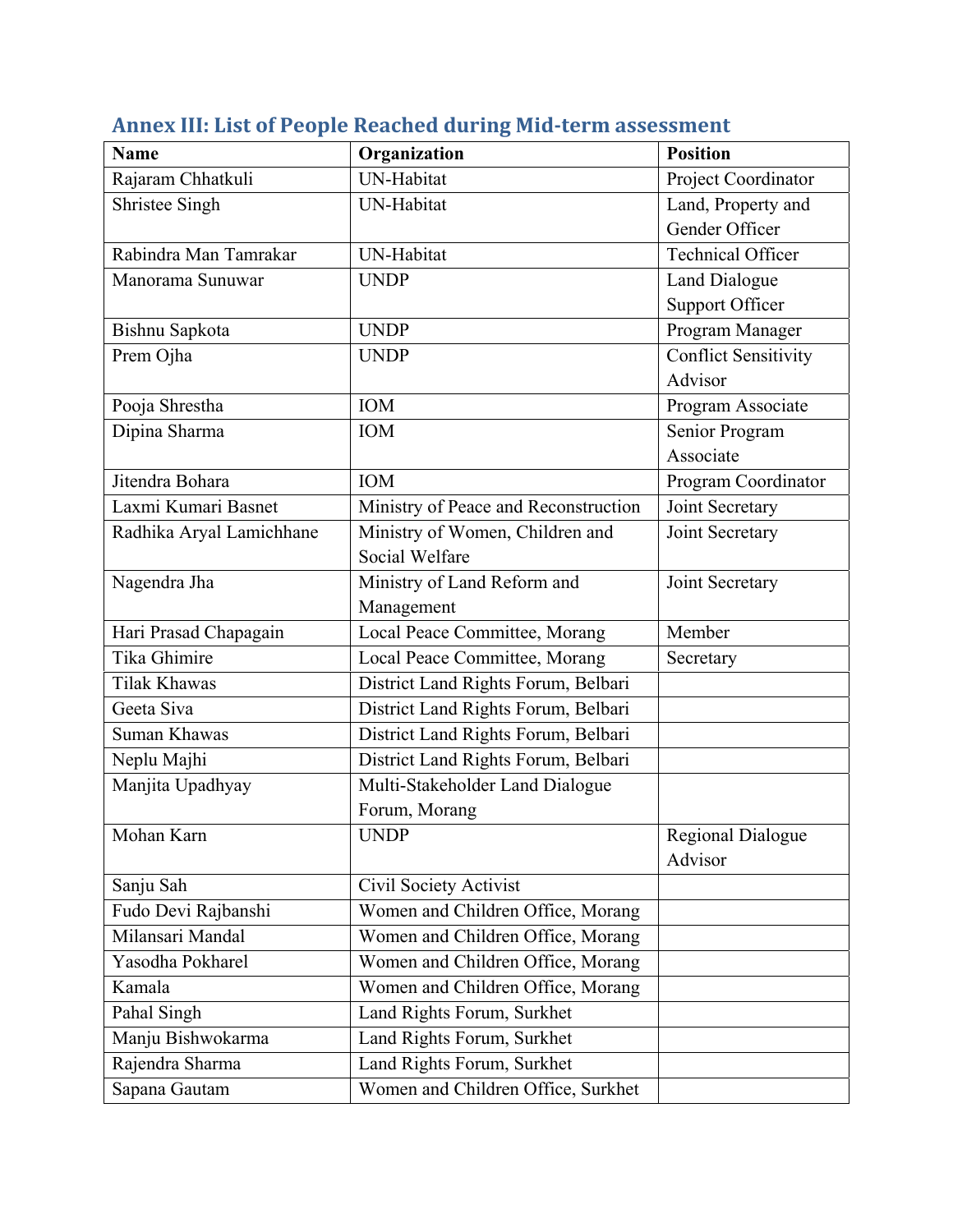| Prakash Poudel          | <b>Birendranagar Municipality</b> | Senior Administrative |
|-------------------------|-----------------------------------|-----------------------|
|                         |                                   | Officer               |
| Ghamshyam Ojha          | <b>Survey Office</b>              |                       |
| Ganesh Oli              | CPN (UML), Surkhet                |                       |
| Dev Prasad              | VDC Secretary, Latikoili          |                       |
| Milan Shrestha          | Sundar Nepal                      |                       |
| Shiva Bishwakarma       | <b>UNDP</b>                       | Regional Dialogue     |
|                         |                                   | Advisor               |
| <b>Balbahadur Chand</b> | Civil Society Activist            |                       |
| Rakesh Mishra           | Journalist, Nepalgunj             |                       |
| Shiva Kumar Sunar       | Dalit Rights Activist             |                       |
| Sita Pariyar            | Dalit Rights Activist             |                       |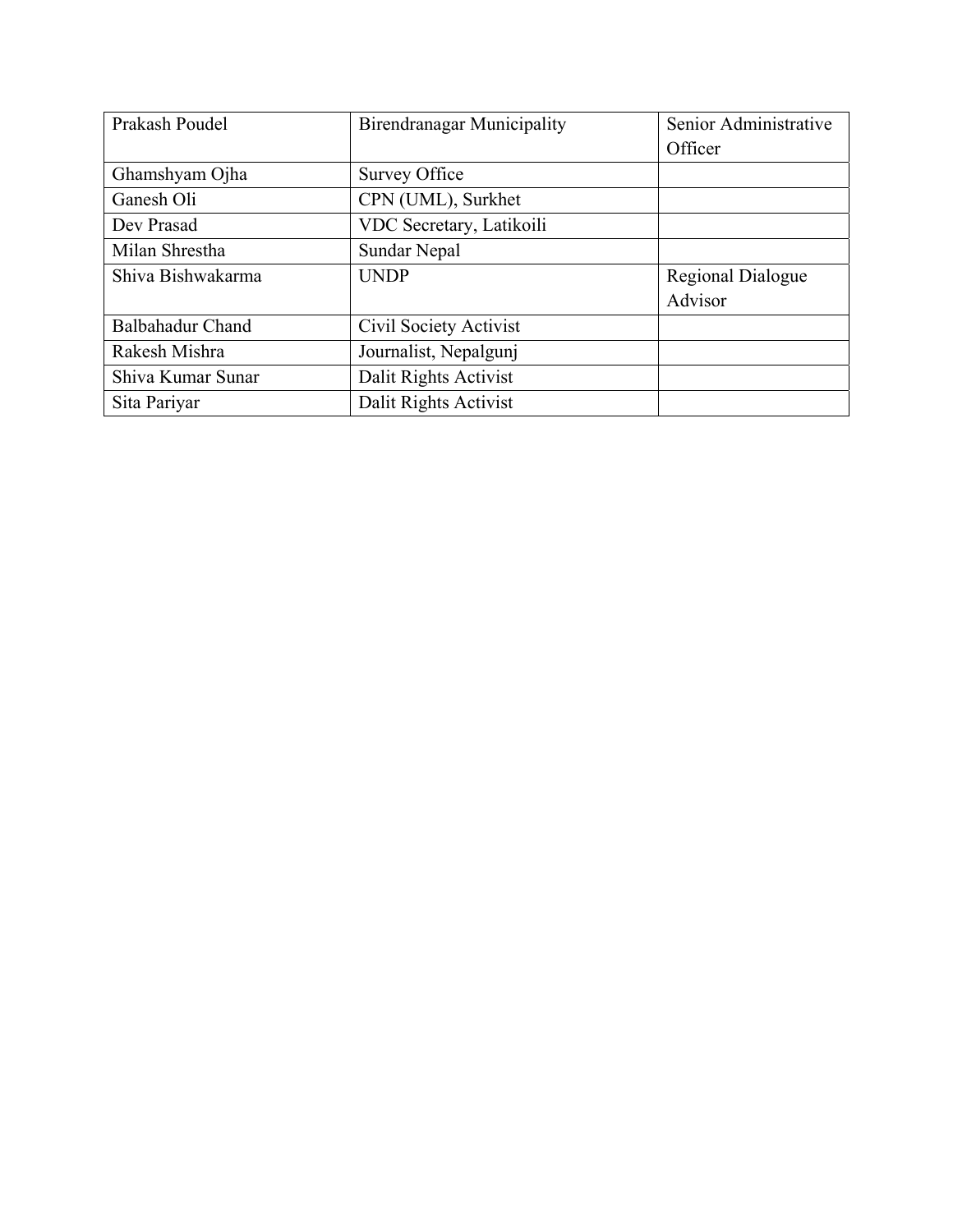## **Annex IV: Activity Checklist: W4W**

| Overall Outcome: Male and female policy makers design gender-responsive lad reform process and policies |                                                                                                                             |             |                                           |                         |
|---------------------------------------------------------------------------------------------------------|-----------------------------------------------------------------------------------------------------------------------------|-------------|-------------------------------------------|-------------------------|
|                                                                                                         | <b>Activity</b>                                                                                                             | Responsible | <b>Status</b>                             | <b>Reasons for non-</b> |
|                                                                                                         |                                                                                                                             | agency      |                                           | completion (if          |
|                                                                                                         |                                                                                                                             |             |                                           | applicable)             |
|                                                                                                         | Outcome 1: Policy makers (male and female) feel confident and committed to implement gender-responsive land reform policies |             |                                           |                         |
| Output 1.1:                                                                                             | Hire a consultant in change of the conception and                                                                           | <b>IOM</b>  | Completed                                 |                         |
| <b>Enhanced skills</b>                                                                                  | development of training modules                                                                                             |             |                                           |                         |
| of women leaders                                                                                        | Conduct survey/consultation about the needs, gaps,                                                                          | IOM         | Completed                                 |                         |
| at the district                                                                                         | weaknesses of women leaders in terms of                                                                                     |             |                                           |                         |
| level to advocate                                                                                       | knowledge on land issues and rights as well as                                                                              |             | Need assessment                           |                         |
| on land issues                                                                                          | negotiation, advocacy and political skills                                                                                  |             | report has been                           |                         |
|                                                                                                         |                                                                                                                             |             | finalized                                 |                         |
|                                                                                                         | Design, draft, and translate training modules,                                                                              | <b>IOM</b>  | Training module on<br>"Negotiation,       |                         |
|                                                                                                         | information graphics on land rights, tenure security,                                                                       |             | Advocacy and                              |                         |
|                                                                                                         | institutional processes, and land system in Nepal as                                                                        |             | Leadership" is                            |                         |
|                                                                                                         | well as on the knowledge gaps identified through                                                                            |             | finalized and three                       |                         |
|                                                                                                         | the consultations                                                                                                           |             | trainings were                            |                         |
|                                                                                                         |                                                                                                                             |             | organized for three                       |                         |
|                                                                                                         |                                                                                                                             |             | project districts.                        |                         |
|                                                                                                         |                                                                                                                             |             |                                           |                         |
|                                                                                                         |                                                                                                                             |             | IOM is soliciting<br>recommendations from |                         |
|                                                                                                         |                                                                                                                             |             | district level                            |                         |
|                                                                                                         |                                                                                                                             |             | stakeholders on the                       |                         |
|                                                                                                         |                                                                                                                             |             | draft infographics.                       |                         |
|                                                                                                         |                                                                                                                             |             | Infographics will be                      |                         |
|                                                                                                         |                                                                                                                             |             | finalized and printed                     |                         |
|                                                                                                         |                                                                                                                             |             | by end of March 2016.                     |                         |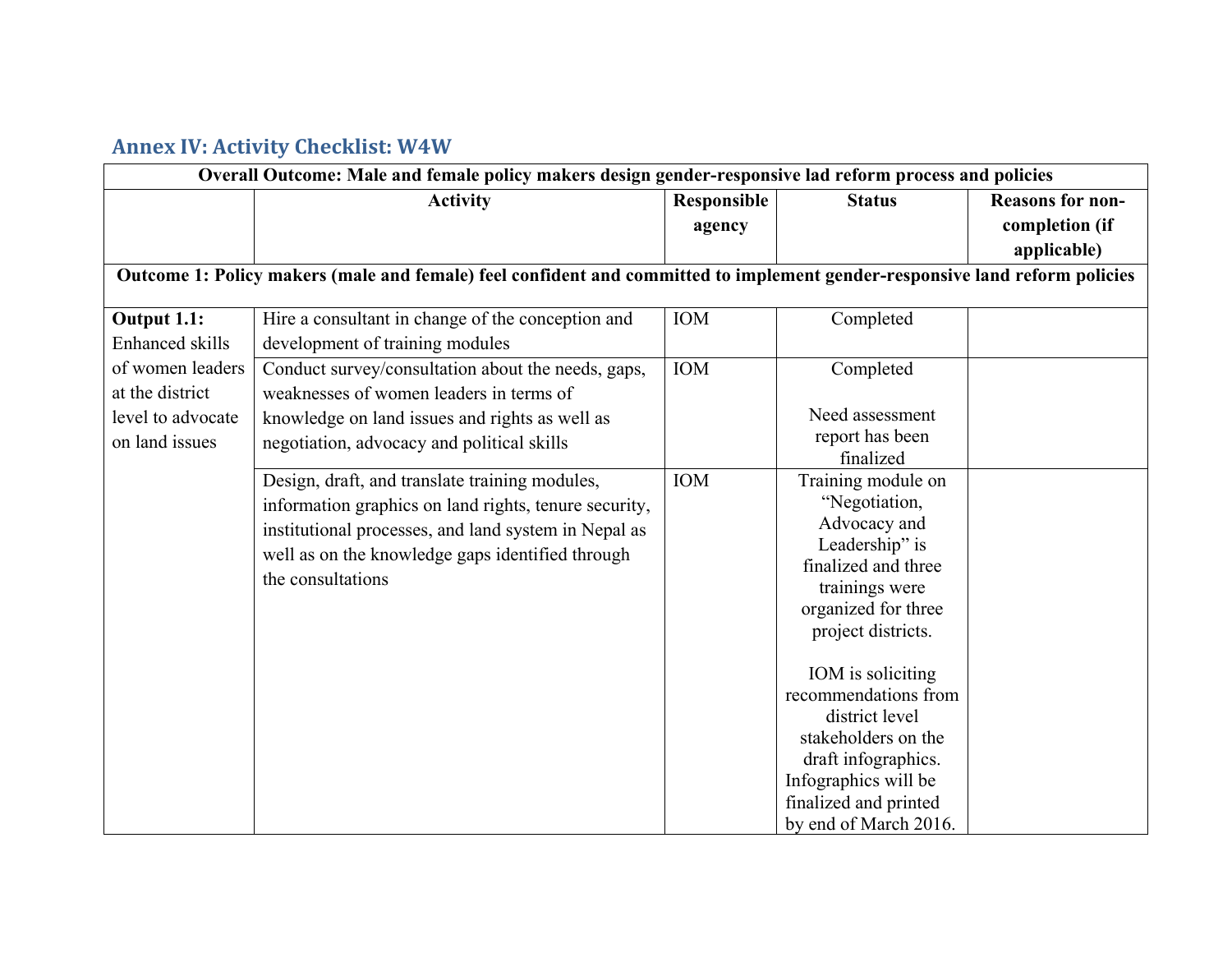|                  | Provide technical land trainings in the three target  | <b>IOM</b>  | 2 trainings completed   |                     |
|------------------|-------------------------------------------------------|-------------|-------------------------|---------------------|
|                  | districts                                             |             | in Morang and           |                     |
|                  |                                                       |             | Nawalparasi. 2 more     |                     |
|                  |                                                       |             | trainings- one in       |                     |
|                  |                                                       |             | Surkhet and one in      |                     |
|                  |                                                       |             | Kathmandu will be       |                     |
|                  |                                                       |             | done in March 2016.     |                     |
|                  | Provide training to women leaders involved in         | <b>UNDP</b> | In Progress             | Due to Terai unrest |
|                  | regional dialogue initiatives on collaborative        |             | (Content of training is |                     |
|                  | leadership and dialogue tools so as to enhance their  |             | being prepared at       |                     |
|                  | advocacy and negotiation skills at a regional level   |             | national level. UNDP    |                     |
|                  |                                                       |             | has planned to conduct  |                     |
|                  |                                                       |             | a pilot workshop in     |                     |
|                  |                                                       |             | Eastern Region in mid   |                     |
|                  |                                                       |             | of March (rest of the   |                     |
|                  |                                                       |             | regions are envisaged   |                     |
|                  |                                                       |             | to complete it by       |                     |
|                  |                                                       |             | April)                  |                     |
| Output 1.2:      | Conduct survey/consultations about the positions,     | <b>UNDP</b> | Completed               |                     |
| Enhanced         | perspectives and willingness among male policy-       |             |                         |                     |
| understanding of | makers about the inclusiveness of women in the        |             |                         |                     |
| male policy-     | land discussions.                                     |             |                         |                     |
| makers for       | Design, draft, and translate training modules about   | <b>IOM</b>  | In Progress             | The final report is |
| gender-          | policy information related to land rights and         |             |                         | expected by end of  |
| responsive land  | specifically to women's specific issues in that area; |             | Study on legal          | March 2016.         |
| reform policies  | as well as about the knowledge gaps identified        |             | framework that guide    |                     |
|                  | through the consultations. Provide trainings in the   |             | women's access and      |                     |
|                  | three target districts including MoLRM staff.         |             | ownership on land is    |                     |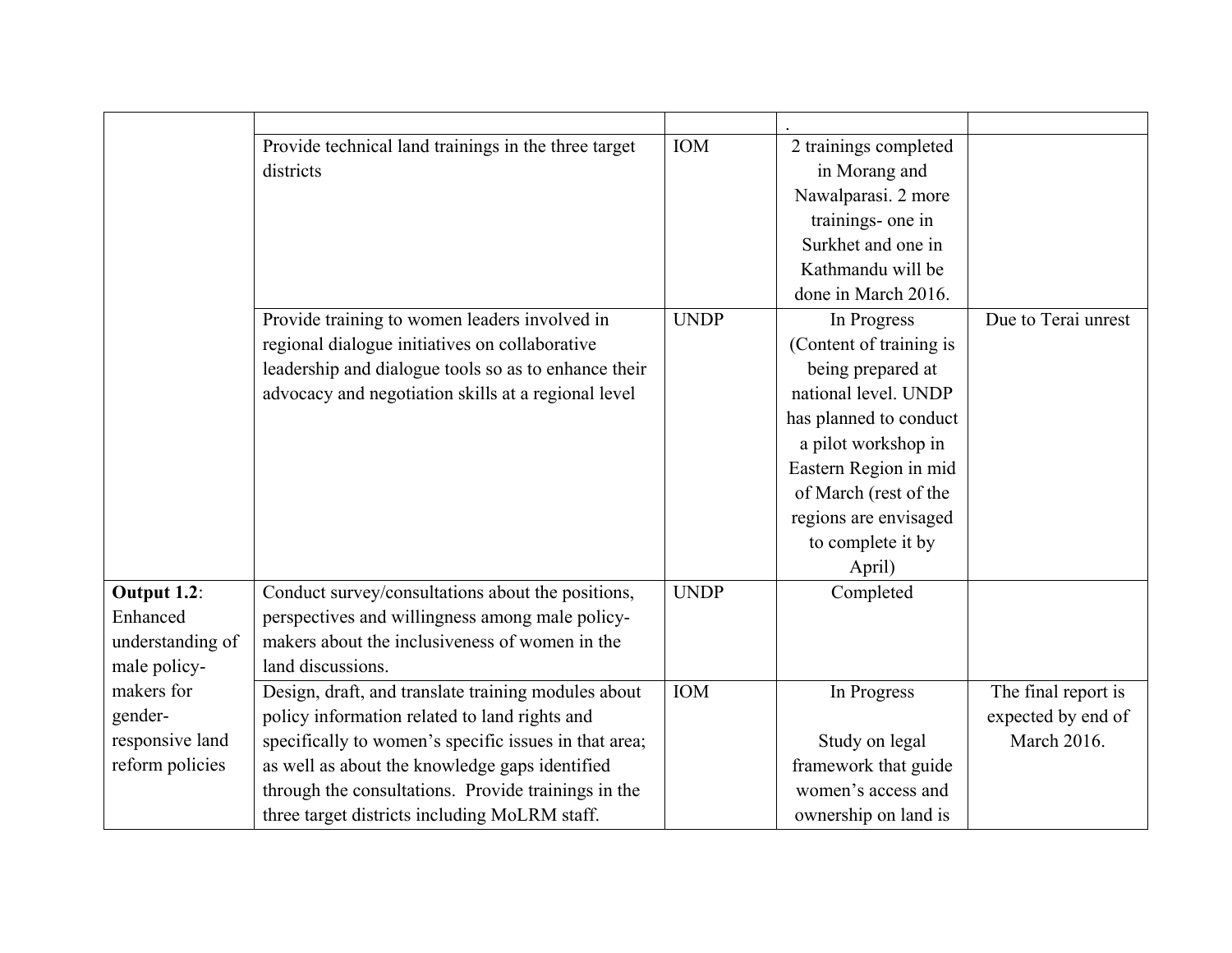|                   |                                                                                               |             | on-going                 |                        |
|-------------------|-----------------------------------------------------------------------------------------------|-------------|--------------------------|------------------------|
|                   | Provide collaborative leadership and dialogue                                                 | <b>UNDP</b> | Incomplete               | Due to April           |
|                   | training to parliamentarians to promote inclusive                                             |             |                          | Earthquake, deadline   |
|                   | and gender-responsive approaches to developing                                                |             |                          | of Constitution        |
|                   | land policies.                                                                                |             |                          | writing (focus on      |
|                   |                                                                                               |             |                          | CA), Terai Unrest (it  |
|                   |                                                                                               |             |                          | was insensitive to     |
|                   |                                                                                               |             |                          | conduct dialogue in    |
|                   |                                                                                               |             |                          | absence of Madhesh     |
|                   |                                                                                               |             |                          | based parties), and    |
|                   |                                                                                               |             |                          | fuel crisis            |
|                   | To support this outcome, UNDP will propose                                                    |             | <b>UDNP</b> has received |                        |
|                   | revision of work plan by adding activities (which                                             |             | request from two         |                        |
|                   | were noted as good practices during the final                                                 |             | major political parties  |                        |
|                   | evaluation of CSLI project);                                                                  |             |                          |                        |
|                   | 1. facilitate major political parties to prepare their                                        |             |                          |                        |
|                   | gender responsive land position paper (with support                                           |             |                          |                        |
|                   | of IoM)                                                                                       |             |                          |                        |
|                   | 2. Support to upgrading resource center (at                                                   |             |                          |                        |
|                   | CoLARP)                                                                                       |             |                          |                        |
|                   | Outcome 2: Inclusive national and regional level land discussion forums are gender-responsive |             |                          |                        |
| Output 2.1        | In support to ongoing regional multi-stakeholders                                             | <b>UNDP</b> | In progress (MSLDF)      | <b>MSLDF</b> formation |
| Gender-specific   | Dialogue Forums, dedicated sessions on gender-                                                |             | in all regions have      | got delayed due to     |
| land concerns are | related land issues will be organized and women's                                             |             | been formed and land     | Terai unrest           |
| identified and    | participation will be facilitated.                                                            |             | dialogue initiatives     |                        |
| formulated into   |                                                                                               |             | are taking place in all  |                        |
| policy proposals  |                                                                                               |             | regions                  |                        |
| with common       | Draft agenda of the Dialogue Forums including                                                 | <b>UNDP</b> | In progress              |                        |
| understanding of  | women-related topics                                                                          |             | A number of agenda       |                        |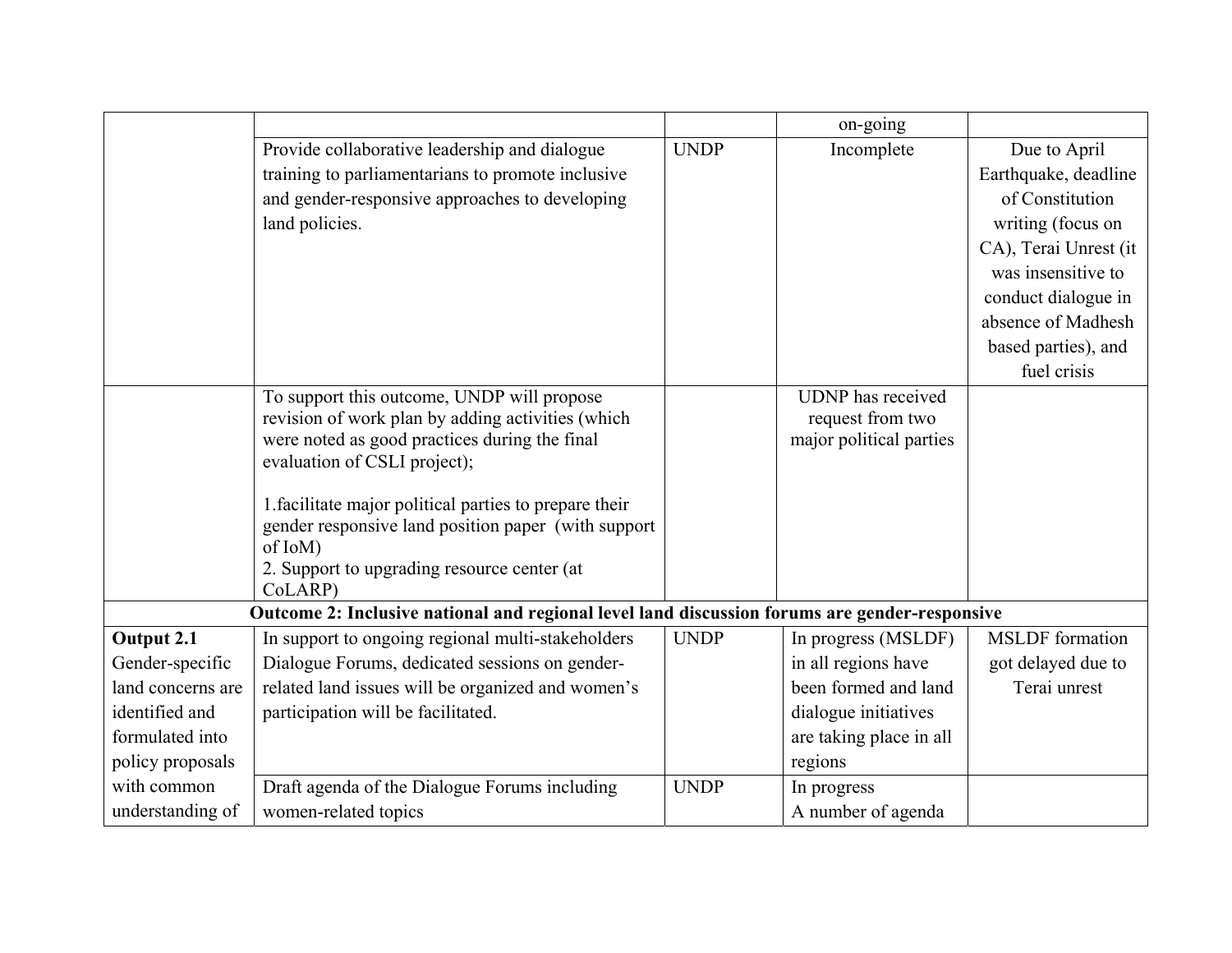| on women's issues<br>dialogue/consultations<br>(at least 15) held at<br>regional level have<br>been documented (at<br>least 4 events at<br>national level, 3 inter-<br>regional dialogues, 10<br>regional dialogues yet<br>to be conducted)<br>Due to April<br>In progress               |
|------------------------------------------------------------------------------------------------------------------------------------------------------------------------------------------------------------------------------------------------------------------------------------------|
| Earthquake, deadline<br>of Constitution<br>At least 3 dialogue<br>writing (focus on<br>events are yet to be<br>organized (planned<br>CA), Terai Unrest (it<br>for first week of<br>was insensitive to<br>conduct dialogue in<br>absence of Madhesh<br>based parties), and<br>fuel crisis |
| Same as above                                                                                                                                                                                                                                                                            |
| Incomplete                                                                                                                                                                                                                                                                               |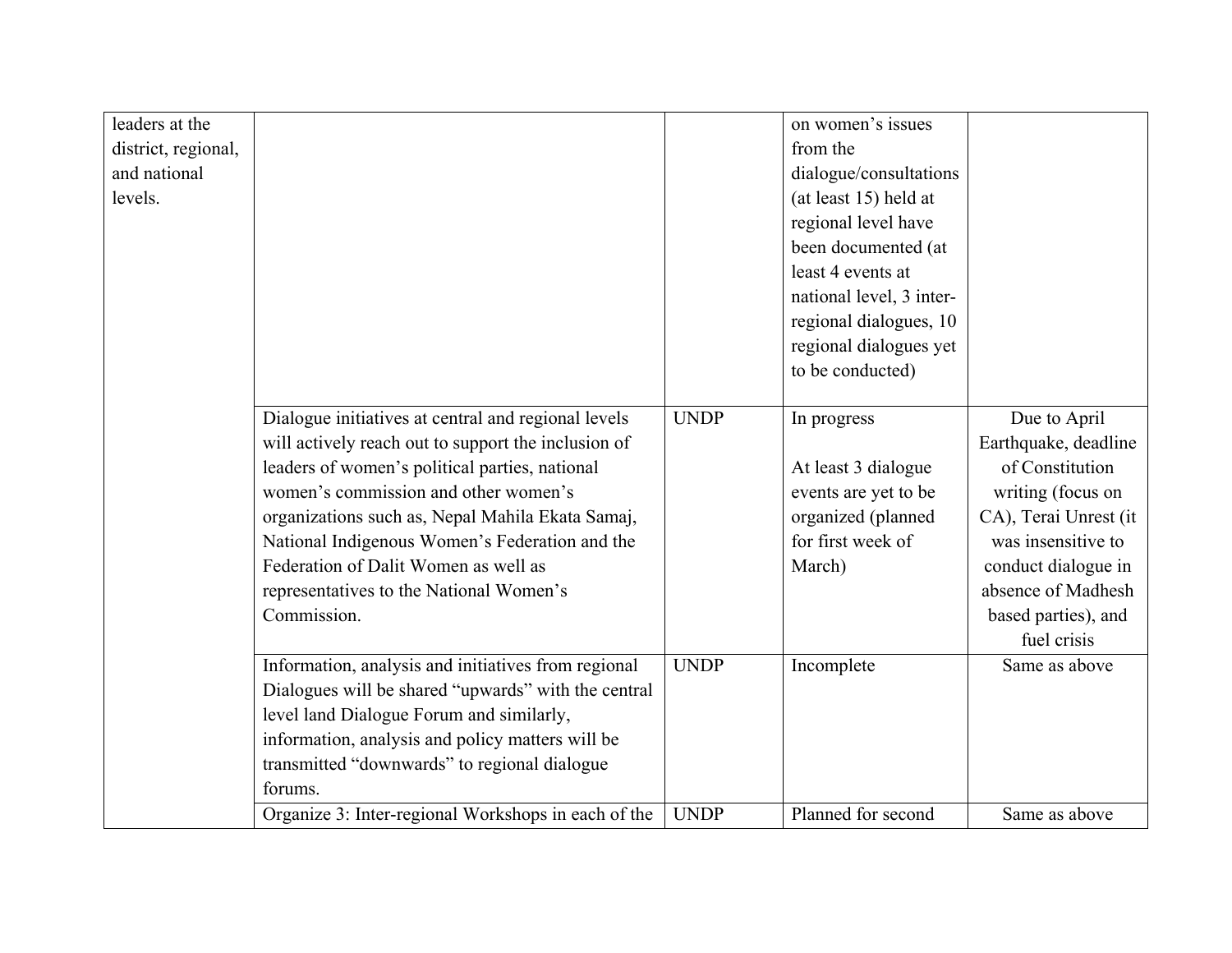|                 | target project locations with 20 policy-makers (both                                                              |             | quarter of 2016            |               |
|-----------------|-------------------------------------------------------------------------------------------------------------------|-------------|----------------------------|---------------|
|                 | male and female) from different districts to enable                                                               |             |                            |               |
|                 | the exchange of experiences, fruitful discussions                                                                 |             |                            |               |
|                 | and to create consensus.                                                                                          |             |                            |               |
|                 | Organize inter-regional workshops key-finding                                                                     | <b>UNDP</b> | Planned for second         | Same as above |
|                 | sharing discussion at the central level.                                                                          |             | quarter of 2016            |               |
| Output 2.2      | Add one or two main topics related to gender                                                                      | <b>UNDP</b> | Planned for second         |               |
| Declaration of  | inclusiveness and its benefits in the Agenda of each                                                              |             | quarter of 2016            |               |
| good will on    | planned event or discussion (in Kathmandu as well                                                                 |             |                            |               |
| gender-         | as in the three select districts).                                                                                |             |                            |               |
| responsive land | Bring male and female policy-makers and RUNOs                                                                     | UNDP $&$    | Planned for second         |               |
| reform adopted  | to design, draft, discuss and translate a "Declaration                                                            | <b>IOM</b>  | quarter of 2016            |               |
|                 | of Good Will".                                                                                                    |             |                            |               |
|                 | Organize the logistics and Agenda of a national                                                                   | UNDP $\&$   | Planned for second         |               |
|                 | event to settle the symbolic signature of all                                                                     | <b>IOM</b>  | quarter of 2016            |               |
|                 | participants (male and female policy-makers) on the                                                               |             |                            |               |
|                 | agreed Voluntary Declaration                                                                                      |             |                            |               |
|                 | Deliver certificates/diplomas of "guarantors of the                                                               | UNDP &      | Planned for second         |               |
|                 | Declaration of Good Will"                                                                                         | <b>IOM</b>  | quarter of 2016            |               |
|                 | Design, draft and propose to policy-makers a                                                                      | UNDP $&$    | Planned for second         |               |
|                 | working plan to ensure the respect of the                                                                         | <b>IOM</b>  | quarter of 2016            |               |
|                 | "Declaration of Good Will" throughout the entire                                                                  |             |                            |               |
|                 | land discussions and reform process and in the                                                                    |             |                            |               |
|                 | conception of the land policies.                                                                                  |             |                            |               |
|                 | Outcome 3: Improved national process and mechanisms enhance access of vulnerable groups to land tenure and growth |             |                            |               |
| Output 3.1      | Undertake a rapid assessment of the land offices in                                                               | <b>IOM</b>  | Completed                  |               |
| Obstacles faced | Kathmandu as well as in the three select districts to                                                             |             | Questionnaire              |               |
| by women in     | identify possible logistical and institutional                                                                    |             | surveys, Key               |               |
| accessing land  | shortcomings creating access avenues for landless in                                                              |             | <b>Informant Interview</b> |               |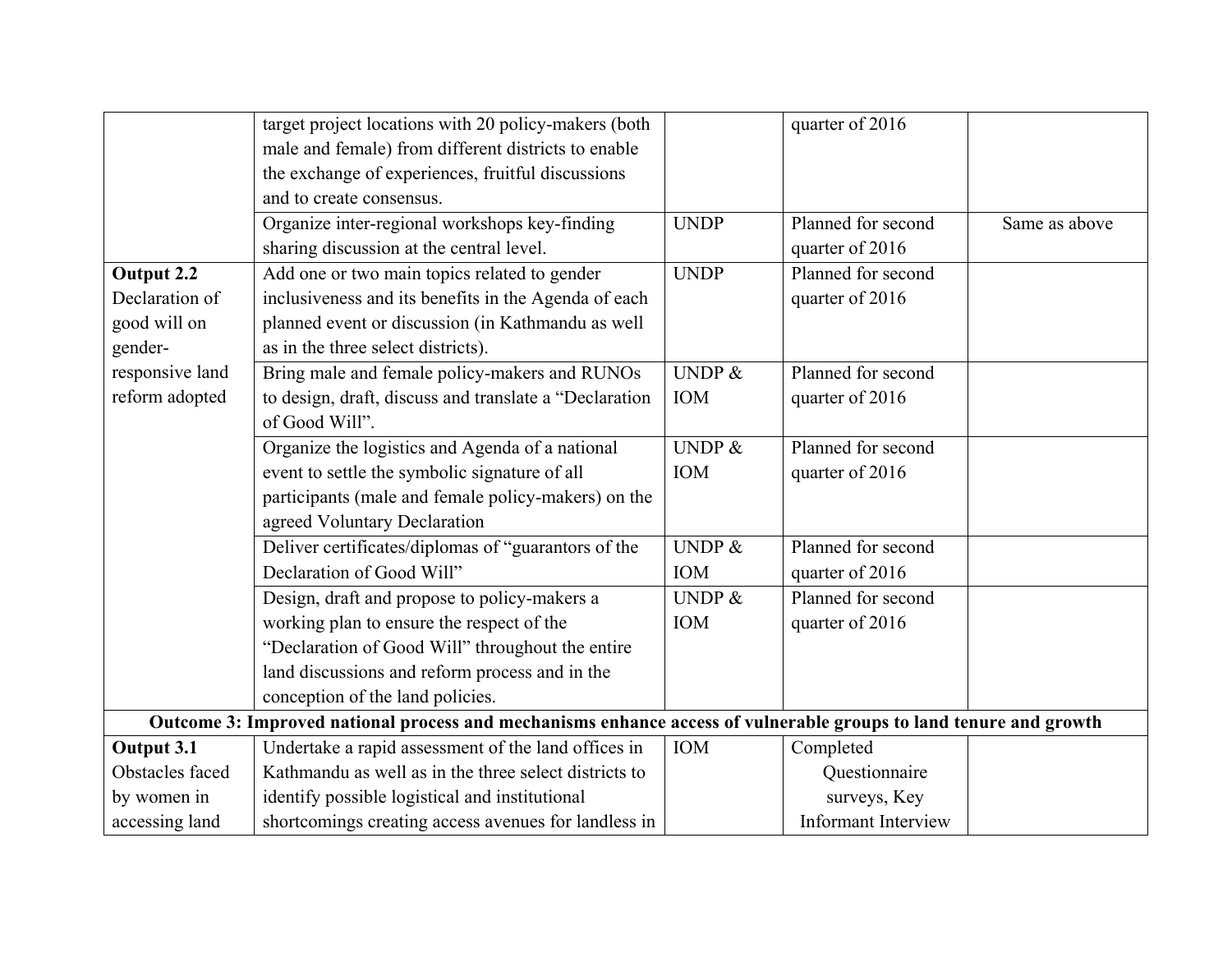| tenure and      | general and specifically for women.                    |            | and Focus Group            |  |
|-----------------|--------------------------------------------------------|------------|----------------------------|--|
| ownership       |                                                        |            | Discussion conducted       |  |
| identified and  |                                                        |            | and data analysis is       |  |
| recommendations |                                                        |            | completed.                 |  |
| provided        |                                                        |            | Draft report is being      |  |
|                 |                                                        |            | prepared.                  |  |
|                 | Identify strengths and weaknesses of the policy,       | <b>IOM</b> | Completed.                 |  |
|                 | legislative and institutional mechanisms for gender-   |            |                            |  |
|                 | responsive land governance                             |            | Questionnaire              |  |
|                 |                                                        |            | surveys, Key               |  |
|                 |                                                        |            | Informant Interview        |  |
|                 |                                                        |            | and Focus Group            |  |
|                 |                                                        |            | Discussion conducted       |  |
|                 |                                                        |            | and data analysis is       |  |
|                 |                                                        |            | completed.                 |  |
|                 |                                                        |            |                            |  |
|                 |                                                        |            | Draft report is being      |  |
|                 |                                                        |            | prepared.                  |  |
|                 | Conduct an in-depth survey on Logistic and             | <b>IOM</b> | Completed                  |  |
|                 | Institutional barriers for women to get access to land |            |                            |  |
|                 | registration.                                          |            | Questionnaire              |  |
|                 |                                                        |            | surveys, Key               |  |
|                 |                                                        |            | <b>Informant Interview</b> |  |
|                 |                                                        |            | and Focus Group            |  |
|                 |                                                        |            | Discussion conducted       |  |
|                 |                                                        |            | and data analysis is       |  |
|                 |                                                        |            | completed.                 |  |
|                 |                                                        |            | Draft report is being      |  |
|                 |                                                        |            | prepared.                  |  |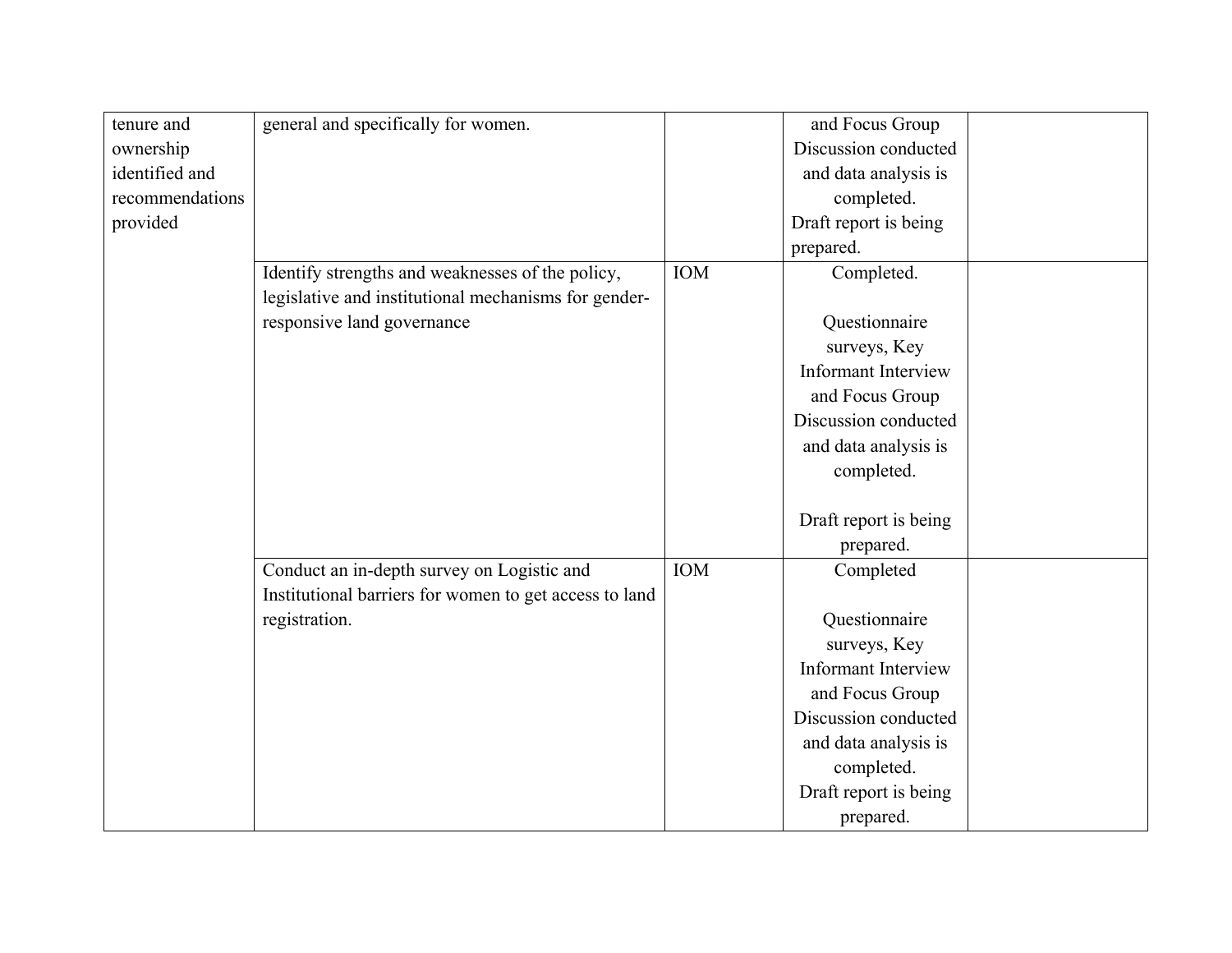| Conduct an in-depth survey on the translation of      | IOM        | Completed.                 |  |
|-------------------------------------------------------|------------|----------------------------|--|
| Progressive centrally-developed laws at the districts |            |                            |  |
| level.                                                |            | Questionnaire              |  |
|                                                       |            | surveys, Key               |  |
|                                                       |            | <b>Informant Interview</b> |  |
|                                                       |            | and Focus Group            |  |
|                                                       |            | Discussion conducted       |  |
|                                                       |            | and data analysis is       |  |
|                                                       |            | completed.                 |  |
|                                                       |            | Draft report is being      |  |
|                                                       |            | prepared.                  |  |
| Conduct an in-depth survey on cultural barriers,      | IOM        | Completed.                 |  |
| mindsets and traditional practices forming obstacles  |            |                            |  |
| for women to be able to exercise their rights over    |            | Questionnaire              |  |
| land.                                                 |            | surveys, Key               |  |
|                                                       |            | <b>Informant Interview</b> |  |
|                                                       |            | and Focus Group            |  |
|                                                       |            | Discussion conducted       |  |
|                                                       |            | and data analysis is       |  |
|                                                       |            | completed.                 |  |
|                                                       |            | Draft report is being      |  |
|                                                       |            | prepared.                  |  |
| Conduct an in-depth survey on Educational Gaps        | <b>IOM</b> | Completed.                 |  |
| and Knowledge fissures regarding land laws and        |            |                            |  |
| procedural structures.                                |            | Questionnaire              |  |
|                                                       |            | surveys, Key               |  |
|                                                       |            | <b>Informant Interview</b> |  |
|                                                       |            | and Focus Group            |  |
|                                                       |            | Discussion conducted       |  |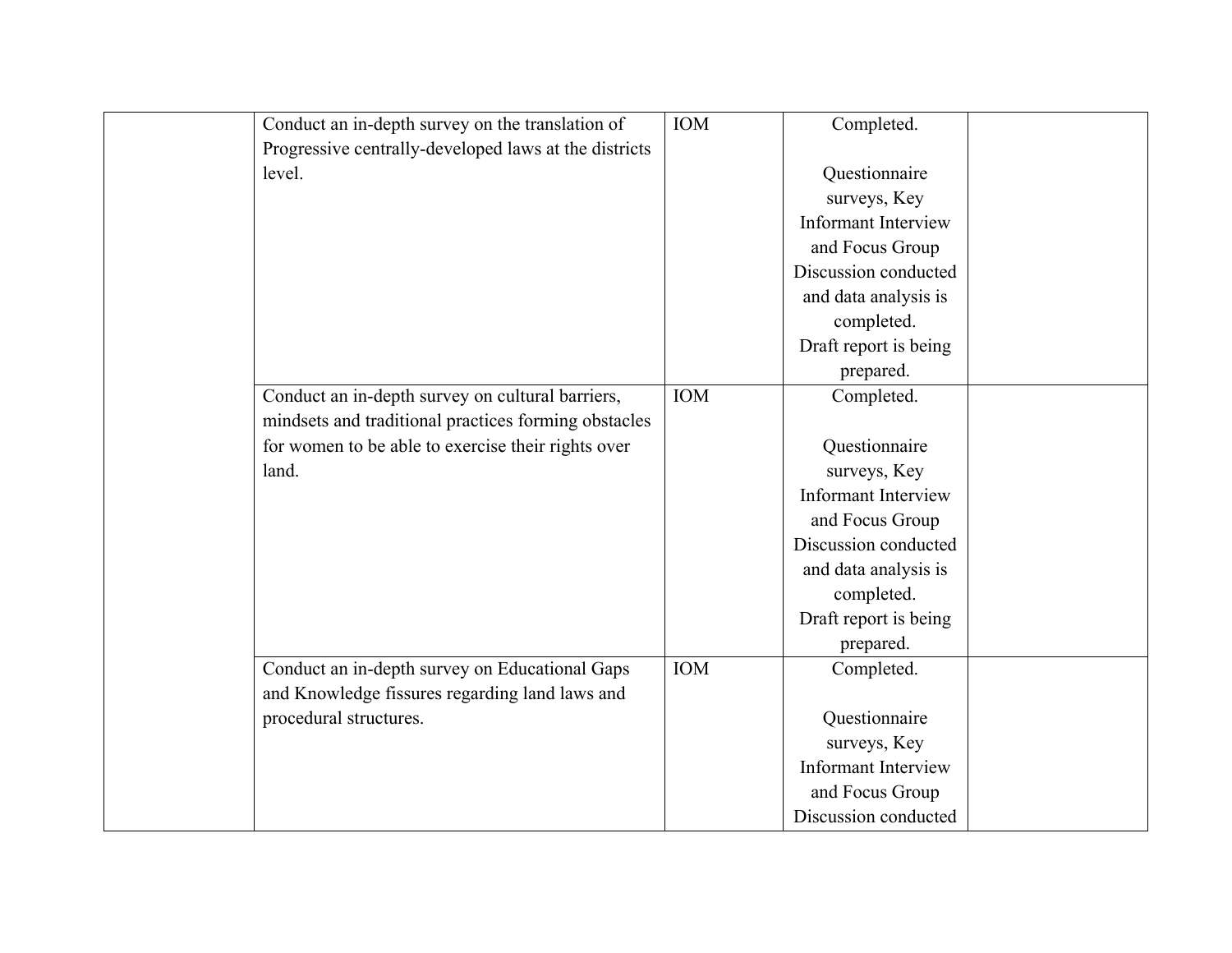|                    |                                                      |            | and data analysis is       |                    |
|--------------------|------------------------------------------------------|------------|----------------------------|--------------------|
|                    |                                                      |            | completed.                 |                    |
|                    |                                                      |            | Draft report is being      |                    |
|                    |                                                      |            | prepared.                  |                    |
|                    | Include the main findings of a research on foreign   | <b>IOM</b> | Completed.                 |                    |
|                    | positive experiences in terms of women-sensitive     |            |                            |                    |
|                    | processes and procedures of land registration to the |            | Questionnaire              |                    |
|                    | report, for reference.                               |            | surveys, Key               |                    |
|                    |                                                      |            | <b>Informant Interview</b> |                    |
|                    |                                                      |            | and Focus Group            |                    |
|                    |                                                      |            | Discussion conducted       |                    |
|                    |                                                      |            | and data analysis is       |                    |
|                    |                                                      |            | completed.                 |                    |
|                    |                                                      |            | Draft report is being      |                    |
|                    |                                                      |            | prepared.                  |                    |
|                    | Deliver technical recommendations to the GoN to      | <b>IOM</b> | Draft report is being      | The final report   |
|                    | provide it with an operational tool and general      |            | prepared.                  | expected by mid-   |
|                    | guidelines in order to address the identified gaps   |            |                            | April.             |
|                    | and obstacles.                                       |            |                            |                    |
|                    | Present and deliver the main findings and technical  | <b>IOM</b> | Consultative               | Planned for the    |
|                    | recommendations to the GoN in an official national   |            | workshops will be          | month of May 2016. |
|                    | event organized in the framework of the project.     |            | conducted in three         |                    |
|                    |                                                      |            | project districts and      |                    |
|                    |                                                      |            | Kathmandu to share         |                    |
|                    |                                                      |            | the findings of the        |                    |
|                    |                                                      |            | study.                     |                    |
| Output 3.2:        | Define the notion of "landless" according to the     | UN-Habitat | A draft paper to           |                    |
| <b>SOLA</b> System | GoN approved regulations and operational             |            | define notion of           |                    |
| integrated with    | guidelines in order to filter the genuine landless   |            | landlessness and           |                    |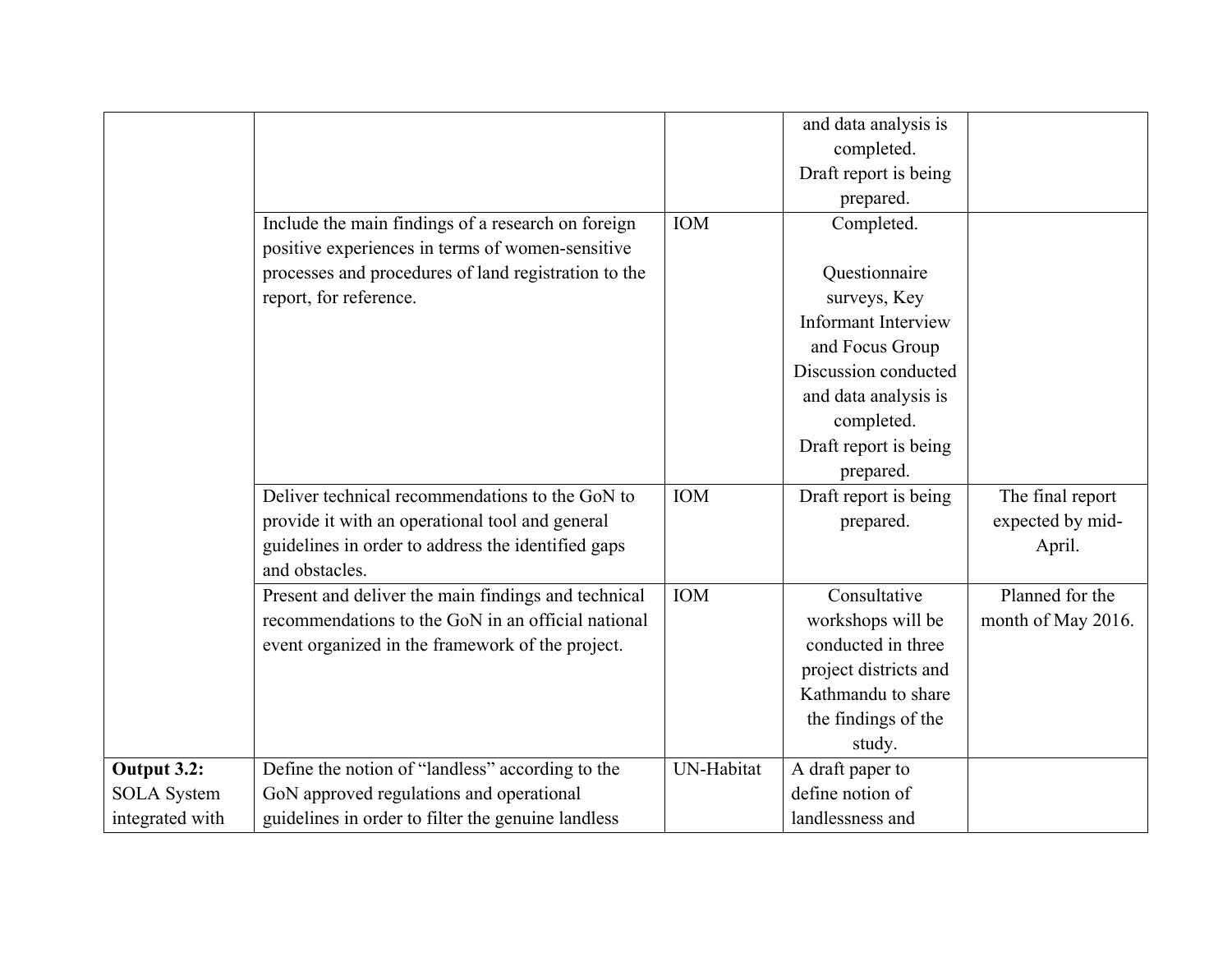| new module on | people in Nepal                                  |            | vulnerability in the     |                          |
|---------------|--------------------------------------------------|------------|--------------------------|--------------------------|
| vulnerable    |                                                  |            | context of the project   |                          |
| groups        |                                                  |            | was developed &          |                          |
|               |                                                  |            | shared                   |                          |
|               | Develop data acquisition model for acquiring     | UN-Habitat | Based on above,          |                          |
|               | information on VGs/landless/landless             |            | developed a model for    |                          |
|               | women/CAW, etc                                   |            | data acquisition and     |                          |
|               |                                                  |            | prepared draft           |                          |
|               |                                                  |            | questionnaires to be     |                          |
|               |                                                  |            | incorporated in the      |                          |
|               |                                                  |            | proposed module for      |                          |
|               |                                                  |            | connecting with          |                          |
|               |                                                  |            | existing SOLA            |                          |
|               |                                                  |            | system.                  |                          |
|               | Identify pilot areas for data acquisition on     | UN-Habitat | Identified 3 pilot       | Due to unrest in         |
|               | VGs/landless/landless women/CAW, etc             |            | areas one each of        | Terai region, the        |
|               |                                                  |            | Surkhet, Morang and      | work was delayed         |
|               |                                                  |            | Nawalparsi districts     |                          |
|               |                                                  |            | for test data            |                          |
|               |                                                  |            | acquisition              |                          |
|               | Acquire data/information as per defined model on | UN-Habitat | Preliminary data from    | <b>Detailed Data</b>     |
|               | VGs/landless/landless women/CAW, etc from the    |            | the pilot areas were     | through questionnaire    |
|               | pilot areas for testing the new SOLA module      |            | collected from the       | survey will be           |
|               |                                                  |            | pilot areas of 3 project | collected in the pilot   |
|               |                                                  |            | districts                | areas of 3 project       |
|               |                                                  |            |                          | districts starting early |
|               |                                                  |            |                          | March. MOLRM is          |
|               |                                                  |            |                          | in consultation          |
|               |                                                  |            |                          | regarding support for    |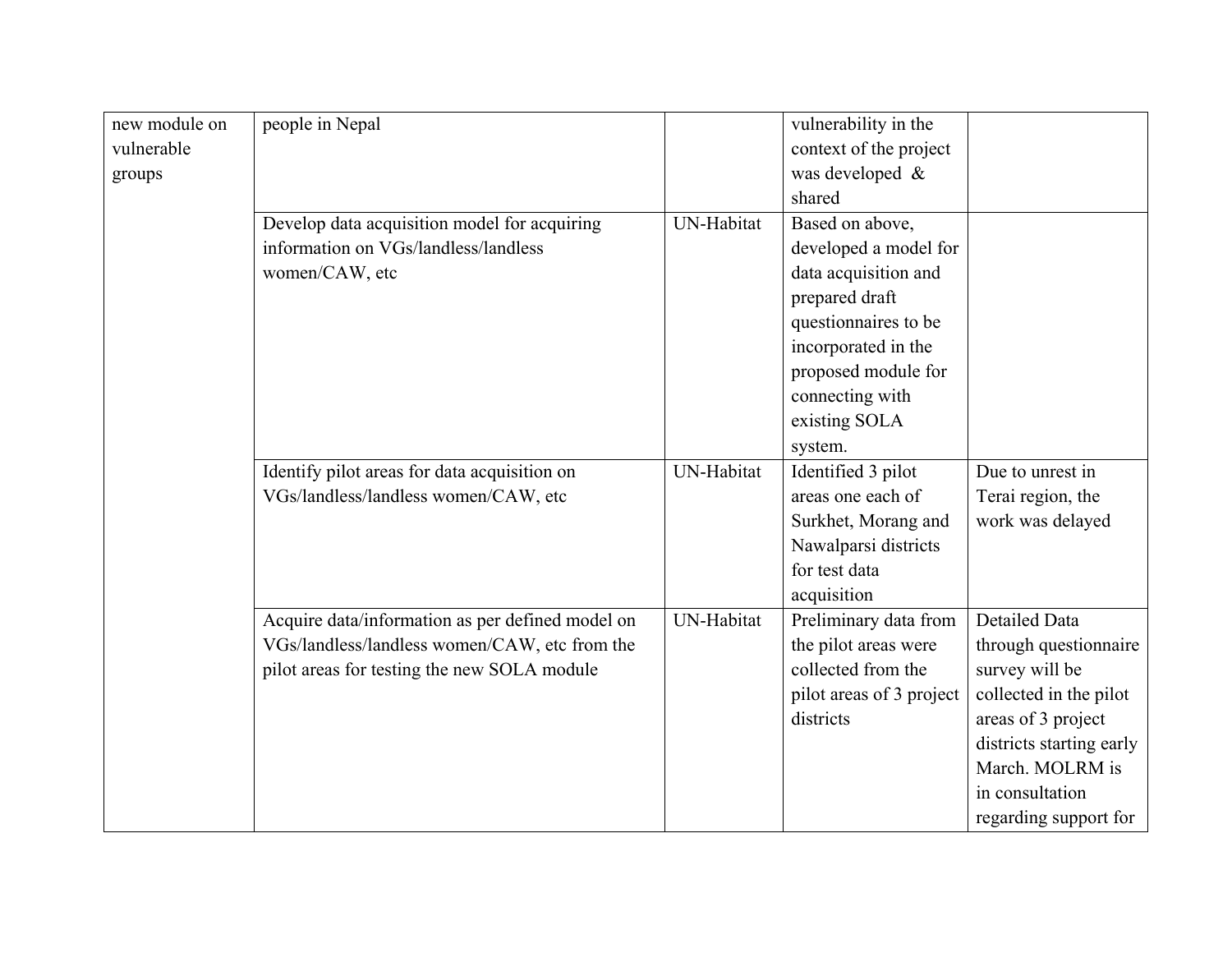|                                                                                                                                                                                |                   |                                                                                                                                                                                                              | data from existing<br>SOLA module which<br>will be used for<br>testing at a later |
|--------------------------------------------------------------------------------------------------------------------------------------------------------------------------------|-------------------|--------------------------------------------------------------------------------------------------------------------------------------------------------------------------------------------------------------|-----------------------------------------------------------------------------------|
|                                                                                                                                                                                |                   |                                                                                                                                                                                                              | phase.                                                                            |
| Design a component for the Module to be able to<br>compile and analyze data related to the usage that<br>women do of "affirmative actions" measures<br>established by the GoN. | <b>UN-Habitat</b> | Conceptual model has<br>been developed based<br>upon which a pro-<br>poor gender<br>responsive system<br>(PROGRESS) is<br>being developed. This<br>system is proposed to<br>be connected with<br><b>SOLA</b> |                                                                                   |
| Develop ToR and hiring of SOLA Assessment<br>expert                                                                                                                            | UN-Habitat        | Not required. In-<br>house expertise could<br>conduct necessary<br>assessment additional<br>to IOM studies and<br>develop ToR. The<br>ToR was also<br>accepted by MoLRM<br>experts.                          |                                                                                   |
| Assess whether existing SOLA module<br>accommodates data on VGs/landless/landless                                                                                              | UN-Habitat        | Completed<br>preliminary                                                                                                                                                                                     |                                                                                   |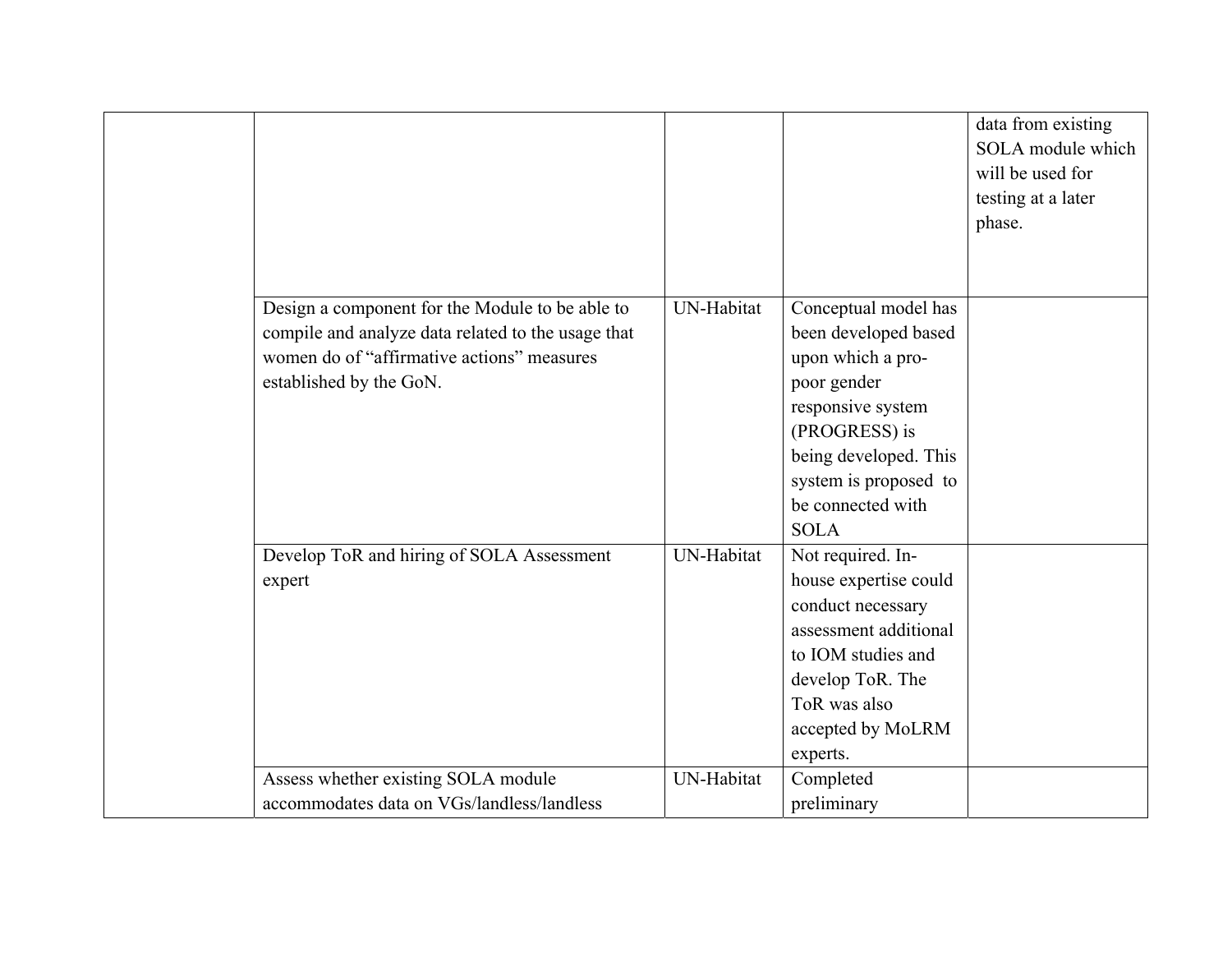|                  | women/CAW, etc and analyze them                        |            | assessment on the      |  |
|------------------|--------------------------------------------------------|------------|------------------------|--|
|                  |                                                        |            | existing SOLA          |  |
|                  |                                                        |            | module based on IOM    |  |
|                  |                                                        |            | study and in-house in- |  |
|                  |                                                        |            | depth study and        |  |
|                  |                                                        |            | designed ToR for       |  |
|                  |                                                        |            | additional work.       |  |
|                  | Develop ToR and hiring SOLA module developers          | UN-Habitat | Completed              |  |
|                  | Develop a module on landless women and landless        | UN-Habitat | The work is under      |  |
|                  | CAWs and integrate it into the existing SOLA           |            | progress through a     |  |
|                  | system with disaggregated data enabling filtered and   |            | team of developers     |  |
|                  | advanced research to get targeted information.         |            | identified through a   |  |
|                  | Populate SOLA module with pilot data, analyze and      |            | competitive process.   |  |
|                  | develop Report on pilot area(s). Generate quality      |            | MoLRM also             |  |
|                  | assurance report on developed SOLA module              |            | contributed in the     |  |
|                  |                                                        |            | selection.             |  |
|                  | Training of Land administrators on SOLA modules;       | UN-Habitat | To be undertaken       |  |
|                  | Develop strategy for SOLA module extension on          |            | after SOLA module      |  |
|                  | other areas                                            |            | completed              |  |
|                  |                                                        |            |                        |  |
|                  |                                                        |            |                        |  |
| Output 3.3       | Design and develop a comprehensive system to           | UN-Habitat | Conceptual design to   |  |
| Access to land   | collect, identify and verify the information available |            | develop three tools    |  |
| tools to enforce | on the situation of each landless person, especially   |            | based on GEC/GLTN      |  |
| rights of        | landless women; including the conception of tools,     |            | has been.              |  |
| vulnerable       | standard forms and mechanisms.                         |            |                        |  |
| groups           | Design and establish a system based on the             | UN-Habitat | The questionnaires     |  |
|                  | "Systemic Gap Analysis" to issue operational           |            | have been finalized,   |  |
|                  | suggestions on how to better implement processes       |            | and due for field work |  |